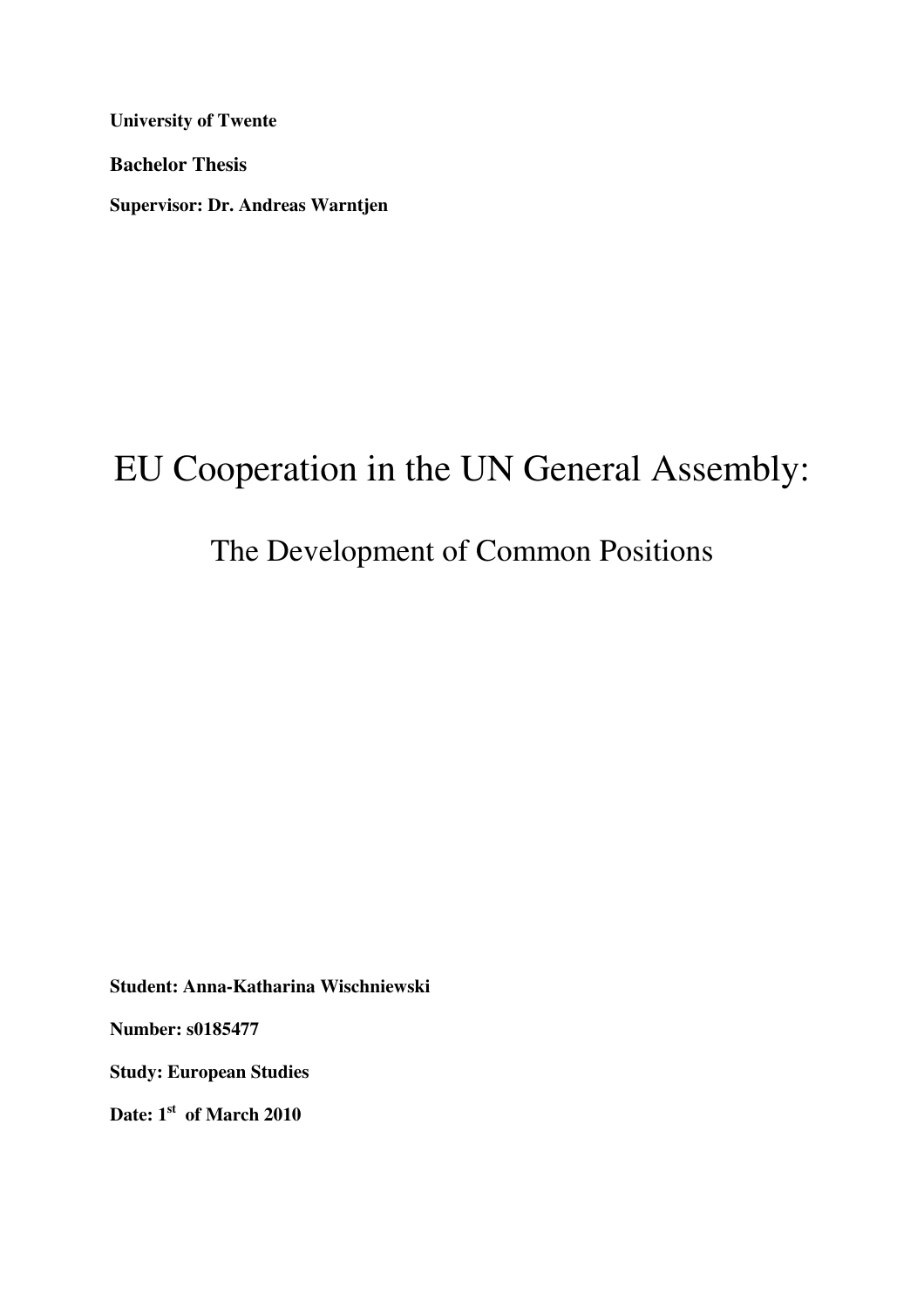# *List of Abbreviations*

| <b>CFSP</b> | Common Foreign and Security Policy            |
|-------------|-----------------------------------------------|
| EC          | <b>European Community</b>                     |
| EFP         | European Foreign Policy                       |
| EI          | European Integration                          |
| EP          | European Parliament                           |
| <b>EPC</b>  | European Political Cooperation                |
| EU          | European Union                                |
| IR          | <b>International Relations</b>                |
| <b>TEC</b>  | Treaty on the Establishing European Community |
| <b>TEU</b>  | Treaty on the European Union                  |
| UN          | <b>United Nations</b>                         |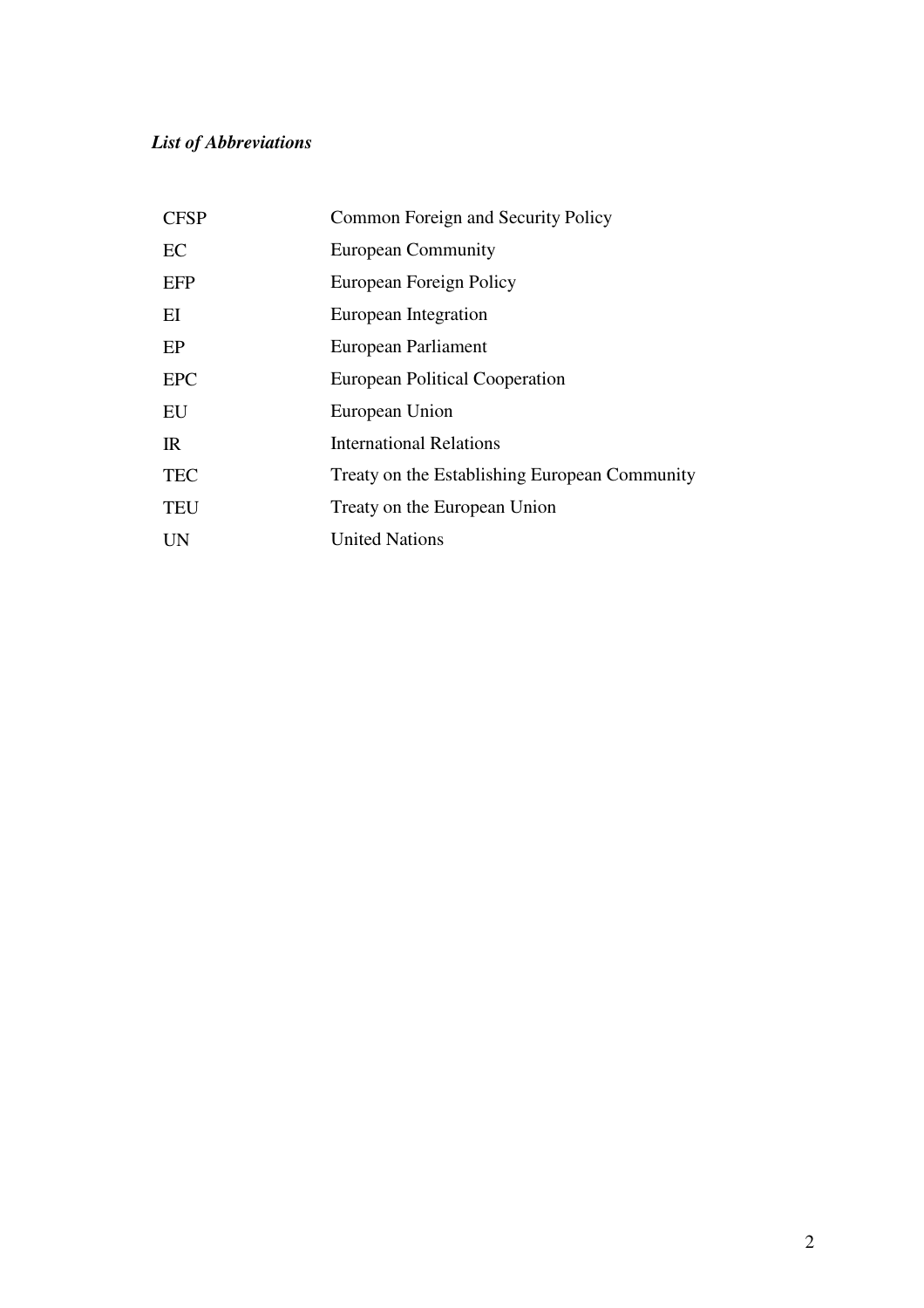*List of Tables* 

# **5.1.1. EU Common Positions**

Table 1: UN Resolutions per Issue Area

Table 2: Amount of EU common Positions

# **5.1.2.1. EU statements**

Table 3: Amount of EU statements

# **5.1.2.2. CFSP statements**

Table 4 Amount of CFSP statements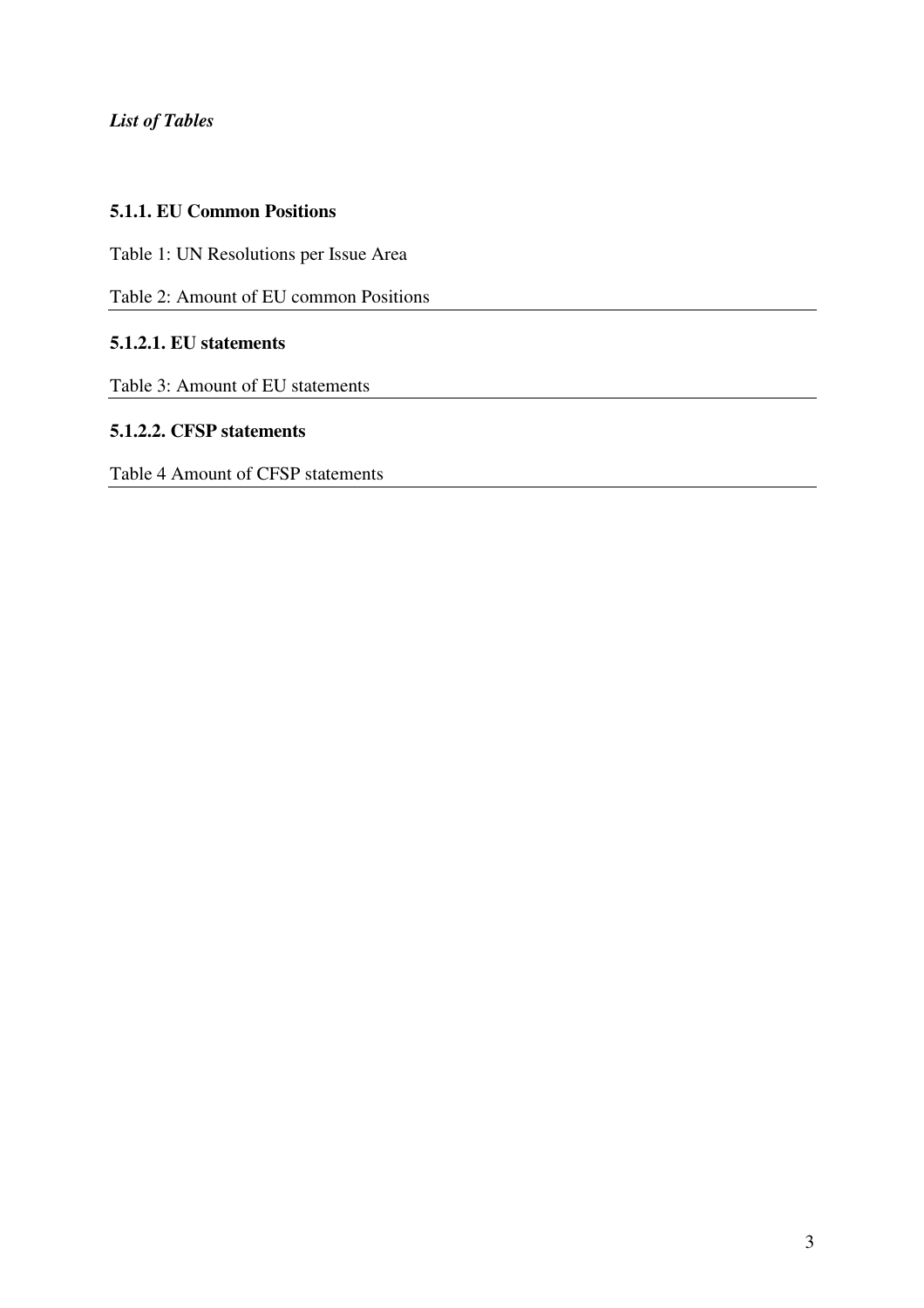*List of Charts* 

# **5.1.1. EU Common Positions**

Chart 1: EU Common Position per number of Resolutions

Table 2: Policy Field of Common Position

# **5.1.2.1. EU Statements**

Table 3: Amount of EU Statements

### **5.1.2.2. CFSP Statements**

Table 4: Amount of CFSP Statements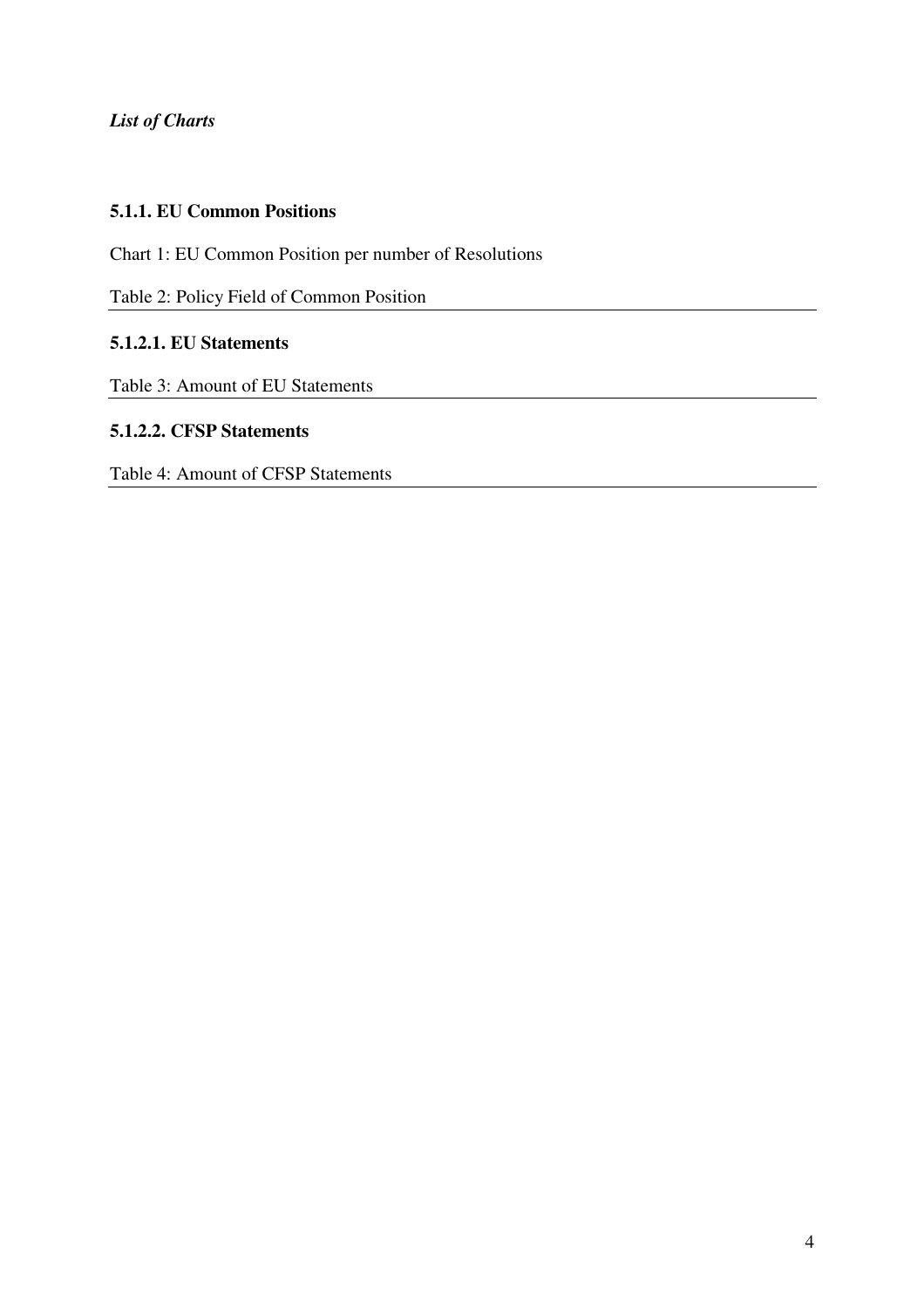# **4.2. Methodological Choices**

Appendix 7.2: List of Topics

# **5.1.1. EU Common Positions**

Appendix 7.3.1: List of Tables: Table A

Table B Table C Table D

# **5.1.2.1. EU Statements**

Appendix 7.3.2: List of Tables: Table E Table F Table G Table H

# **5.1.2.1. CFSP Statements**

Appendix 7.3.3: List of Tables: Table I Table J

Table K Table L Table M Table N Table O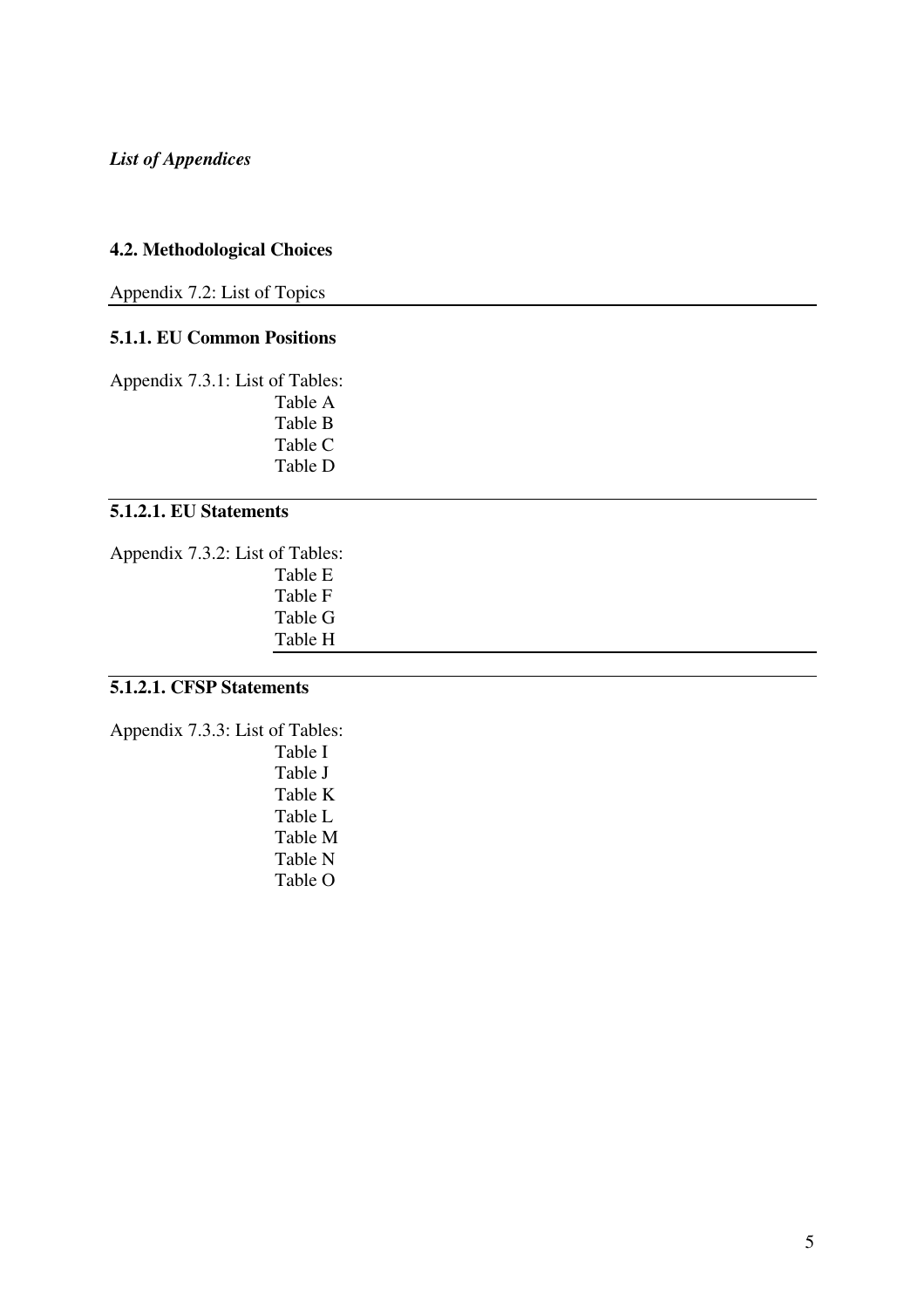| 1. INTRODUCTION |  |
|-----------------|--|
|                 |  |
|                 |  |
|                 |  |
|                 |  |
|                 |  |
|                 |  |
|                 |  |
|                 |  |
|                 |  |
|                 |  |
|                 |  |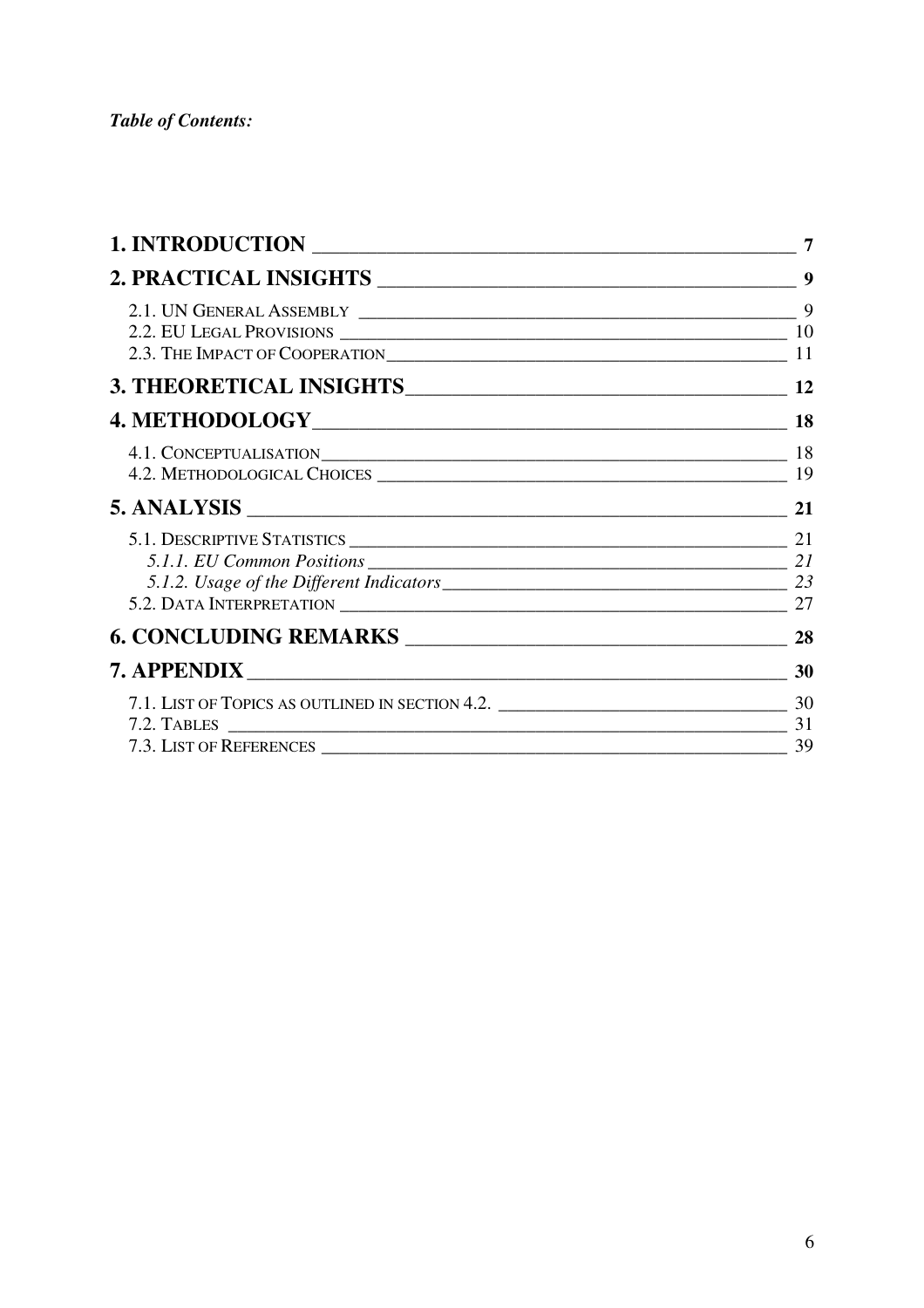#### 1. Introduction

When the Treaty of Maastricht came into force, the European Union (EU) has prominently declared that it seeks 'to assert its identity on the international scene, in particular through the implementation of a Common Foreign and Security Policy' (art.2 TEU). This is especially important in the United Nations (UN) General Assembly where all EU member states participate, along side others, as sovereign states. As the EU cannot become a member of the UN General Assembly, due to the fact that only states can become an UN member, the EU needs to rely on its member states for representation, which is regulated by the Union's Common Foreign and Security Policy (CFSP). The member states therefore have a double obligation: First, they remain part of other networks, e.g. regional groups and national allies. Second, there is an expectation on EU member stats to coordinate their positions. The basis for this expectation is outlined, next to the provision already highlighted above, in article 19 of the Treaty on the European Union, which states that 'member states shall coordinate their action' and 'shall uphold common positions' (Kissack, 2007). However, due to the intergovernmental nature of the CFSP, cooperation remains dependent on domestic policies and preferences as these are crucial in the formulation of CFSP policies. Accordingly, Member States are not obliged to pursue foreign policy through the EU, but can also fall back on other multilateral, bilateral or unilateral channels they perceive being important with regards to individual external relations (Gross, 2009). Several studies have by now outlined those factors that are assumed to either facilitate or to restrict EU cooperation in the UN General Assembly (see for instance Birnberg, 2009; Frieden, 2006; Smith, 2006).

Next to this, several scholars have outlined that the degree of EU cooperation in the UN General Assembly can be measured by the use of four indicators, namely EU common positions, Resolutions introduced on behalf of the EU, co-sponsored Resolutions introduced by other UN members and voting cohesion. While the former three indicators tend to be frequently ignored (for a partial exception on this see Wouters, 2001), there are several studies analysing the voting patterns of EU member states, thereby giving indications on voting cohesion between the member states of the Union. These studies are manifold in nature, being either quantitative or qualitative, regarding different issue areas and varying time frames. Nevertheless, all scholars investigating in voting cohesion of EU member states agree that the level of "EU cohesion in the United Nations General Assembly varies over time and by issue area" (Birnberg, 2009). Furthermore, the findings indicated that the level of EU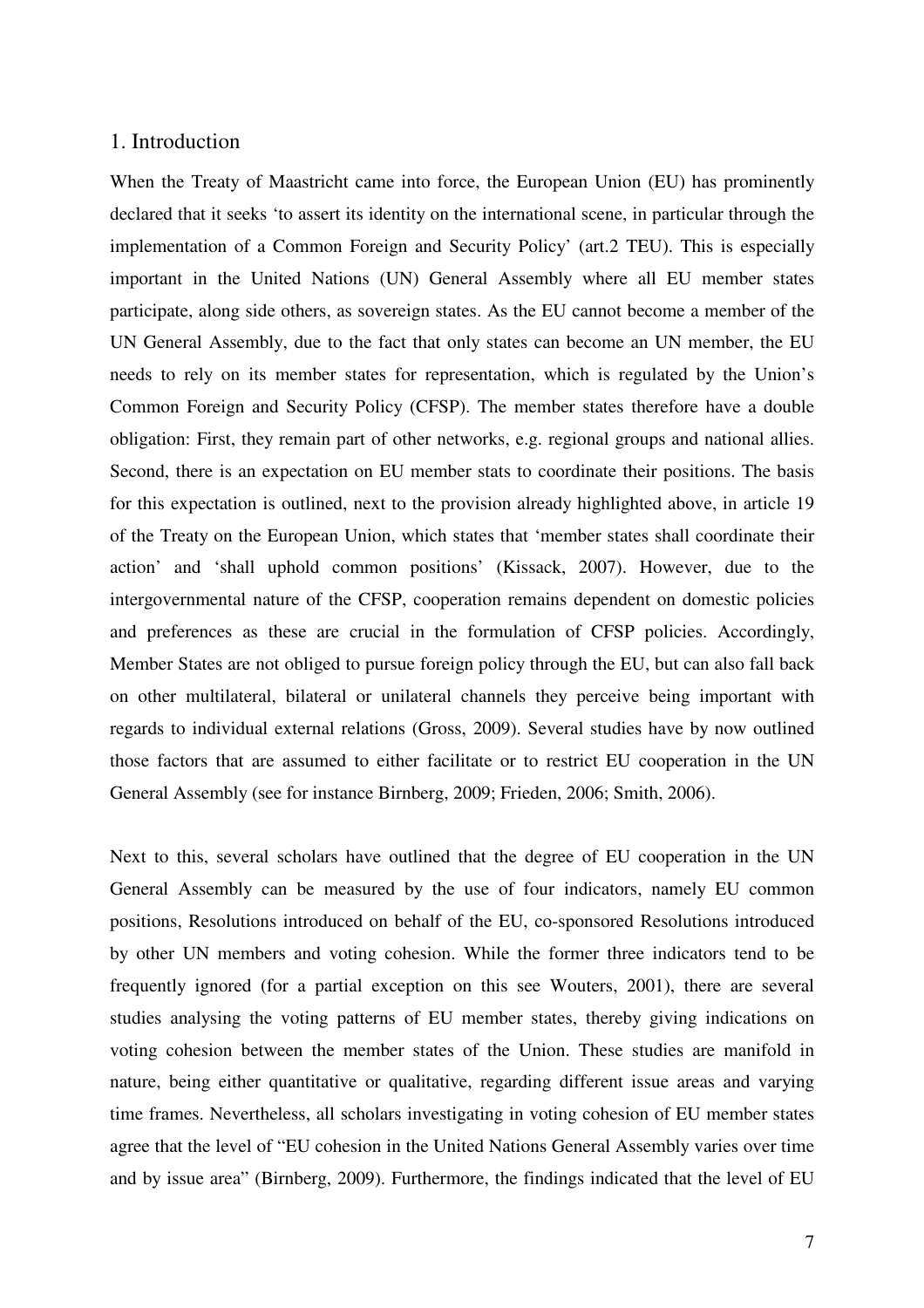voting cohesion tends to fluctuate over time: In the 1970s there was a first period of vote convergence, which declined in the 1980s due to Greece voting in isolation and increased again with the introduction of the CFSP in the 1990s (Hurwitz, 1976; Holmes, Reese & Whelan, 1992). In addition, recent studies have shown that voting cohesion increasingly differs between issue areas: Voting cohesion on issues such as the middle east conflict and human rights tends to be quite high, whereas member states still seem to disagree especially with regards to international security and decolonialisation issues (Luif, 2003; Luif & Radeva, 2007).

While the findings of voting cohesion can be regarded as an important starting point for the study at hand, this study does not seek to duplicate them. Instead, it is argued that voting cohesion (as well as co-sponsored Resolutions) is merely an inadequate proxy for EU cooperation, due to the fact that member states already tended to vote alike in some issue areas before the formal introduction of the Common Foreign and Security Policy and even before its processor, European Political Cooperation, was established. Thus, voting cohesion is not closely linked with the cooperation process as such (Kissack, 2007). In contrast, EU common positions (as well as Resolutions introduced on behalf of the EU) clearly and directly relate to the cooperation and coordination process as without coordinationn there could not be an EU common position. Therefore this study seeks to shed light on the recent development of EU cooperation as suggested by the development of EU common positions as a policy tool since its establishment in 1993. In order to evaluate on the development of EU common positions in the UN General Assembly over time as well as throughout issue areas the second section will give a short outline on EU and UN mechanisms as well as on the probable impact of EU cooperation in the UN General Assembly. In the third section the main theories of European Integration and International Relations are consulted with regards to their expectations on the past and future development of EU cooperation over time and throughout issue areas. After these theoretical insights the fourth section will outline the conceptual part and the methodological restrictions of this study. In the fifth part the data of three different years, taken from the UN archives, will be evaluated and subsequently used in order to confront the leading theories outlined in section three. Finally, the sixth section of this study, will review the findings, particularly with the methodological choices made in fourth section.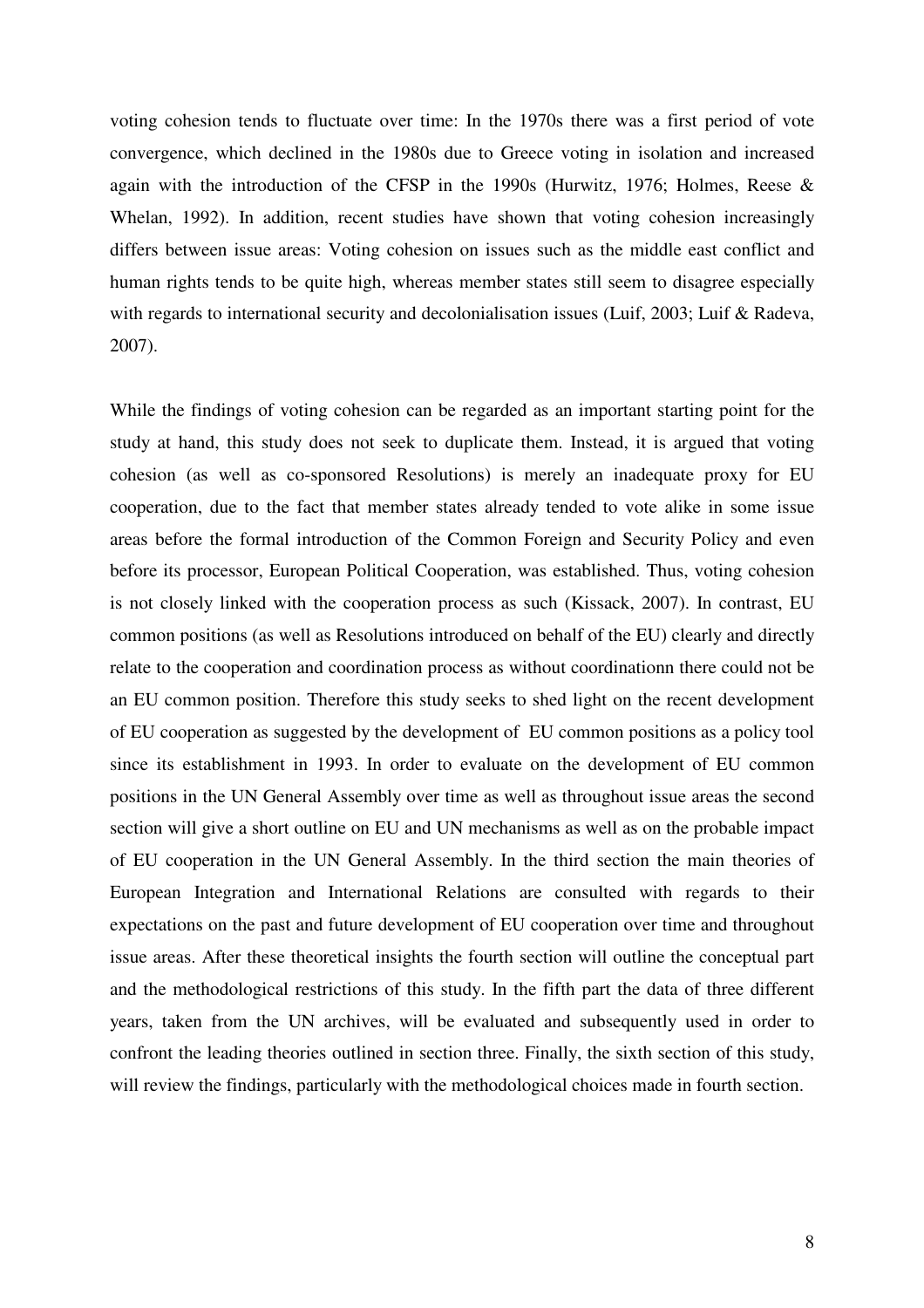### 2. Practical Insights

Regarding the practical nature of EU cooperation in the UN General Assembly first, EU cooperation in the UN General Assembly can be regarded as having two main dimensions:. First, EU mechanisms need to be applied and EU rules need to be followed. Second, the relevant UN rules of procedures in the different UN bodies need to be applied. Below, both dimensions will be reviewed, thereby highlighting the implications resulting from this interplay for EU cooperation in the UN (Hoffmeister & Kuijper, 2007).

#### **2.1. UN General Assembly**

Starting with the second dimension, the UN General Assembly is composed of member state representatives as only states can become a member of the UN General Assembly. Member states have one vote each. Therefore, the General Assembly is often described as the place where the 'sovereign equality' of states is most visible (Luif & Radeva, 2007). The regular session of the UN General Assembly usually starts on the third Tuesday in September with the General Debate, where the heads of states come to New York in order to make statements on the most important international issues (Luif, 2003). With the closure of the General Debate, the subsequent items on the agenda are allocated to and considered within the six Main Committees. These six Main Committees give a good indication of the vast range of topics that are dealt with in the Plenary: First (Disarmament and International Security) Committee, Second (Economic and Financial) Committee, Third (Social, Humanitarian and Cultural) Committee, Fourth (Special Political and Decolonisation) Committee, Fifth (Administrative and Budgetary) Committee, Sixth (Legal) Committee. In the Committees issues are discussed, national approaches harmonized and finally presented in the plenary meetings. Therefore, the UN General Assembly works on issues across the board, ranging from social and economic matters to disarmament and security issues (Paasivirta and Porter, 2007). Actions with regards to the latter issue are, however, restricted to those times where the Security Council fails to act in a case where there appears to be a threat to the peace, breach of the peace or act of aggression, due to a lack of unanimity of its permanent members (UN, 2009). In the General Assembly each member state has one vote and votes are either taken by a two thirds-majority on important issues, or are decided by simple majority. However, recently special effort is made to rather achieve consensus than deciding by a formal vote, thereby strengthening the support for decisions taken in the Assembly as the General Assembly can only pass recommendations, not legally binding texts (UN, 2009).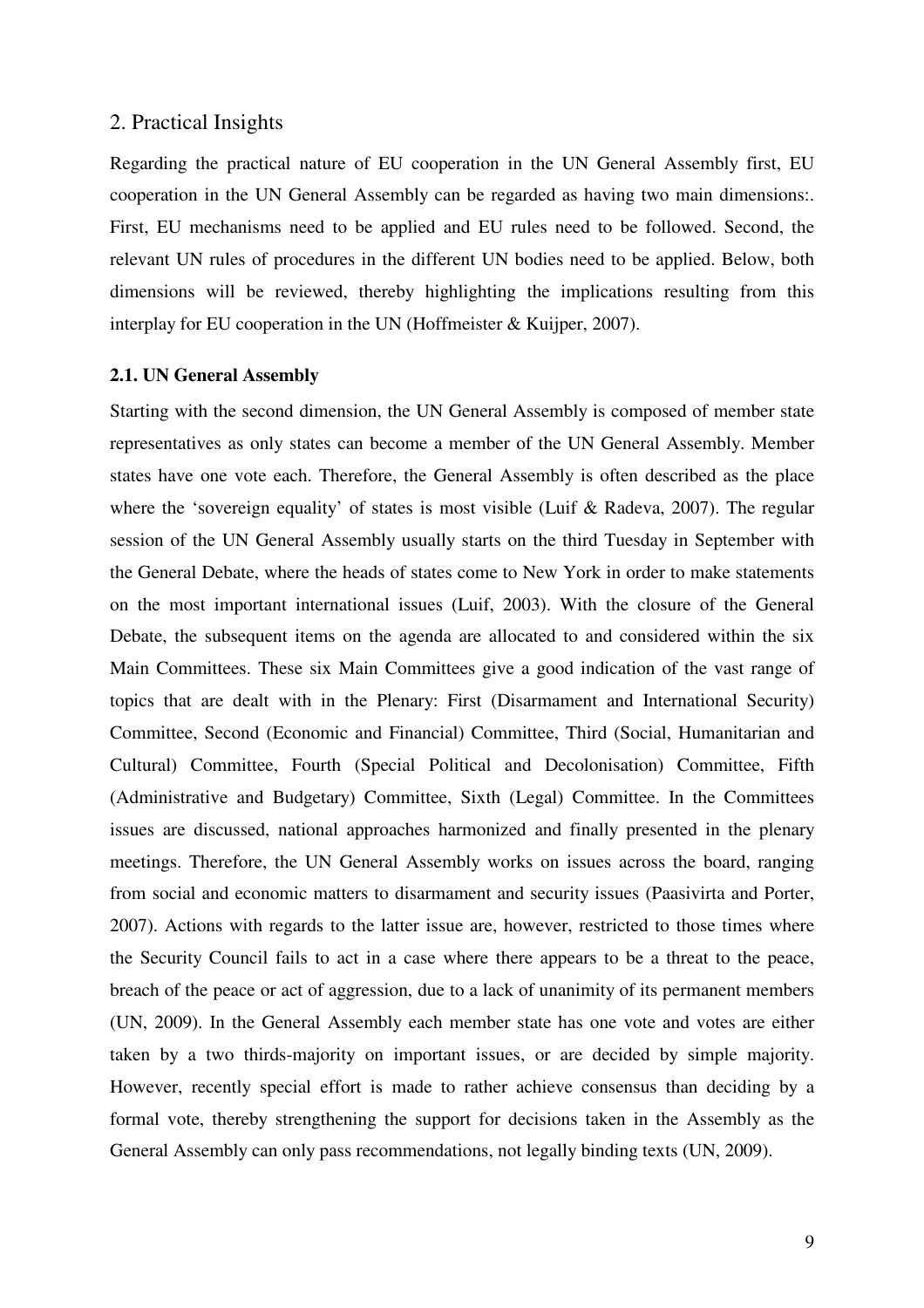#### **2.2. EU Legal Provisions**

After having considered the set-up of the UN General Assembly, a short outline of rules and procedures of EU cooperation in the UN General Assembly will be given, which has been above regarded as first dimension of cooperation. In this regards, it is first of all important to notice that EU cooperation in the General Assembly is part of the Union's CFSP, although some topics might belong to the EU's first pillar. The CFSP was established by the Treaty on the European Union (TEU) in order to 'assert its [the Union's] identity in the international scene', with objectives 'covering all areas of foreign and security policy' outlined in art. 11(1) of the same treaty (Eeckhout, 2004). In order to achieve these objectives, the TEU enumerates a number of instruments as for instance common strategies (Art. 13 TEU), joint actions (Art. 14 TEU), common positions (Art. 15 TEU) as well as information and consultation (Art. 16 TEU).

Second, regarding the basic provision governing the behaviour of EU member states in international organizations, these are incorporated in the TEU and additionally fall back on provisions in the Treaty Establishing the European Community (TEC) (Paasivirta and Porter, 2007). The main provision on cooperation mechanisms among EU member states or between EU member states and international organizations, respectively, is located in article 19 TEU, which states:

- (1) Member States shall coordinate their action in international organizations and at international conferences. They shall uphold the common positions in such forums In international organizations and at international conferences where not all the member states participate, those which do take part shall uphold the common positions.
- (2) Without prejudice to paragraph 1 and Article 14(3), member states represented in international organizations or international conferences where not all member states participate shall keep the latter informed of any matter of common interest. Member states which are also members of the United Nations Security Council will concert and keep the other Member States fully informed. Member States which are permanent members of the Security Council will, in the execution of their functions, ensure the defence of the positions and the interests of the Union, without prejudice to their responsibilities under the provisions of the United nations Charter.

Considering the first part of paragraph one, it becomes obvious that this one directly relates to EU cooperation in the UN General Assembly, while the latter part regards organizations where not all members of the Union are represented as it is for instance the case in the UN Security Council. Regarding the first part of paragraph one, this part of the paragraph looks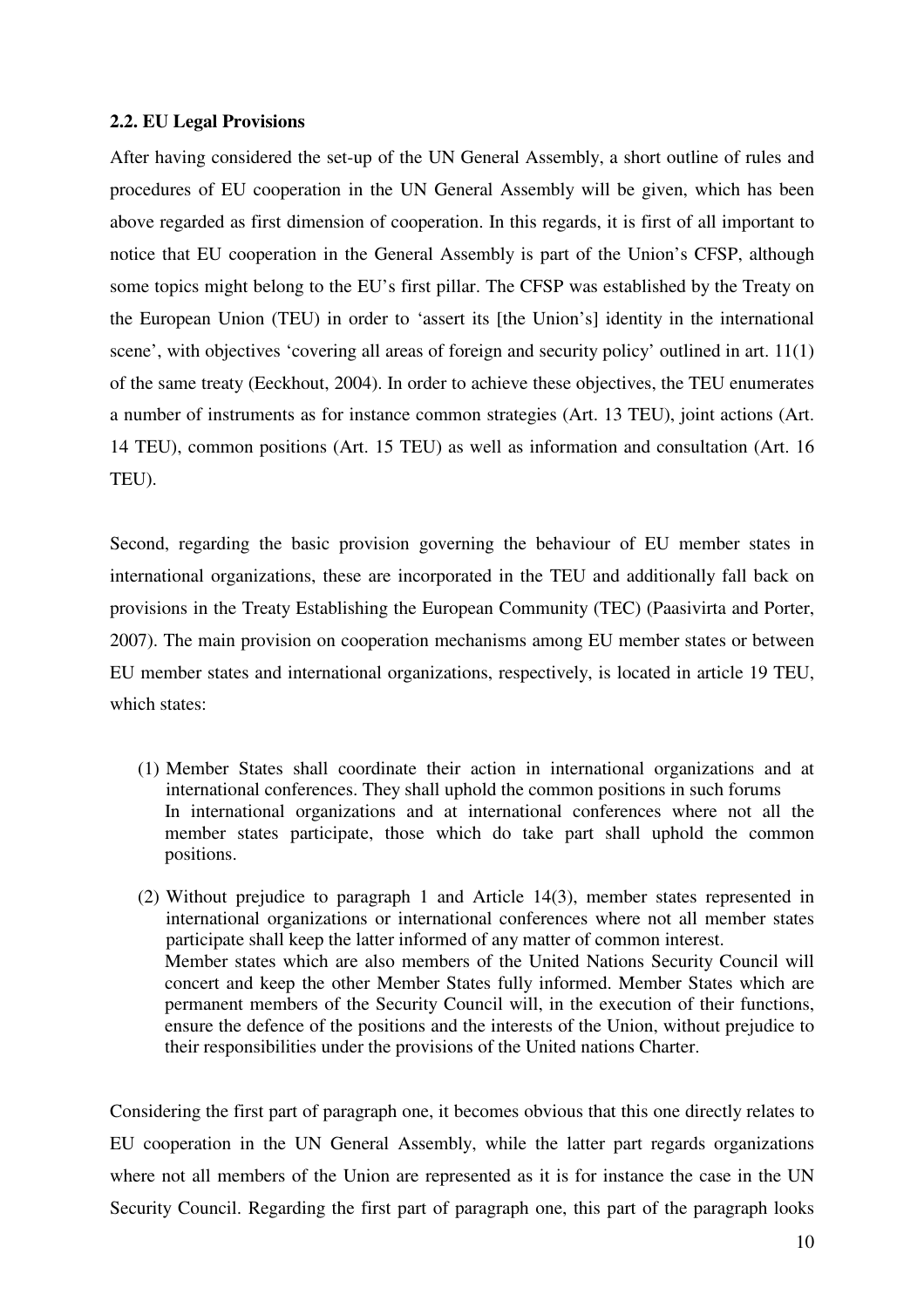rather straightforward although much of its realization is dependent on the understanding of the concept of coordination. The concept of cooperation is a rather flexible concept ranging from weak to strong interpretations and thus the realization of the cooperation mechanisms will depend on the understanding of the concept. In addition, the realization is obviously dependent on the existence of a common position that was formally adopted under CFSP as otherwise the treaty article is not applicable at all (Paasivirta and Porter, 2007).

Third, regarding the procedure that needs to be applied in order to present the common position that was formally adopted under CFSP, it needs to be remembered that the UN General Assembly is composed of nation states only. Thus, the EU must rely on its member states for representing the common position (Hoffmeister & Kuijper, 2007). This representation is regulated by article 18 TEU according to that the Presidency 'shall in principle express the position of the Union in international organisations', being assisted by the Secretary-General of the Council exercising the function of the High Representative of the CFSP. The European Commission is fully associated, i.e. included in all aspects of the coordination process. However, there are some instances in that the EU Presidency does not present a common position, either due to failure to reach a common position or due to tradition, as it is for instance the case with the introduction of a Resolution in 'national capacity'. In any other case, however, the presidency issues statements 'on behalf of the EU' and subsequent national statements tend to refer to the EU statement (Farrell, 2006; EU-UN, 2009).

#### **2.3. The Impact of Cooperation**

Before now turning to the main part of this study, the impact of the above highlighted cooperation mechanisms need to be highlighted. In this regards, Jupille (1999) has argued that the impact of an EU common position in the UN depends on several factors, namely its location with regards to the status quo and the prevailing decision-making rules in the international organization. In the following, the expected location as well as the expected impact of EU common positions in the UN General Assembly will be highlighted, as based on the practical insights given above. With regards to the former, it needs to be remembered that EU cooperation in the UN is regarded as part of the Union's and accordingly decisions are taken by unanimity (Luif, 2003). Based on unanimity, voting power lies with those states that are most willing to veto a proposal changing the status quo. Therefore, common positions decided on by the usage of unanimity can be expected to reflect the lowest common denominator position (Jupille, 1999). Next to this, once the common position is agreed on in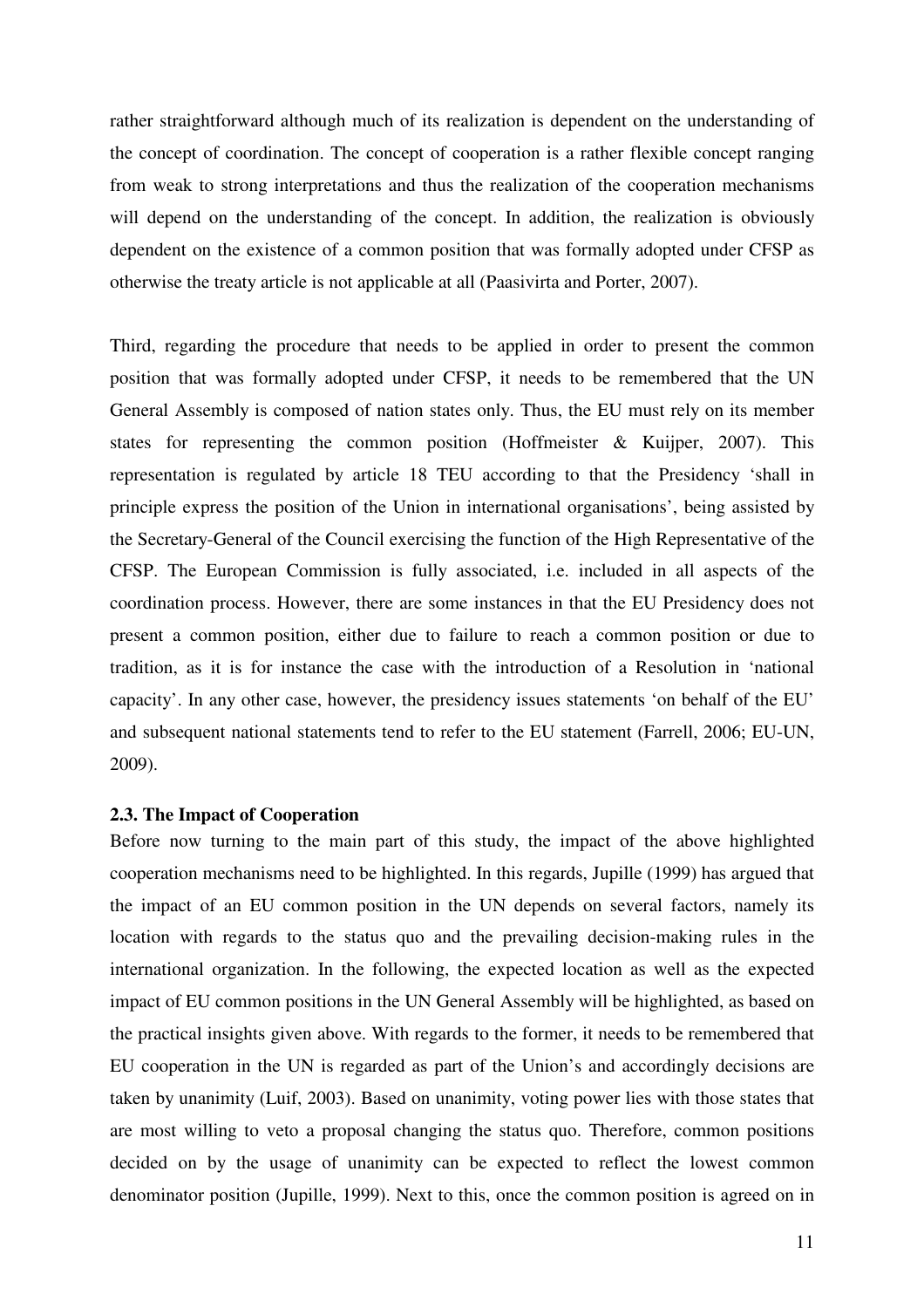the EU, its impact is determined by the decision-making rules of the international organization in question. Based on the findings above, votes in the UN General Assembly are taken by either two-thirds majority, simple majority or recently even by using consensus. In the latter case, the impact of the EU common position, as decided by unanimity, drags international outcomes towards the status quo as the EU may add sufficient bargaining weight to its lowest common denominator position to render it a *de facto* international veto position. In the former cases, international outcomes can also be expected to be dragged towards the status quo as the EU may add sufficient bargaining weight to its lowest common denominator position to render it *a formal* international veto position (Jupille, 1999). Therefore, EU cooperation in the UN General Assembly does help to assert the Union's identity of the international scene, thereby making it a more visible actor, and simultaneously, as based on Jupille's assumptions, is able to increase the Union's bargaining weight, thereby influencing international outcomes.

### **3. Theoretical Insights**

After having regarded those practical insights necessary to understand the interplay of the EU and UN system for EU cooperation as well as the importance of cooperation, first hypothesis on the development of EU cooperation in the UN General Assembly can be developed. In order to do so, several theoretical approaches stemming from European Integration (EI) and International Relations (IR) Theory will be considered. Each of these approaches provide assumptions on the causes of inter-state cooperation and simultaneously raises assumptions on the expected course of cooperation. Below, the most important theories of EI and IR, respectively, will be highlighted in order to provide an first answer to the research question how EU cooperation in the UN General Assembly developed over time and throughout issue areas.

When considering the causes and development of cooperation, it is first of all important to mention that inter-state cooperation can even emerge in the absence of any institutional structure or policy coordination (Smith, 2004). Neorealism, for instance, seeks to explain how inter-state cooperation can emerge under anarchy. The concept of anarchy refers to an international system that has no central world government and where international organizations are only of weak and fluid nature (Posen, 2003). The principle actors in this anarchic system are the sovereign and equal nation states. These nation states are rational actors with a main interest in surviving, which simultaneously displays a prerequisite for other gains. In order to survive, a state is faced with three possibilities, namely imitating successful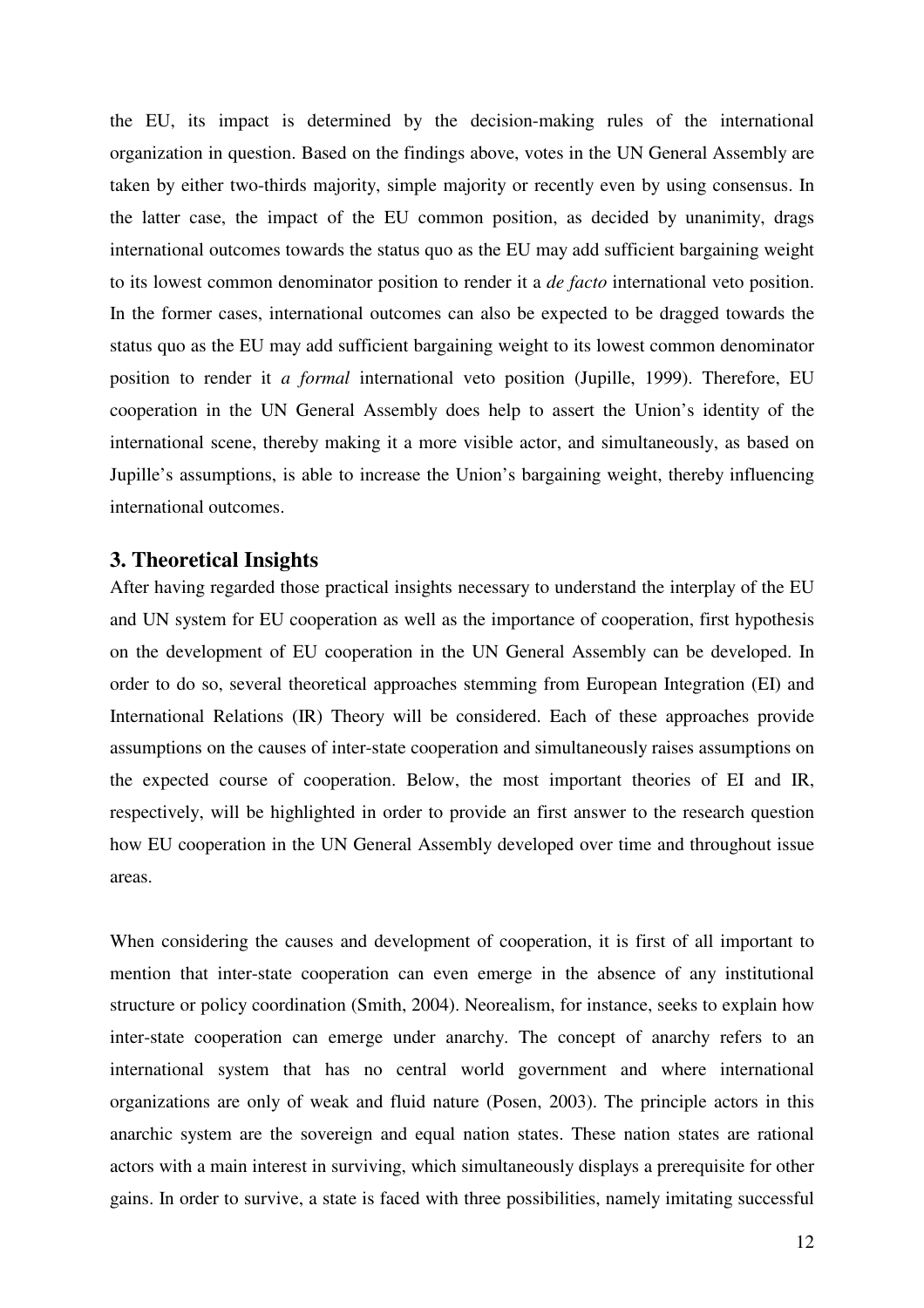organizational behaviour of others, boosting national assets or forming alliances with other states. The latter, cooperation by forming alliances with other states, is extremely difficult in international systems as it is a situation similar to the prisoner's dilemma. In this kind of situations, two actors are kept isolated from one another. While both actors would be better of cooperating, both have the incentive to defect, based on fears of the other's relative gains and probable resulting interdependencies (Axelrod and Keohane, 1985). Disregarding these incentives to defect, inter-state cooperation under anarchy can occur when a hegemon fosters rules or states are collectively faced by an external threat. However, concerns for relative gains tend to limit cooperation so that inter-state cooperation is likely to be only of temporary nature and remains restricted to the realms of low politics. The concept of low politics, following the traditional realist distinction, refers to those issue areas that are not pivotal for a state's survival. Instead, the concept of low politics refers to those issue areas that are necessary for the preservation of prosperity, referring for instance to the issue area of economics as including trade or the financial system, and welfare, referring for instance to the issue area of social issues as including human rights and the fundamental freedoms. In contrast, the concept of high politics refers to issues that are directly concerned with security matters and a state's sovereignty and thus are pivotal to ensure a state's survival in the international system (Collard-Wexler, 2006; Ripsman, 2004). In this regards, two hypothesis can be derived from neorealism:

*Hypothesis 1: Common positions can be expected to emerge only in very rare exceptions, i.e. when a hegemon fosters rules or a common threat is faced.* 

*Hypothesis 2: As cooperation can only exist in the realms of low politics, EU common positions and statements can be expected to emerge only with regards to social and economic issues.*

Neorealism can be considered as a predecessor, or starting point, of many other EI and IR Theories. Therefore, while some Neorealist assumptions have been inherited frequently, others have been increasingly criticized. Highlighting these criticisms shortly, they can be considered being mainly twofold: On the one hand, neorealism has been considered as being inadequate to explain the Union, especially European Foreign Policy (EFP). This is the case as, first of all, the development of EFP cannot be understood solely by reference to the global balance of power and secondly, EFP is not only engaged in low politics, but also in the highpolitics (Smith, 2004; Collard-Wexler, 2006). On the other hand, neorealism has been increasingly criticized for its assumption that international organizations are fluid and weak in nature and therefore are only ascribed a minimal role in promoting cooperation as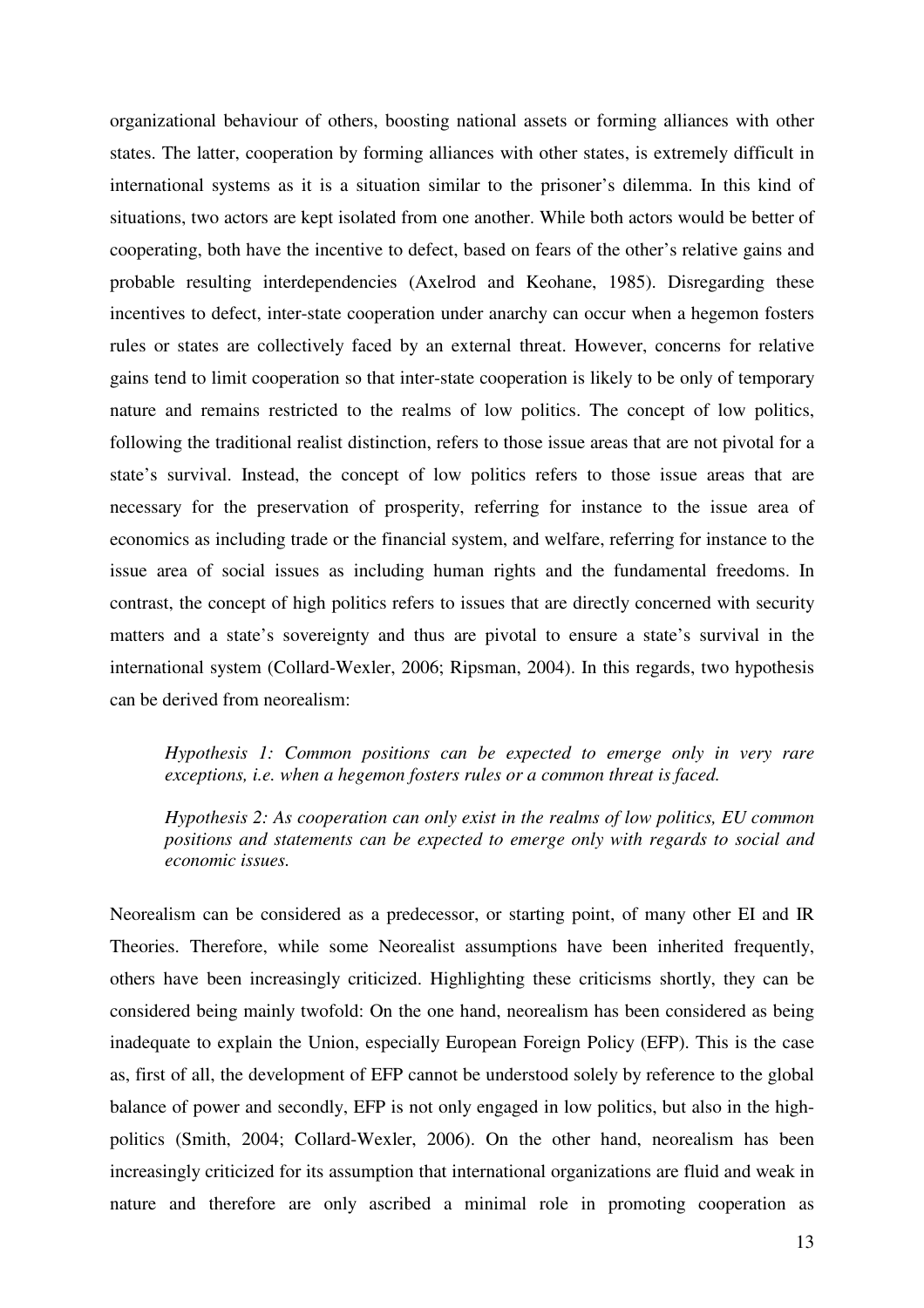organizations cannot do more than providing means by which states can coordinate their activities and help each other on a case-by-case basis. Although the criticisms are manifold, neorealism can be considered to be an interesting starting point to study the cooperation of EU member states in the UN General Assembly, not at least because several theoretical approaches take neorealism as a starting point and derive contrasting theoretical approaches from its basic assumptions.

One example of theories that adopt basic neorealist assumptions, while simultaneously criticizing its scepticism towards international organizations, are neoliberal approaches. Basic neorealist assumptions that are inherited in neoliberal theories include assumptions on the anarchic international system as well as states rationality and security concern. These assumptions are supplemented by the concepts of interdependence and institutions. Thus, liberal theories suggest that, although the international system is anarchic, states are interdependent from one another, have similar interests and thus want to reap benefits from cooperation. In addition, neoliberalism considers international institutions as being able to foster cooperation by reducing the risks of cooperation by, amongst others, increasing trust, transparency and enhancing the similarity of interests between players (Axelrod and Keohane, 1985). Therefore, the use of international institutions makes inter-state cooperation more likely, which in turn increases the domestic sensitivity to external issues. Thus, although states remain national actors, cooperation becomes more likely through the use of international institutions over time as cooperation makes issues are more and more entangled with one another so that complete national autonomy becomes harder to sustain. This leads to the assumption that states are, with the progression of cooperation, increasingly likely to act jointly in many situations (Keohane and Nye, 2001: 7-9).

A similar view on the development of cooperation can be derived from neofunctionalism. However, while neorealism as well as both liberal theories highlighted above, assume international institutions being only of static nature and thus assume that power is the most important factor to explain cooperation, neofunctionalism supplements this view with the assumption that institutions can directly impact the development of cooperation (Smith, 2004). In this regards, neofunctionalism argues that integration evolves over time, takes an own dynamic, characterized by multiple, diverse and changing actors. These actors are primarily elite in nature and do not only interact in their domestic political realm, but also across national frontiers. In addition, while actors remain to be rational and self-interested in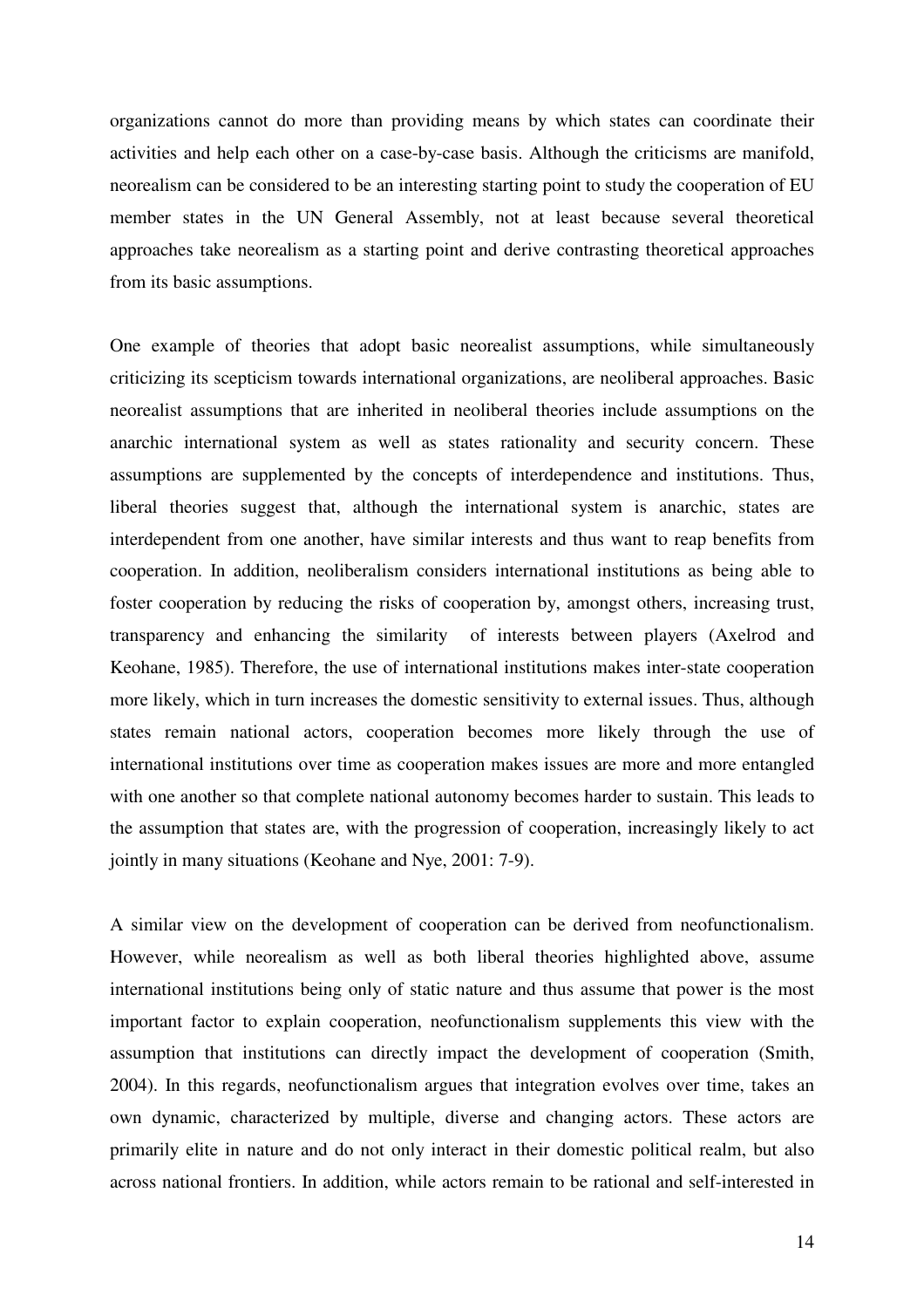nature, they also have the capacity to learn and to change their preferences, for instance by participating in international institutions. On the turn of international institutions, once established, they can live a life of their own, thereby escaping the control of their creators. This is the case as employees of these institutions are primarily concerned with enhancing their own powers, influencing the perceptions of their principles and thereby becoming agents of further cooperation instead. Therefore, preference aggregation is no longer assumed to exclusively take place at the national level, but to expand to the international level. Furthermore it is argued that cooperation often evolves as policy makers are not able to overview all consequences of their decisions. Policymakers are therefore assumed to stumble from one decision to the next, with imperfect knowledge of their consequences and under time pressure (Haas, 1970). Once cooperation emerged, it is difficult to constrain it to some economic sectors as modern economies are highly interconnected in nature. Therefore, cooperation in one sector "begets its own impetus toward extension of the entire economy" (compare Haas, 1958:297 'functional spill over'). While cooperating, political actors can be considered to turn their interest towards the intergovernmental body of decision-making, thereby becoming favourable towards integration, making intergovernmental institutions becoming more influential, demanding political control and accountability beyond the nation state (Nugent, 2006). Therefore, once cooperation in the political spheres has been accomplished, political integration might follow (compare Haas, 1958:297 'political spill over'). In this regards, neoliberalism and neofunctionalism provide the same view on the course of cooperation over time, while contrasting each other with the cause of cooperation. Therefore, hypothesis three as derived from neoliberalism and neofuntionalism, states:

# *Hypothesis 3: The degree of Common positions can be expected to increase over time in all of the Committees.*

Next to Neoliberalism and Neofunctionalism, there are many more theories of international relations that seek to overcome neorealist limitations. As a result, theories of institutional development have become increasingly complex and diverse over the years (Smith, 2004). A second example of these kind of theories is liberal intergovernmentalism, which is of special importance with regards to European Integration. Liberal intergovernmentalism , as coined by Moravcsik (1993), comprises an intergovernmental approach of inter-state negotiation as well as a liberalist approach of national preference formation. Regarding the latter, it is argued that national interests emerge as a result of state-society relations. These relations are assumed to be principal-agent relations, where societal principals delegate their power to governmental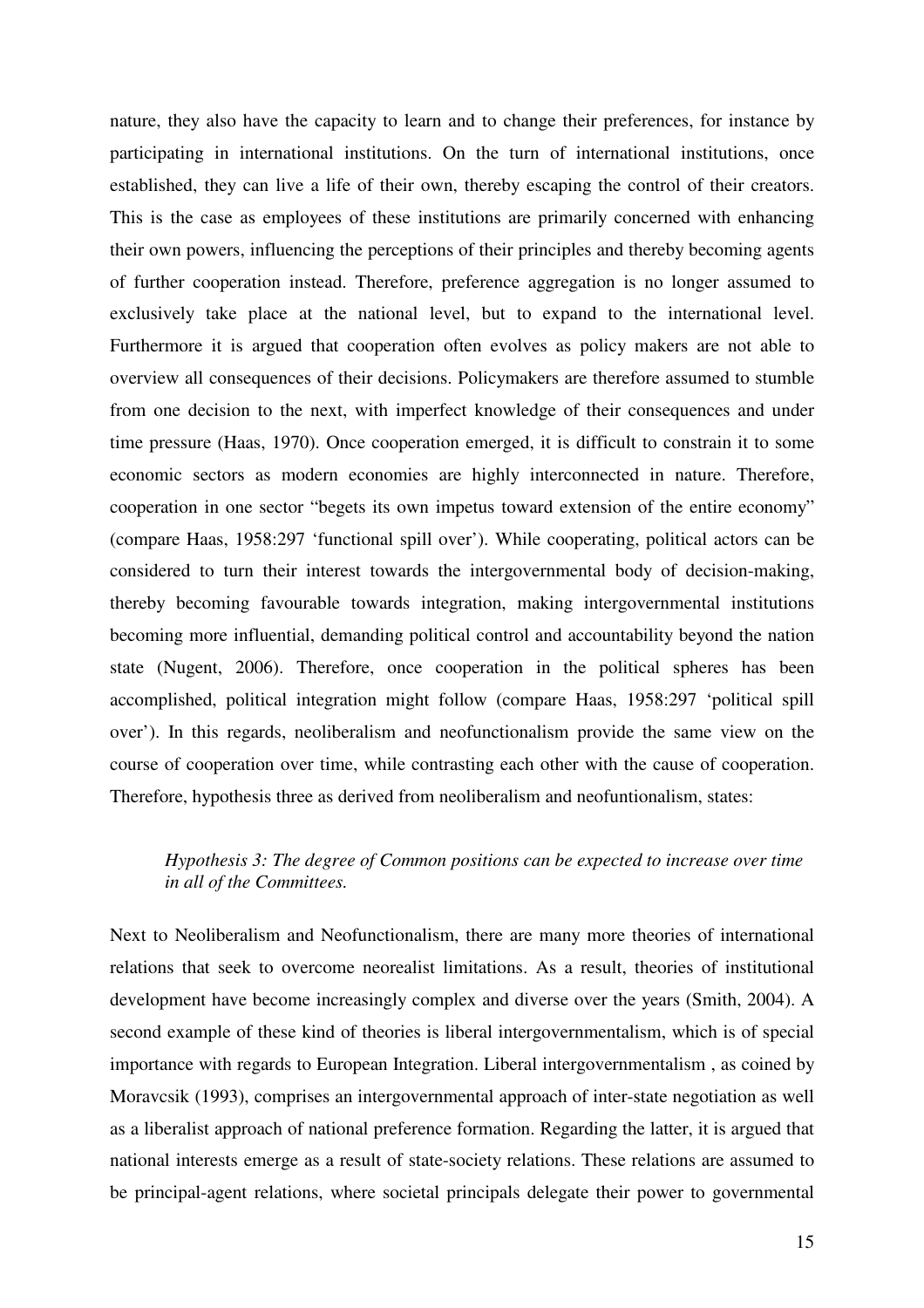agents. Hence, societal principals, made up of private individuals and voluntary associations with autonomous interests, interact in civil society, competing for political influence and thereby forming coalitions. However, this interaction is not stable as societal preferences and the distribution of costs and benefits differ between issue areas. Therefore, the leeway that the government is in charge of, depends on the nature of the societal pressure: In cases where societal pressure is ambiguous or divided, governments enjoy relatively broad autonomy, when societal pressure is united, governments are particularly restricted (Moravsik, 1993:484). Societal pressure can be considered to be united in cases where the society is directly concerned as it is for instance the case with commercial policies. In contrast, societal pressure can be expected to be ambiguous and divided where the costs and benefits of cooperation for the society are diffuse and uncertain as it is the case especially with issues of political or security cooperation (Moravsik, 1993:494). While in the latter case decisions are primarily left to the governments, the governmental agents in the former case go along with the most influential coalitions in order to constitute national interests and goals. Once the national interest is constituted, it is put forward in inter-state negotiations, that are primarily regarded as a platform for discussion. inter-state negotiations can result in cooperation when policy coordination increases the control of national governments over domestic policy outcomes. This is most often the case when coordination is able to eliminate negative international policy externalities. Negative international policy externalities arise when the policies of one government create costs for societal groups that are politically significant outside the governments own jurisdiction. However, when externalities are positive, insignificant or in cases where unilateral policies bring more benefits, little incentives for cooperation are given. As mentioned above, negative externalities generate an incentive for cooperation. However, policy cooperation is not necessarily supported at equal terms by all governments as the vulnerability of national governments to negative externalities cannot be assumed to be the same for all governments. Thus, only those who are not able to autonomously sustain effective policies are willing to support inter-state cooperation, while those who produce negative externalities of benefit from them have an incentive to rather free-ride on the others domestic policies. Based on this, policy cooperation is only likely in cases where the policies of two or more governments create negative policy externalities and unilateral strategies are less cost-benefit efficient (Moravcsik, 1993:486). In addition, even in cases where policy cooperation is mutually beneficial, conflict can arise on the precise terming of policy cooperation as governments have diverging preferences with regards to the distribution of benefits. The costs and benefits of policy cooperation can be expected to be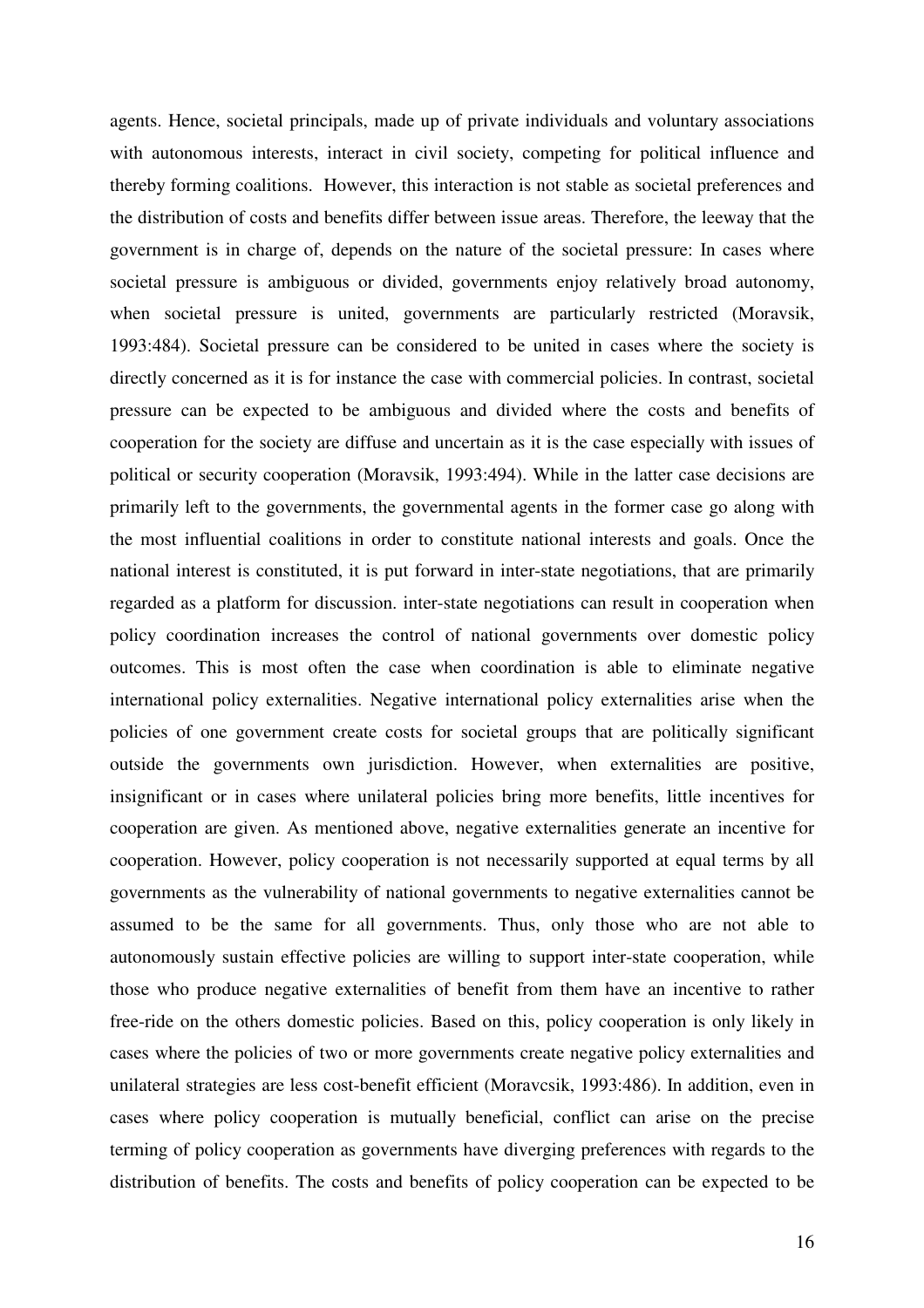unevenly distributed among as well as within nations. Thus, nations and domestic societal groups that experience disadvantages due to policy coordination will oppose it. As has been highlighted above, national governments are constrained by the interests of politically important societal groups, whose interests are composed of the costs and benefits of policies. These costs and benefits are, however, not equally distributed throughout issue areas but different policy areas engender characteristics of costs and benefits for societal groups: While societal actors can be regarded as having a significant role with regards to low politics, they do not play a significant role in negotiations beyond the state as for instance security matters (Moravcsik, 1993; Schimmelfennig, 2004:77). Based on this, liberal intergovernmentalism assumes a similar course of cooperation as is provided for by neorealist approaches highlighted above. However, the latter is convinced that cooperation in general is rather unlikely and arises only under exceptional circumstances and only in the realms of low politics, while it is rather unthinkable in the realms of high politics. In contrast to this, liberal intergovernmentalism argues that cooperation is likely to emerge, especially in areas of low politics. This leads to the assumption that cooperation in the realms of high politics is possible, while the level of cooperation can be regarded as being particularly higher in the realms of low politics. Therefore, the hypothesis that can be derived from liberal intergovernmentalism states:

#### *Hypothesis 4: Common positions can be expected to increase especially in areas where societal pressure is united and governments are more restricted, as it is primarily the case for low politics.*

Although there are many other theoretical approaches stemming from the fields of EI and IR, this study is limited to the most established ones as highlighted above. This is the case as this study is limited by its means, namely time and length so that it is only possible to compare findings on common positions with regards to their amount over time and between issue areas. Additional theories provide similar assumptions on the course of cooperation and hence the development of common positions, while differing with regards to the causes of cooperation. These latter assumptions, however, cannot be checked by the means of this study. What this implies for the overall study, will be discussed below. For now it is enough to highlight that, even with the above outlined hypotheses, this study provides only limited insights in the chosen theoretical approaches.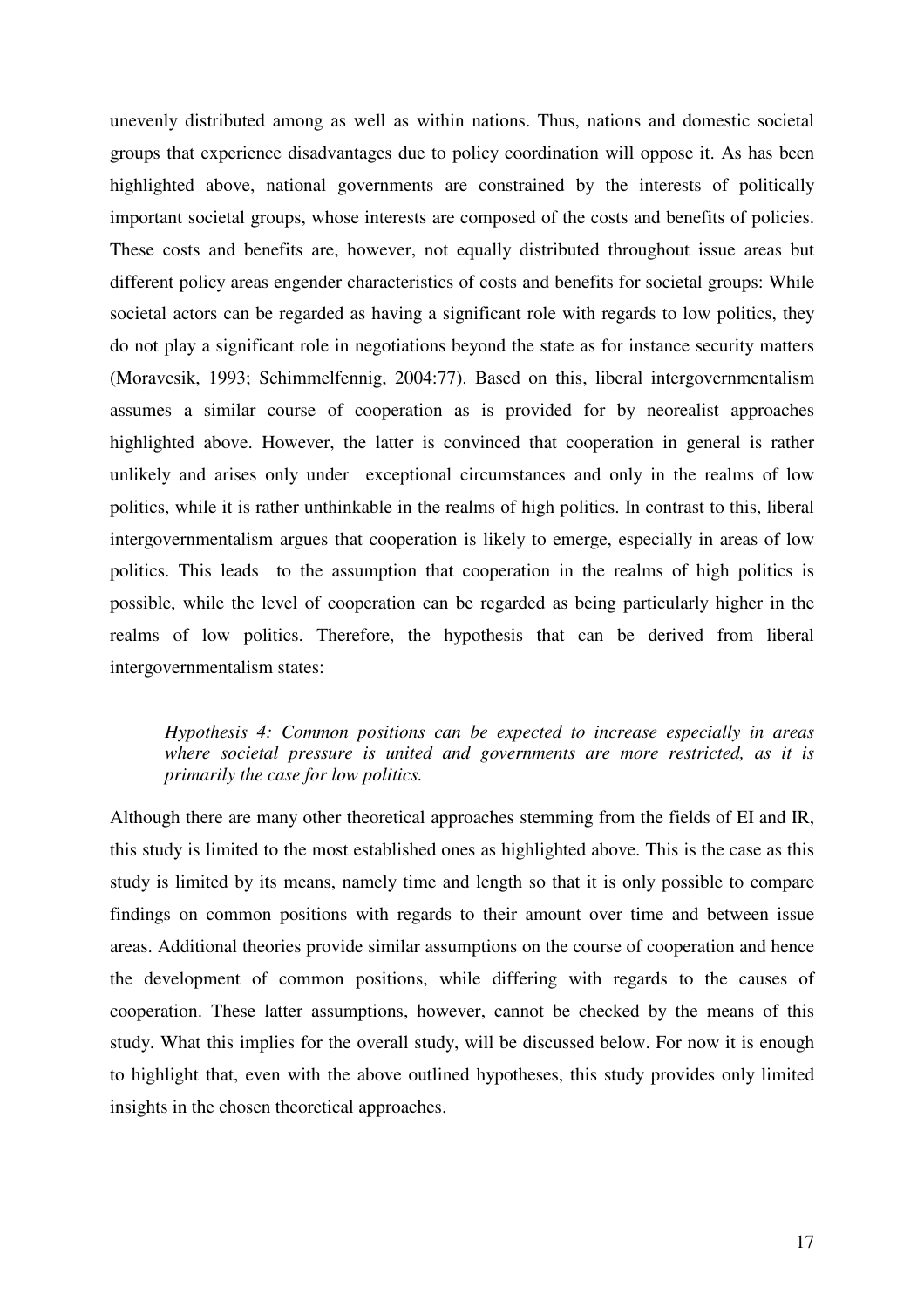#### **4. Methodology**

It has been highlighted above in several instances that this study seeks to assess the development of EU cooperation in the UN General Assembly by making use of the indicator common positions. Common positions 'shall define the approach of the Union to a particular matter of a geographical or thematic nature' and thus directly relate to the cooperation mechanisms outlined in section 2.2 of this study (Art.15 TEU). Before now turning to the empirical part of this study, some clarifications must be given on use of the indicator as well as on the data collection methods.

#### **4.1. Conceptualisation**

Focusing on common position as an indicator for EU member state cooperation in UN spheres has several advantages, while also bearing some disadvantages. Considering the advantages first, the most obvious strength relates to the above mentioned concrete linkage between representation and coordination. Thus, the amount of common positions can be assumed to reflect the functioning of the cooperation mechanisms as outlined in section 2.2. Hence, the development of common positions can be expected to give an indication on the overall development of EU cooperation (Kissack, 2007). Next to this primarily quantitative advantage, some qualitative advantages are offered: By using the indicator of common positions it is not only possible to give insights on the development of common positions with regards to their amount, but also with regards to their content, for instance whether they are vaguely or strongly formulated and whether this changed over time. However, this study is limited to the quantitative advantages that the usage of EU common position as an indicator offers. Next to this advantage, using common positions as an indicator also bears a strong disadvantage, namely that the actual level of coordination may be underestimated by solely focusing on one indicator (Kissack, 2007). This may happen for several reasons as for instance, coordination meetings yield no concrete output or data are inaccurately listed, for instance by not recognizing an EU common position as such, but instead as a national statement. Therefore, the indicator of EU common positions, as used in this study, is used in a differentiated, two-fold way: The first dimensions refers to the probably more ordinary meaning of EU common positions, regarded as EU (Presidency) statements 'on behalf of the EU' that have been outlined in section 2.2 of this study. EU statements tend to either refer directly to the topic of a Resolution or are given as an explanation of a vote taken on the Resolution. EU statements are listed in the UN database with regards to the Draft Resolutions that they belong to. This makes the process of allocating an EU statement to the corresponding Resolution a relatively easy process as one merely has to consider whether the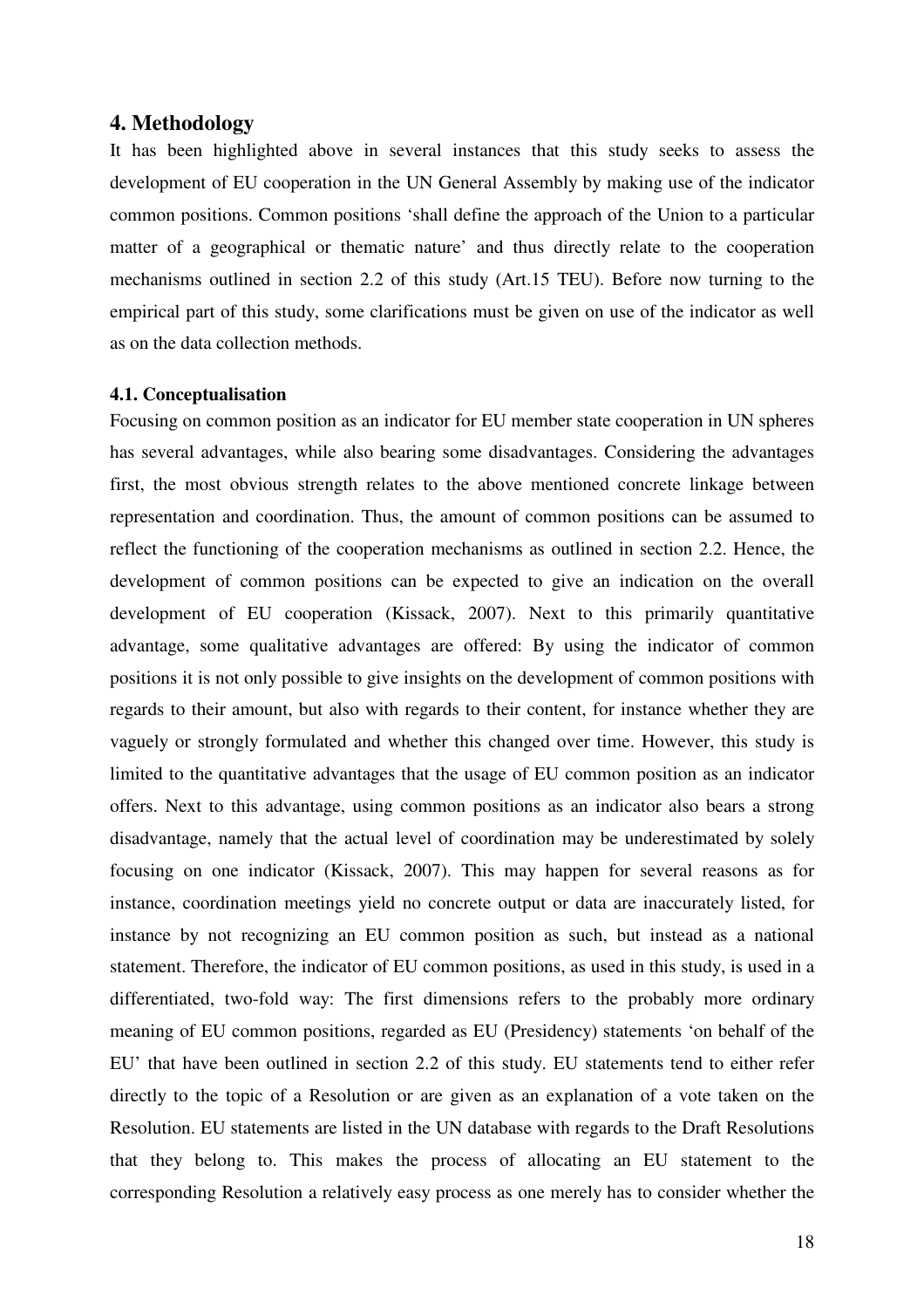Draft Resolution was accepted and is thus listed as a Resolution in the UN Database (UN, 2009c). For instance, in the  $50<sup>th</sup>$  session of the UN General Assembly Italy, speaking on behalf of the European Union, discussed the Draft Resolution on the Situation in the Middle East. This Draft Resolution was later on adopted as Resolution A/RES/50/22 A-C and thus the EU can be regarded as having a common position on this Resolution. However, by the means of this study, it is not possible to differentiate between the parts of a Resolution that the EU had a common position to, but, as will be shown below, this is possible using the indicator of CFSP statements. Thus, the EU will be regarded as having issued a statement, and thus common position, for all parts of the Resolution. The second dimension refers to CFSP statements that have been made on UN General Assembly issues. CFSP statements are listed on the internet side of the Council of the EU and tend to refer to 'spot issues' in the area of security and social issue (Council of the European Union, 2009). CFSP statements to UN General Assembly issues can either directly relate to the exact topic of an UN Resolution or merely relate to the general scope of the UN Resolution. With regards to the former example of the Resolution on the Situation in the Middle East, particularly regarding paragraph 22 B, dealing with the topic of Jerusalem, the EU issued a CFSP statement only with regards to the general scope of the UN Resolution. Therefore, the CFSP statement was broadly addressing the Situation in the Middle East, also with regards to the occupied territories, without referring explicitly to Jerusalem. In later years, the EU issued both, a CFSP statement on the general situation and a CFSP statement directly referring to Jerusalem. CFSP statements are therefore able to clearly indicate the degree to that a CFSP statement and the topic of the Resolution coincide. By including this second dimension of the indicator EU common position, it is sought to collateralise, at least to some extent, against the above mentioned disadvantages of common positions as an indicator. Obviously, however, both dimensions of a common position can befall one Resolution. As this thesis does not weight the two dimensions and does neither weight those Resolutions where both dimensions of EU cooperation can be found, no conclusions on the importance of certain topics can be given. However, in order to draw conclusions on the usage of each indicator, the analysis will also focus on each indicator separately, thereby also regarding the appropriateness of each indicator for the findings of this study.

#### **4.2. Methodological Choices**

Next to the conceptual choices that were highlighted above, methodological choices had to be made in order to conduct a study restricted to the available means. The methodological choices primarily refer to the amount of data used during this study. First of all, the study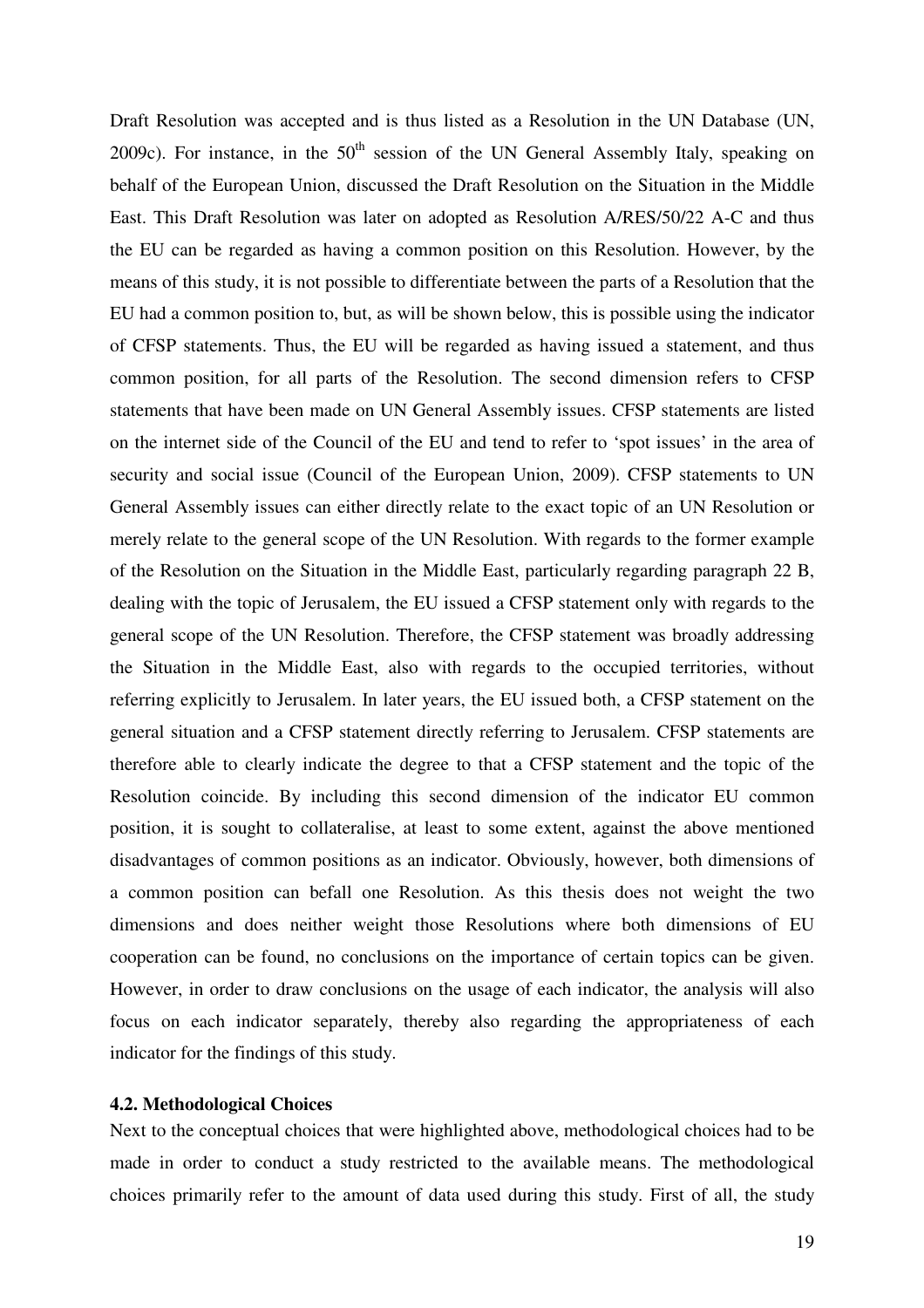needs to be restricted to some years only as the tool of common positions was already established in 1993, therefore leaving fourteen years to analyse. While it would be logical to start the analysis in 1993 in order to analyse the development of common positions from the beginning onwards, this was complicated by problems in data availability as CFSP statements were only registered from 1995. Furthermore, due to the Eastern Enlargement of the EU in 2004, the study has been restricted to the timeframe before the  $58<sup>th</sup>$  session. Including a session after the Eastern Enlargement could seriously bias the study results as Eastern Enlargement can be expected to negatively affect the cooperation process due to the fact that more nation states would need to agree to a common position by unanimity. Thus, the Eastern Enlargement can be regarded as decreasing the amount of common positions. Based on these restrictions, the first year chosen to be analysed during this study is thus 1995/1996, corresponding to the  $50<sup>th</sup>$  session of the UN General Assembly. The corresponding last year chosen to be analysed 2001/2002, the  $56<sup>th</sup>$  session of the UN General Assembly. As the third year to be analysed, the intermediate year 1999/2000 has been chosen on an arbitrary basis, which corresponds to the  $54<sup>th</sup>$  session of the UN General Assembly. Secondly, restrictions were needed with regards to the vast amount of issue areas that are dealt with in the UN General Assembly, as has been shown in section 2.1 above. In order to represent issue areas ranging from low to high politics, as necessary to differentiate among the chosen hypotheses outlined in the third section of this study, three issue areas have been chosen: As highlighted in the theoretical part of this study, social and economic issues will represent the realms of low politics and security issues will represent the realms of high politics. In order to decide to either allocate a Resolution to one issue area only or to leave it out, a strict methodology was needed. In order to facilitate work, this methodology has been based on the agenda of the six main Committees. For instance, issues that have been discussed in the spheres of the first Committee of the UN General Assembly have most of the time been regarded as security issues, those discussed in the second Committee have been most often regarded as economic issues and those of the third Committee as social issues. However, this methodology has been complicated by two main facts: First, some issues have been discussed in more then one Committee as for instance the issue of the Palestinian people. While issues regarding the Palestinian people are mainly placed on the agenda of the first Committee, it has been regarded as a social issue during this study due to the fact that most Resolutions dealt with human rights and humanitarian aid, which were also discussed in the Second Committee. Second, some issues have been discussed in the Plenary without reference to a main Committee. In these cases, the Resolution has been judged on an individual basis in order to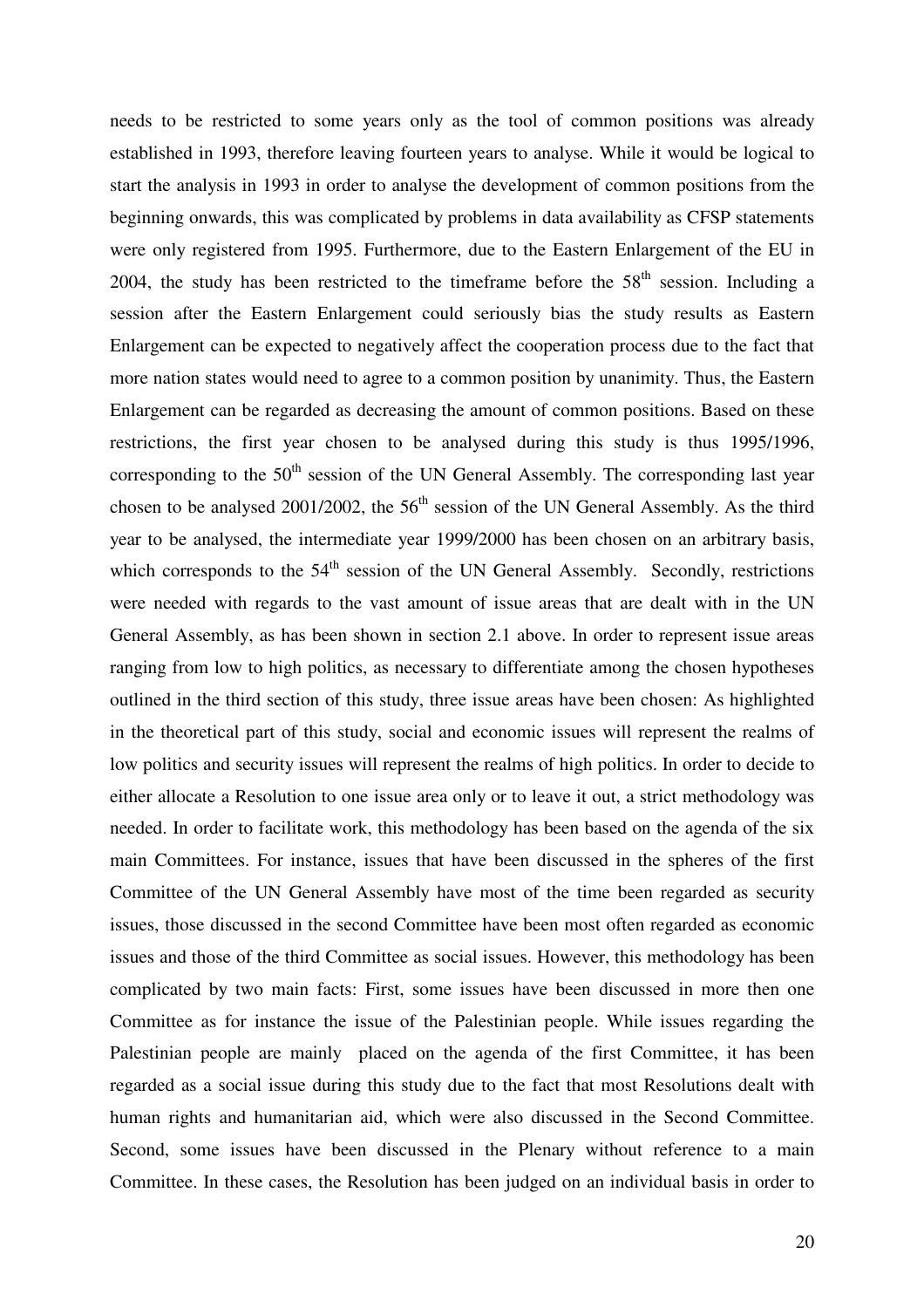decide whether it can be allocated to one of the issue areas of importance during this study or not. A list of all topics that have been allocated to one of the issue areas can be found in the Appendix.

# **5. Analysis**

The next part deals with the empirical findings of this study and is divided in two main subsections: The first sub-sections displays the descriptive statistics, during that the data will be analysed. first on a more general basis by showing the distribution of UN Resolutions per issue area, the overall amount of common positions as well as their general distribution throughout issue areas. Afterwards, the three issues areas that are of importance during this study will be highlighted separately with regards to the number of UN Resolutions and EU common positions. This procedure will be repeated for each individual indicator of EU common positions, namely EU statements as well as general and exact CFSP statements. Afterwards the second sub-section makes use of these findings and applies them with regards to the hypothesis, as derived from the theoretical approaches outlined above in the third section of this study

#### **5.1. Descriptive Statistics**

#### **5.1.1. EU Common Positions**

In the three years that have been observed during this study 425 Resolutions have been analysed. Table 1 gives some first indications on the overall observed numbers as well as the distribution of UN Resolutions in the UN General Assembly per issue area. Table 1 highlights that of altogether 425 Resolutions 71 (16.7 per cent) refer to an economic issue, 229 (53.9 per cent) belong to a social issue and 125 (29.4 per cent) regard a security issue.

|         |                 | Frequency | Percent |         |       |           |         |
|---------|-----------------|-----------|---------|---------|-------|-----------|---------|
| Valid   | Economics       | 71        | 16,7    |         |       | Frequency | Percent |
|         | Social Issues   | 229       | 53,9    | Valid   | no CP | 199       | 46,8    |
|         | Security Issues | 125       | 29,4    |         | СP    | 226       | 53,2    |
|         | Total           | 425       | 100,0   |         | Total | 425       | 100,0   |
| Table 1 |                 |           |         | Table 2 |       |           |         |

Below, it will be shown that the EU uses the tool of common position rather frequently, while the times of usage are clearly unequally distributed throughout the issue areas and tend to increase over the observed three years. With regards to the frequency by that the tool of common position was used during this study, Table 2 as well as Chart 1 show that the EU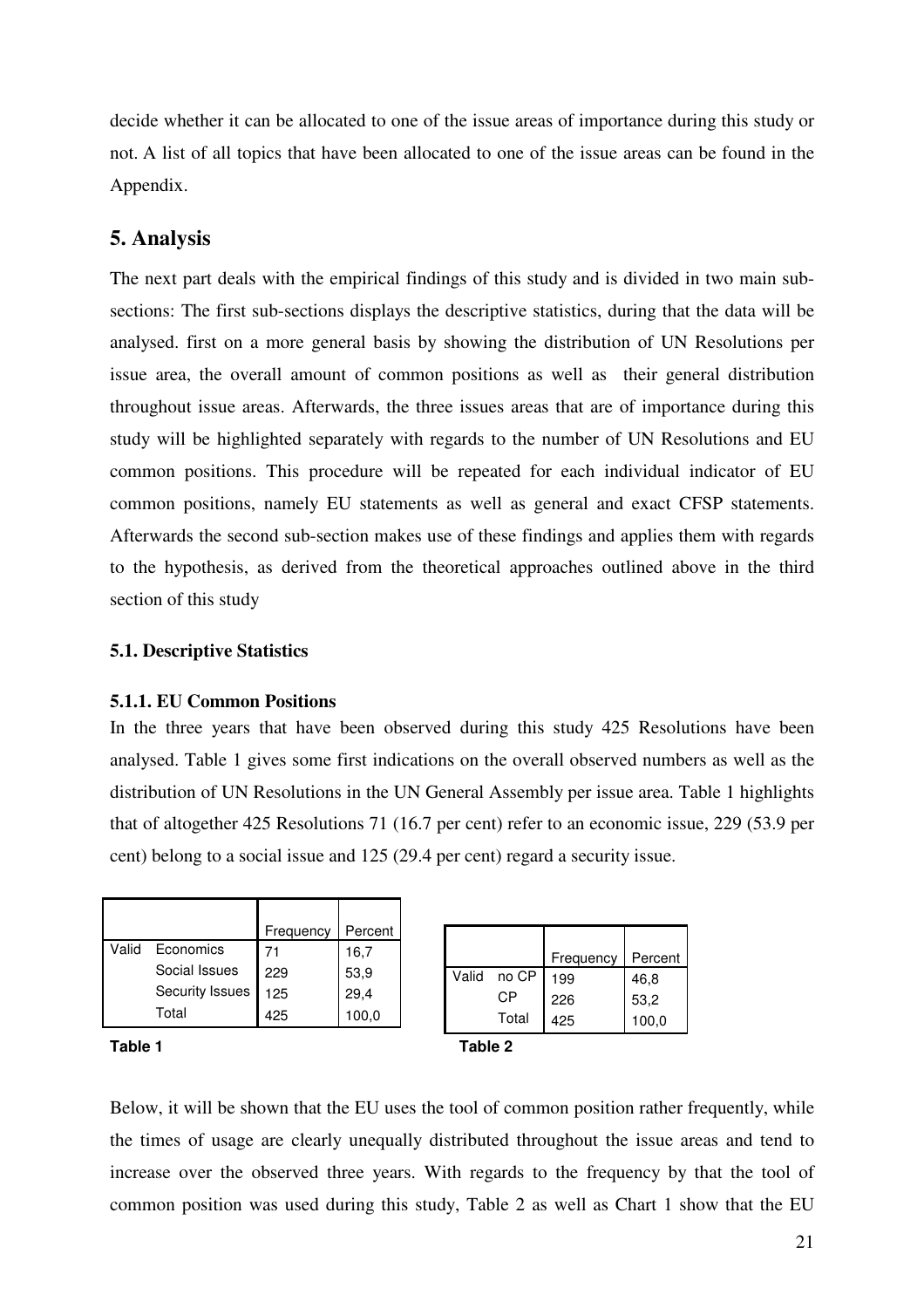issued a common position, either in the form of an EU statement, CFSP statement or both, in 53.18 per cent of the Resolutions, which equals an EU common positions in 226 out of 425 Resolutions. With regards to the distribution of the EU common positions throughout the three issue areas, Chart 2 highlights that of 226 EU common positions 144 (63.7 per cent) consider social policy issues, 46 (20.4 per cent) regard a security issue and only 36 (15.9 per cent) belong to an economic issue. Thus, the distribution of EU common positions throughout the issue areas more or less equals the distribution of UN Resolutions issued in the UN General Assembly during the years observed.



#### **Chart 1** Chart 2

With regards to the percentage amount of times that the EU was able to reach a common position in each issue area, Table A highlights some disparities: The EU had a common position with regards to economic issues in approximately half of the Resolutions, namely in 50.7 per cent of the cases. This was even more often the case with regards to social issues, where the EU had a common position to 62.9 per cent of the Resolutions. However, the amount of times that the EU was able to reach a common position was particularly lower with regards to security issues, where it was only able to present a common position in 36.8 per cent of the Resolutions.

Regarding the amount of EU common positions over time, Table B up to D consider the amount of EU common positions over time, separately for each issue area. Table B focuses on the development of EU common positions on economic issues: Starting in the  $50<sup>th</sup>$  session of the UN General Assembly, 21 Resolutions were classified with regards to economic issues. From these 21 Resolutions, the EU presented a common position, either through an EU or CFSP statement, in 42.9 per cent of the cases. In the  $54<sup>th</sup>$  session of the UN General Assembly, 23 Resolutions were classified as regarding an economic issue. The EU presented a common position with regards to 47.8 per cent of the cases. Thus, the percentage amount of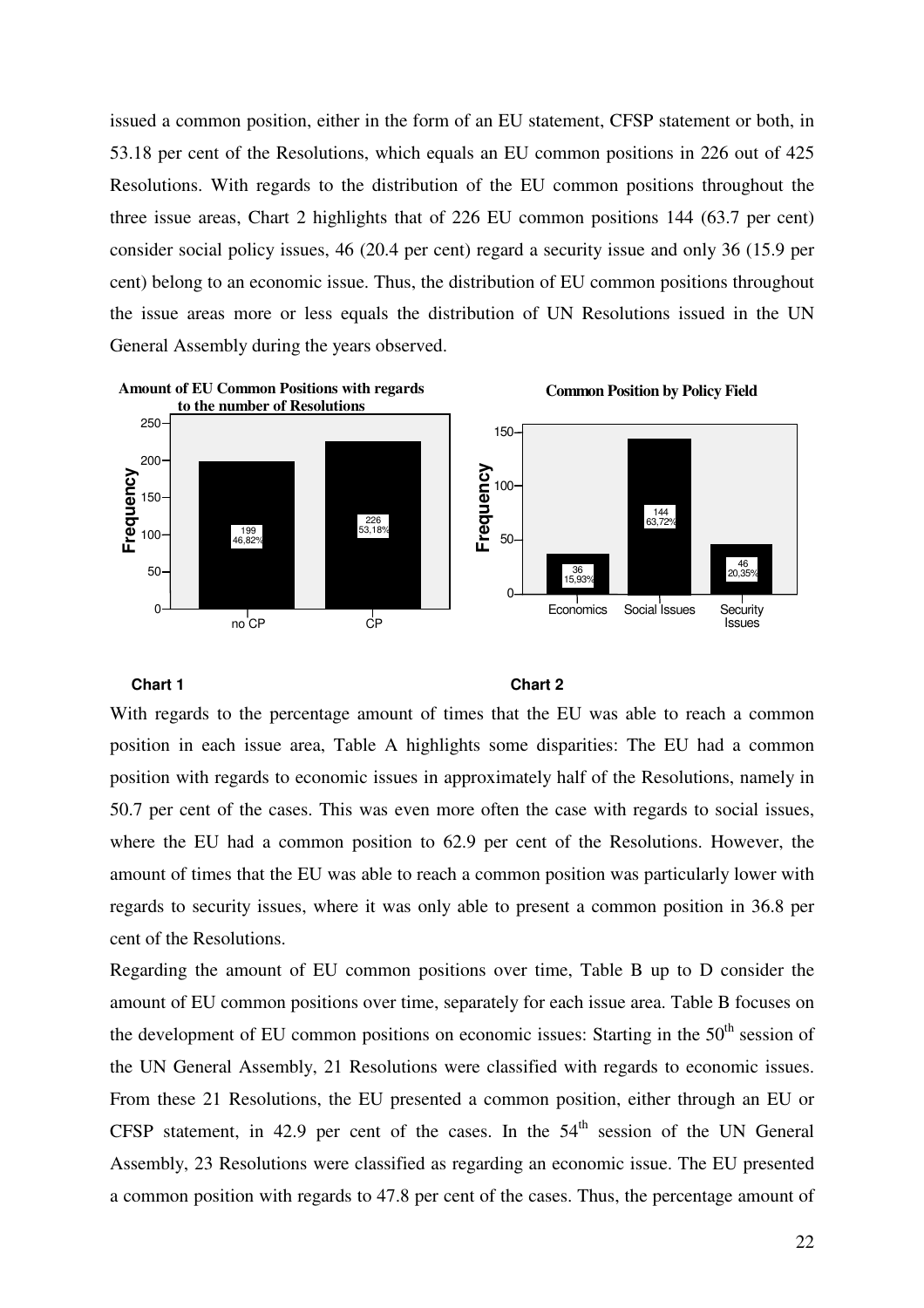EU common positions with regards to economic issues increased slightly. In the 56<sup>th</sup> session of the UN General Assembly, 27 Resolutions were classified with regards to economic issues. The EU presented a common position to 59.3 per cent of the Resolutions, which displays an increase to the previous year by almost 12 percent. Regarding social issues next, Table C highlights an even higher level of EU common positions: Starting in the  $50<sup>th</sup>$  session of the UN General Assembly, 67 Resolutions were classified as social issues. From these 67 Resolutions, the EU presented a common position in 55.2 per cent of the Resolutions. In the  $54<sup>th</sup>$  sessions, 87 Resolutions were classified as belonging to social policy issues. In this session, the EU presented a common position in 63.2 per cent of the times, which displays an increase to the preceding session of 8 per cent.. In the  $56<sup>th</sup>$  session, where 75 Resolutions were classified as social issues, the percentage amount of EU common position increased up to 69.3 per cent. Thus, in contrast to the previous session, there was a slight increase of approximately 6 per cent. In contrast, Table D highlights that the amount of common positions increased less steadily over the years: Starting in the  $50<sup>th</sup>$  session of the UN General Assembly, 45 Resolutions were classified as regarding a security issue. The EU presented a common position to 31.1 per cent of these Resolutions, the lowest percentage amount of EU common positions so far. In the  $54<sup>th</sup>$  session, 40 Resolutions were classified as security policy issue and the EU presented a common position to 40 per cent of these Resolutions. Thus, the percentage amount of EU common positions increased with regards to the preceding session to nearly 9 per cent. In the  $56<sup>th</sup>$  session of the UN General Assembly, the data were similar to those of the  $54<sup>th</sup>$  session: 40 Resolutions were classified as security issues and the EU had a common position to 40 per cent of the Resolutions.

#### **5.1.2. Usage of the Different Indicators**

In order to draw conclusions on the appropriateness of each indicator, the analysis of the three individual indicators used during this study will be outlined below, especially with regard to the frequency of usage, their distribution between policy fields and development over the years.

#### **5.1.2.1. EU Statements**

Starting with the policy tool of EU statements, this is clearly the instrument used most frequently in order to express a common position.. Therefore., the findings on the distribution of EU statements in the different issue areas as well as the distribution of EU statements over time are rather similar those of the overall level of common positions highlighted above: Thus, the amount of EU common positions increases over time in all issue areas, while the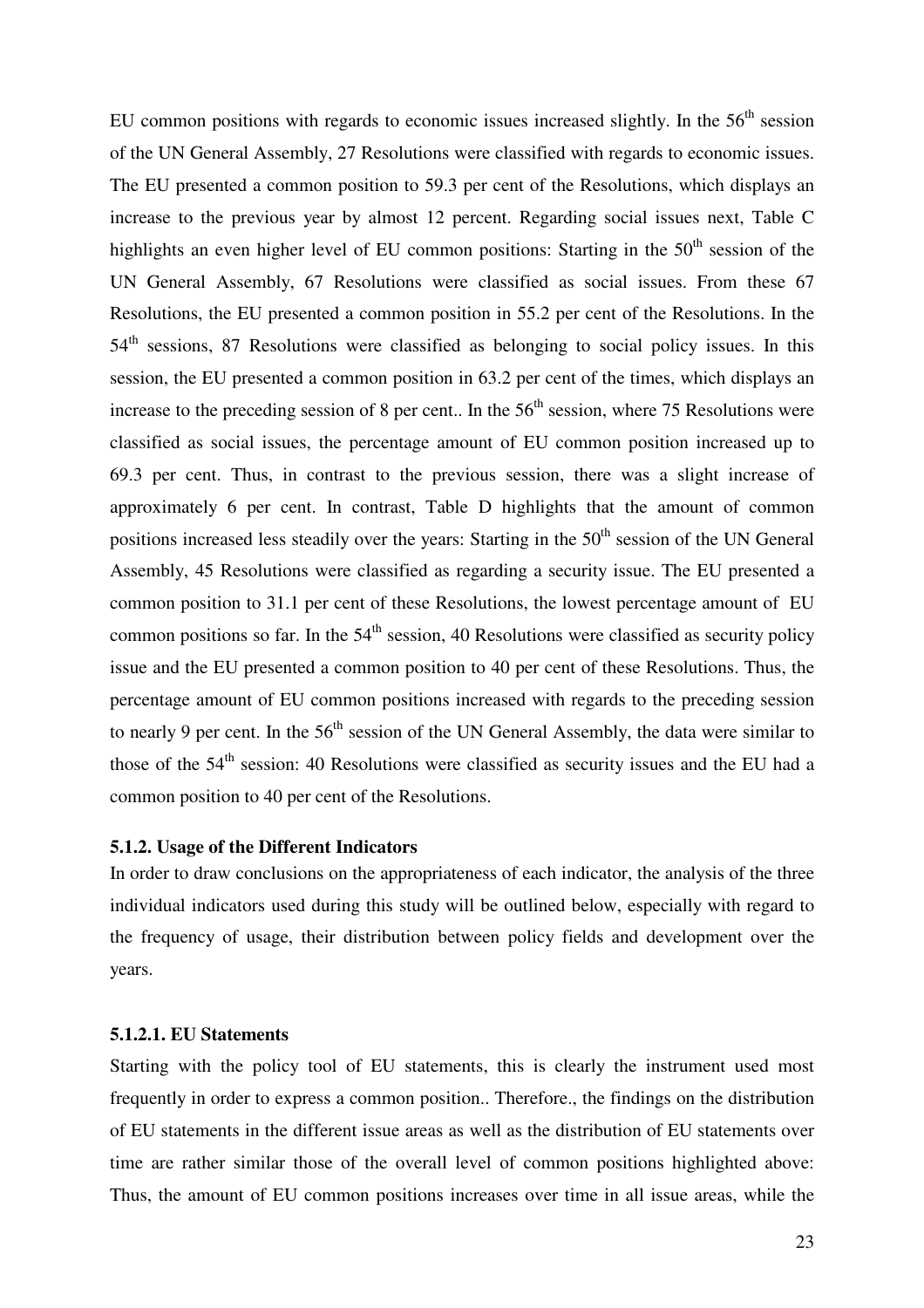distribution of common positions over issues areas shows some disparities, as will be discussed below in more detail.

Starting with the overall amount of EU statements and their distribution throughout the studied policy fields, Table 3 and Chart 3 give the following indications: The EU issued an EU statement in slightly below 50 per cent, namely in 47.1 per cent, of all Resolutions and of overall 226 common positions, 88.5 per cent take the form of an EU statement. Regarding the overall percentage amount of times that the EU was able to present an EU statement in each issue area, the EU presented an EU statement with regards to economic issues in 50.7 per cent, with regards to social issues in 52.8 per cent and with regards to security issues in 34.4 per cent of all Resolution (Table E).

|       |       | Frequency | Percent |
|-------|-------|-----------|---------|
| Valid | no    | 225       | 52,9    |
|       | yes   | 200       | 47,1    |
|       | Total | 425       | 100,0   |

**Is there an EU statement with regards to the general topic of the Resolution?**



#### Table 3 Chart 3

Regarding the usage of the policy tool over time, it has been mentioned before that the amount of common positions increases over time in all three issue areas. Considering this in more detail, Table F gives the following indications for the issue area of economics: In the 50<sup>th</sup> session of the UN General Assembly, the EU presented an statement to 42.9 per cent of the adopted Resolutions, in the  $54<sup>th</sup>$  session there was a slight increase up to 47.8 per cent and another increase up to the  $56<sup>th</sup>$  session to 59.3 per cent. Regarding the percentage amount of EU statements with regards to social issues, Table G highlights that in the  $50<sup>th</sup>$  session of the UN General Assembly 40.3 per cent of the Resolutions were accompanied by a statement on behalf of the EU, in the  $54<sup>th</sup>$  session the EU already had a statement to  $56.3$  per cent of the Resolutions and in the  $56<sup>th</sup>$  session it increased up to 60 per cent of the Resolutions. And with regards to security issues. Table H highlights that in the  $50<sup>th</sup>$  session of the General Assembly there was only an EU statement in 24.4 per cent of the Resolutions, this increased to 40 per cent in the  $54<sup>th</sup>$  session and remained on that level for the  $56<sup>th</sup>$  session.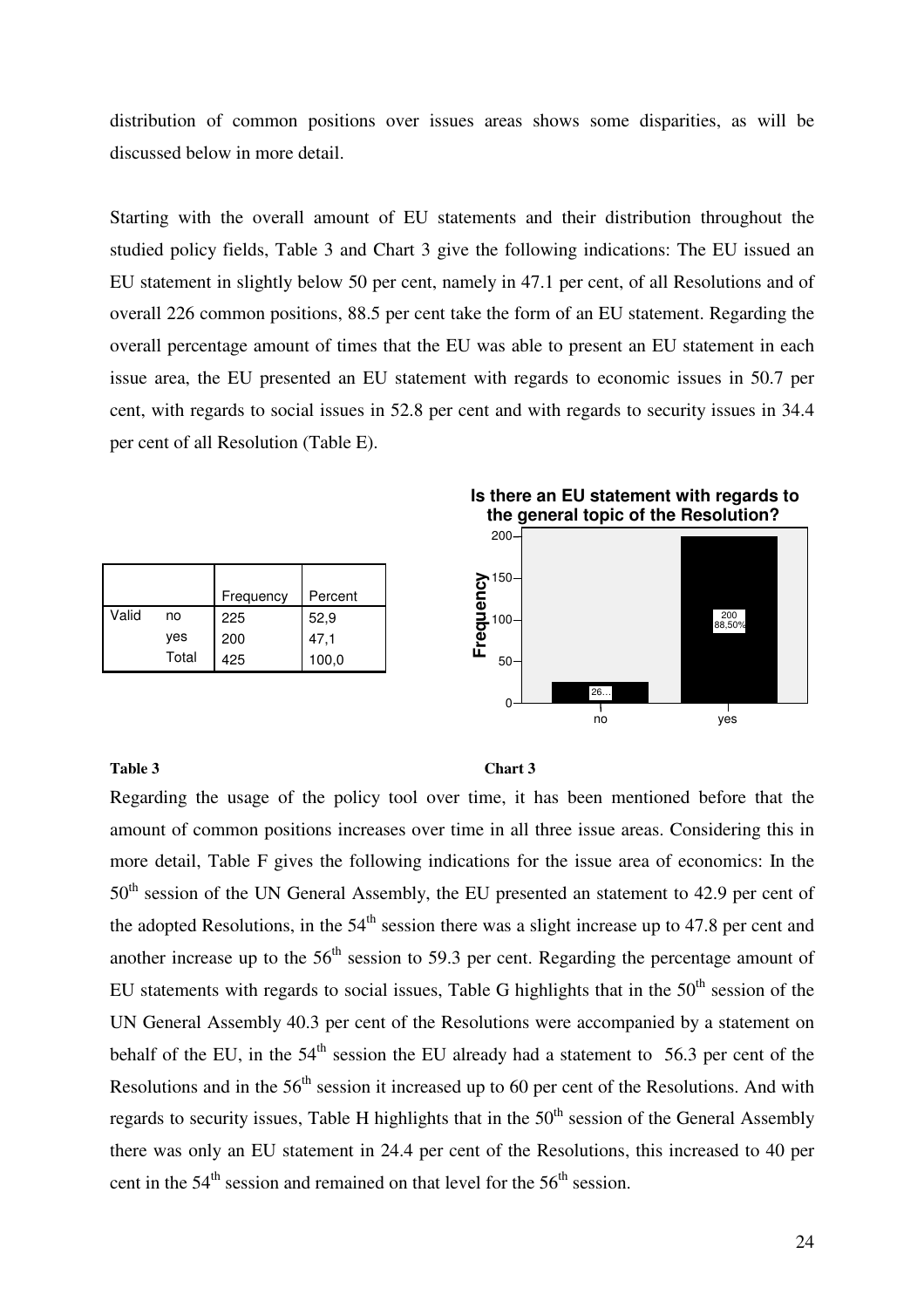#### **5.1.2.2. CFSP Statements**

The policy tool of both forms of CFSP statements has been used less often than it was the case for the EU statements. Furthermore, when regarding the distribution of CFSP statements in the UN General Assembly, the pattern tends also to be less clear as the one of EU statements highlighted above, as will be shown below in more detail.

Starting again with the overall amount of CFSP statements during the observed three years, Table 4 highlights that the EU issued an CFSP statement in 23.5 per cent of the cases, referring to 100 CFSP statements in 425 Resolutions. Respectively, Chart 4 shows that from the overall 226 EU common positions, 44.2 per cent take the form of either an general or exact CFSP statement. The 100 CFSP statements made were all of general nature, while only 59 additionally focused on the exact topic of the Resolution. However, to each Resolutions that was ascribed an exact CFSP statement also a general CFSP statement was issued. Regarding the overall distribution of CFSP statements per issue area, it needs to be remembered that CFSP statements are only used with regards to social and security issues. Table I highlights that a CFSP statement was issued in 34.5 per cent with regards to social issues and to 16.8 per cent with regards to security issues. Below, the distribution of general and exact CFSP statements will be highlighted separately, over time as well as throughout issue areas.





Regarding the general CFSP statements first, their distribution per issue area equals the distribution of the overall CFSP statements as outlined above: A CFSP statement was issued in 34.5 per cent with regards to social issues and to 16.8 per cent with regards to security issues. Considering this distribution over the years next, table J and K in the appendix show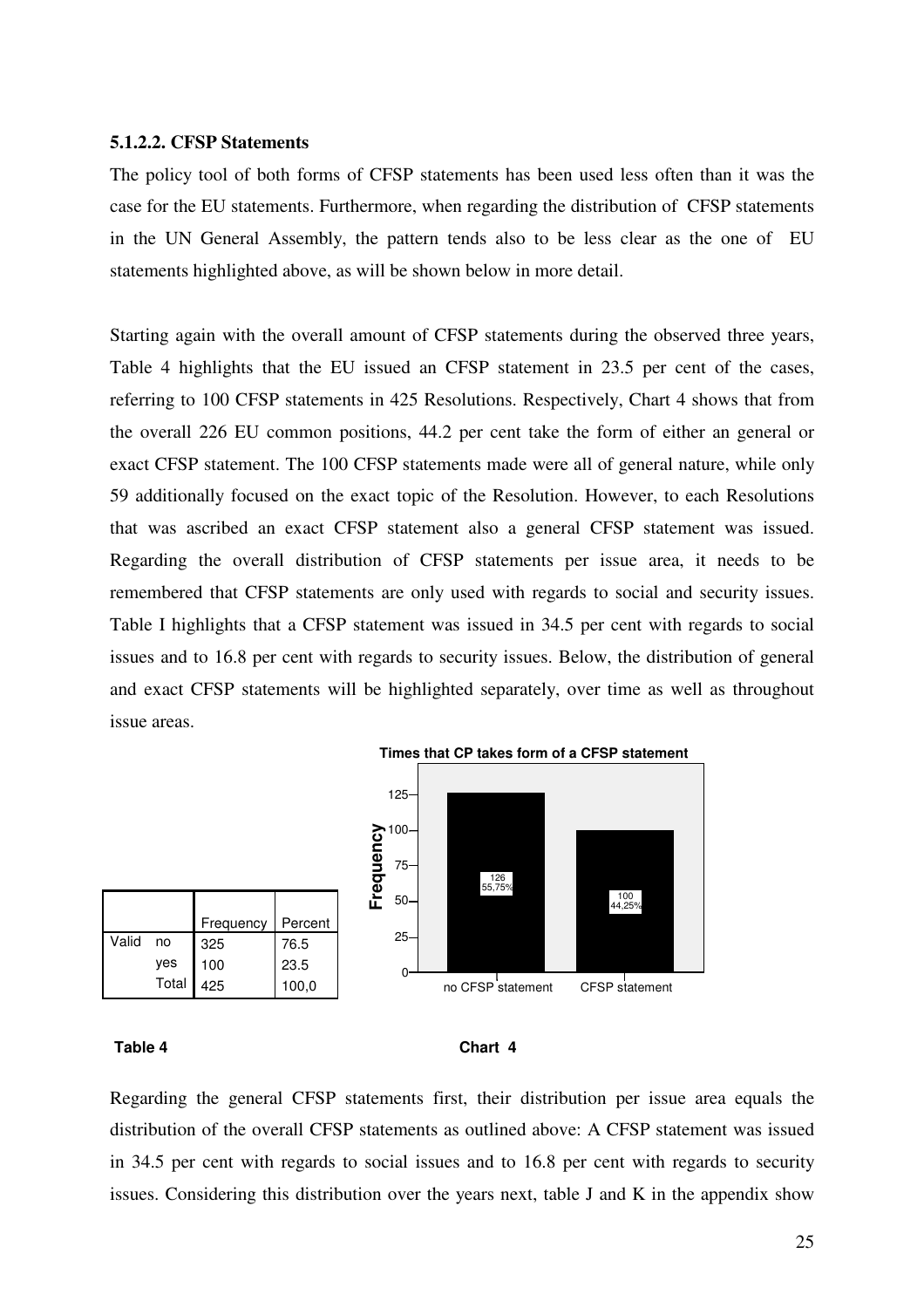the distribution throughout issue areas per year: Regarding the social issues first (table J), in the 50<sup>th</sup> session of the UN General Assembly, the EU had a CFSP statement to 23 out of 67 UN Resolutions, corresponding to 34.3 per cent of the Resolutions. In the  $54<sup>th</sup>$  session, there was a CFSP statement to 31 out of 87 Resolutions, thus an CFSP statement to 35.6 per cent of the Resolutions. In the  $56<sup>th</sup>$  session, the level decreased to 33.3 per cent, corresponding to 25 CFSP statements out of 75 Resolutions. Regarding the security issues next (table K), in the  $50<sup>th</sup>$  session there was a CFSP statement with regards to 10 (22.2 per cent), while there was no CFSP to 35 Resolutions. In the  $54<sup>th</sup>$  session the percentage amount of CFSP statements decreased to 15 per cent (6 out of 40) and in the  $56<sup>th</sup>$  session it decreased further to 12.5 per cent (5 out of 40).

Regarding the exact CFSP statements next, there was a CFSP statement to social issues in 19.7 per cent and to security issues in 11.2 per cent of the Resolutions (table L). Considering the distribution over the years next, table M and N in the appendix show the distribution throughout issue areas per year. Regarding the social issues first (table N), in the  $50<sup>th</sup>$  session of the UN General Assembly, the EU had a CFSP statement in 22.4 per cent of the cases (15 out of 67). In the  $54<sup>th</sup>$  session this decreased to 18.4 per cent, 16 CFSP statements out of 87 Resolution. In the  $56<sup>th</sup>$  session there was a slight increase up to 18.7 per cent, 14 CFSP statements out of 75 Resolutions. Regarding the security issues next (table M), in the  $50<sup>th</sup>$ session there were 7 CFSP statements of overall 45 Resolutions, corresponding to 15.6 per cent. This slightly decreased in the  $54<sup>th</sup>$  session to 15 per cent (6 out of 40) and decreased heavily in the  $56<sup>th</sup>$  session to only 2.5 per cent (1 out of 40).

In order to provide an explanation for these unsteady patterns the agenda items of the UN General Assembly and the nature of CFSP statements as a policy tool need to be regarded: The EU tends to issue CFSP statements to Resolutions that regard a prevailing situation in a particular country, while CFSP statements emerge to Resolutions on general topics only in exceptional cases. When considering the agenda items of the UN General Assembly over the different session, however, it becomes obvious that the amount of Resolutions that regard a specific case decreases: While in the  $50<sup>th</sup>$  session 50.9 per cent of the Resolutions regarded a specific case, in the  $54<sup>th</sup>$  session this amount decreases to 40.2 per cent and in the  $56<sup>th</sup>$  session only 33.9 per cent regarded a specific case (Table O). Therefore, the unsteady or even decreasing pattern exhibited by CFSP statements is not necessarily related to the cooperation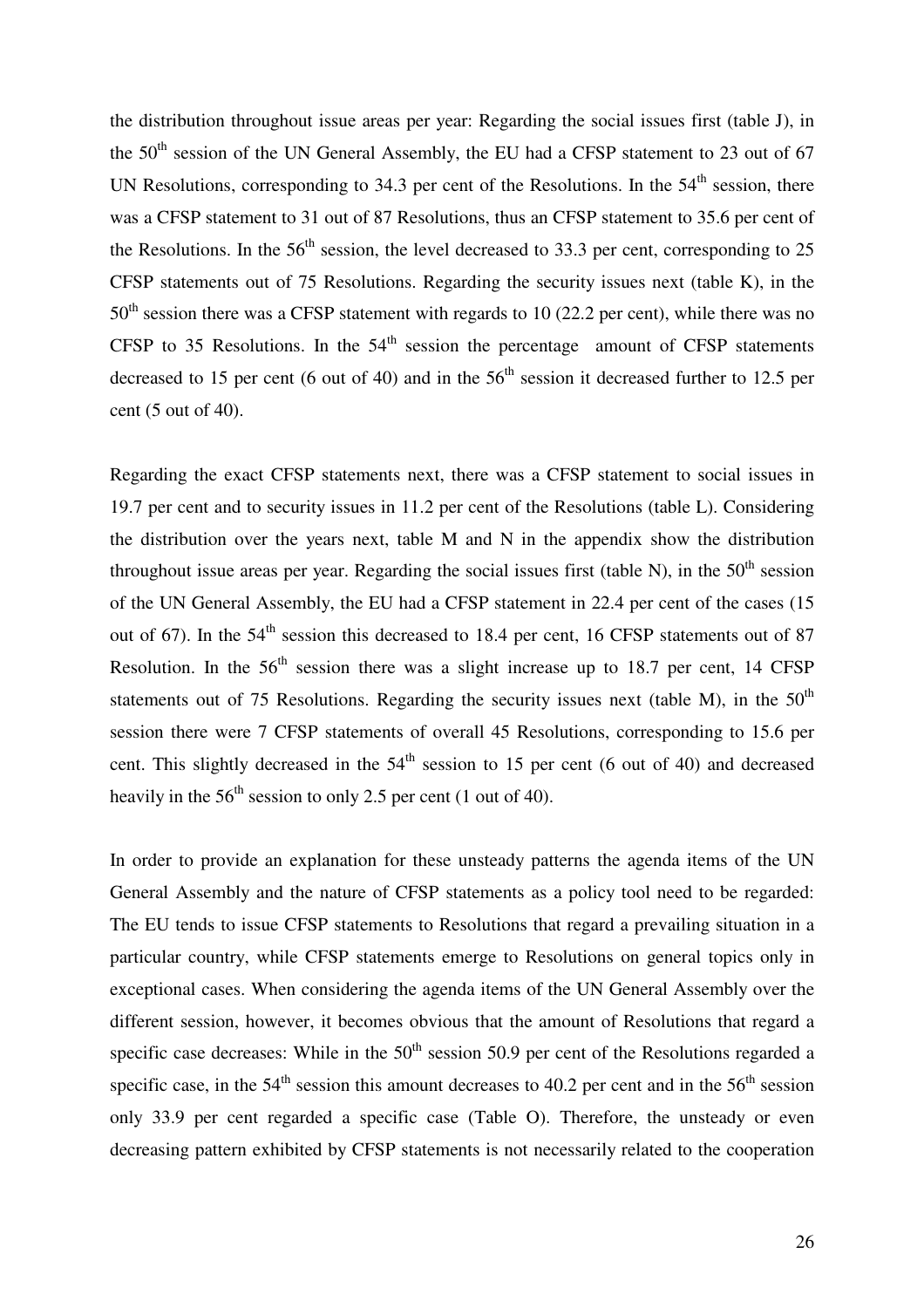process of the EU member states, but is instead related to the nature of the used policy tool. This reasoning needs to be remembered when regarding the data interpretation below.

#### **5.2. Data Interpretation**

Based on the findings from above, the hypothesis derived from the theoretical approaches that were outlined in the third section of this study will be contrasted, thereby highlighting the suitability of each theoretical approach with regards to the hypothesis.

*Hypothesis 1: Common positions can be expected to emerge only in very rare exceptions, i.e. when a hegemon fosters rules or a common threat is faced.* 

The first hypothesis has been derived from neorealist theory and is primarily based on the assumption that, in the international system where states are the primary actors, states fear cooperation for relative gains probably made by the others, and therefore resulting interdependencies. Regarding the data evaluated on above, it becomes obvious that common positions, either in the form of an EU or CFSP statement, emerge in 53.2 per cent of all Resolutions, which is slightly more than half of all UN General Assembly Resolutions. In addition, also the indicator which is used in the rarest cases, i.e. exact CFSP statements, was issued in 16.7 per cent of the cases. Therefore, common positions do not only emerge in rare expectations so that this part of the hypothesis can be rejected. However, the data evaluated on above do not give any indications on the possibility that either a hegemon was fostering rules or that a common threat was faced so that this study fails to reject the second part of the hypothesis. Thus, further research is necessary on the causes for cooperation in order to be able to indicate whether common positions were issued because of the cooperation mechanisms outlined in section 2.2. or whether common positions were rather due to a hegemon or a common threat.

# *Hypothesis 2: As cooperation can only exist in the realms of low politics, EU common positions can be expected to emerge only with regards to social and economic issues.*

The second hypothesis has also been derived from neorealist assumptions. Indeed the data evaluated on above indicate some differences between the three issue areas that have been observed: Each individual indicator as well as the combination of all indicators have shown that EU common positions tend to be more likely in the realms of low politics, i.e. with regards to social issues and (where applicable) with regards to economics. Thus, common positions are not equally distributed throughout the issue areas. Nevertheless, there is no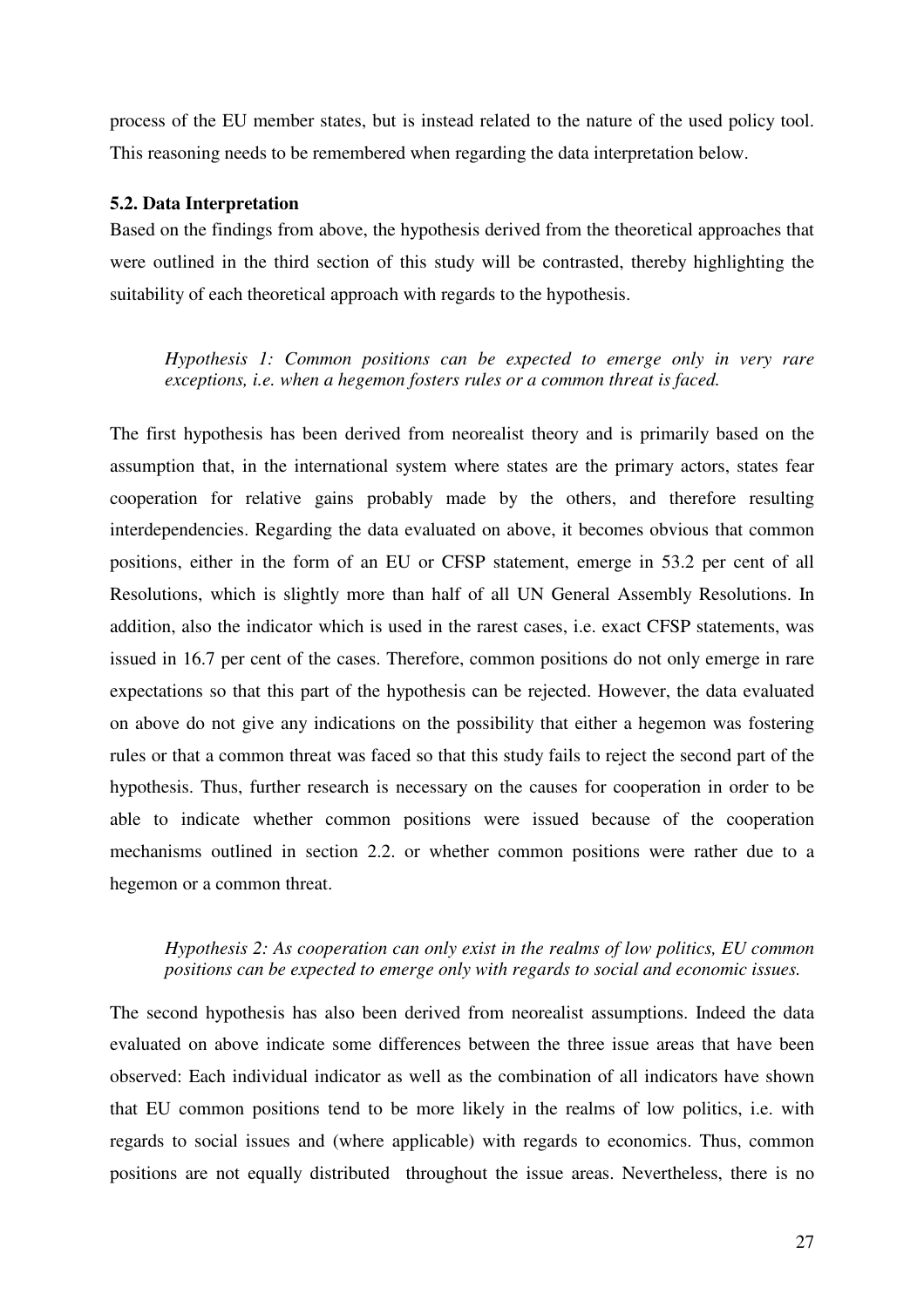evidence that common positions, and thus cooperation, can only exist in the reams of low politics. Therefore, the second hypothesis can be rejected.

*Hypothesis 3: The degree of Common positions can be expected to increase over time in all of the Committees.* 

*Hypothesis 4: Common positions can be expected to increase especially in areas where societal pressure is united and governments are more restricted, as it is primarily the case for low politics.* 

The third hypothesis has been based on neoliberal as well as neofunctional findings, while the fourth hypothesis is based on intergovernmental assumptions. Regarding the data evaluated on above, no clear pattern becomes obvious on the first sight. The amount of EU statements has been steadily increasing over the years throughout the observed issue areas. In contrast to this, the data on the CFSP statements are less significant as they fluctuate over the years and throughout issue areas. In this context it has been argued above that this unsteady pattern can be best explained by highlighting changes in the agenda items of the UN General Assembly, especially with regards to nature of CFSP statements. Therefore, based on the inadequacy of CFSP statements as an indicator for the development of common positions over time, one should rather restrict the focus on the development of EU statements: According to this indicator, as already mentioned above, the amount of EU statements that regarded a social issue increased approximately to 20 per cent, while the percentage amount of EU statements increased around 14 and 15 per cent with regards economic and security issues, respectively. Therefore, the indicator of EU statements provides no evidence that the degree of common positions increases especially in areas where societal pressure is united and governments more restricted, this in areas of low politics. Instead, findings give particularly more evidence for the third hypothesis and thus neoliberal as well as neofunctional findings.

## **6. Concluding Remarks**

When the Treaty of Maastricht came into force, the EU has prominently declared that it seeks to 'assert its identity on the international scene, in particular through the implementation of a Common Foreign and Security Policy'. As the latter is particularly intergovernmental in nature, this aim is only realizable when the EU member states act united on the international scene as for instance in the UN General Assembly, where all EU member states participate, along side others, as sovereign states. In order to investigate whether the EU was able to meet this aim, this study has evaluated on the development of EU cooperation in the UN General Assembly over time and throughout issue areas by analysing the development of the amount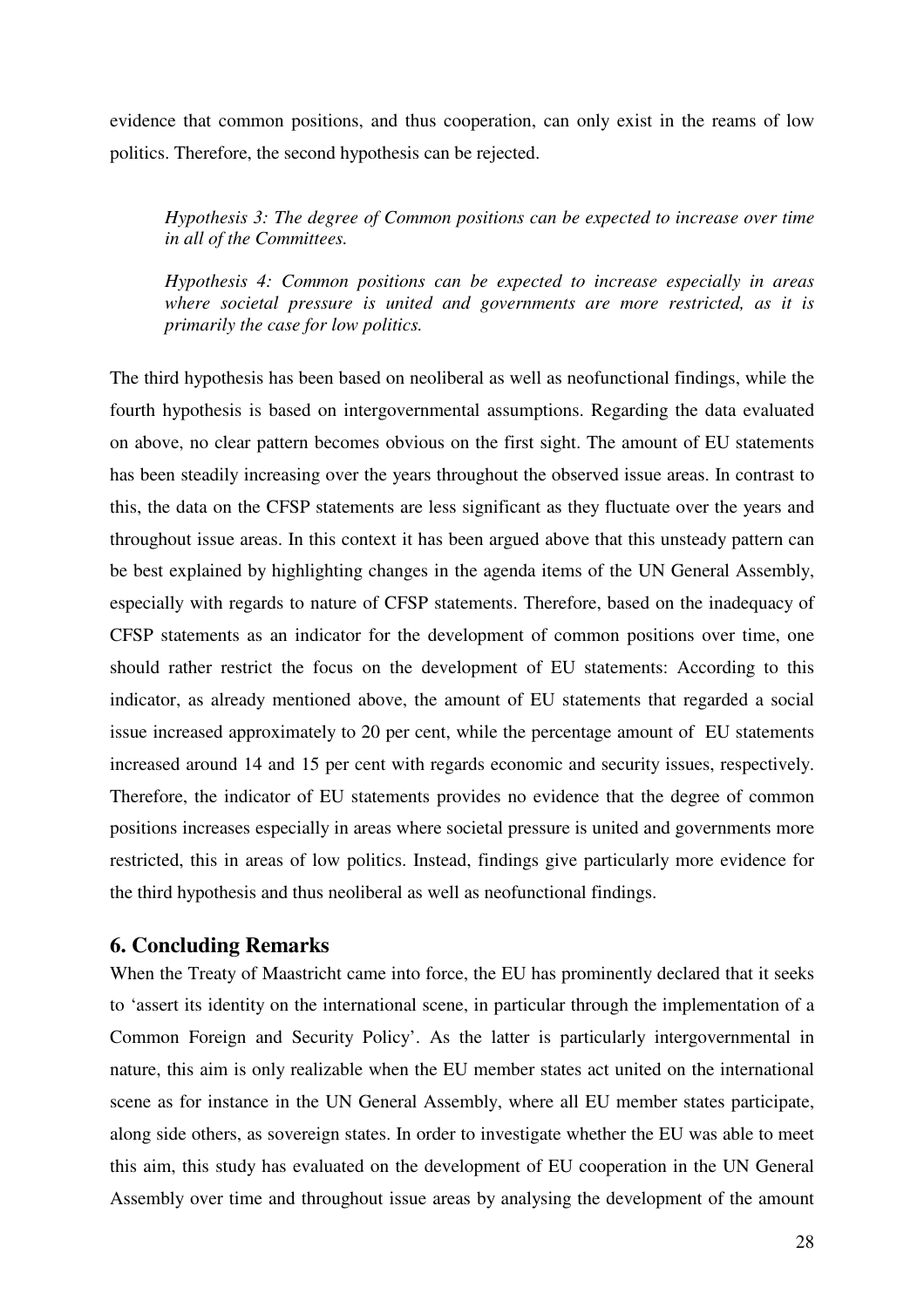of EU common positions in the UN General Assembly. It has been argued that EU common positions can be used as an eligible alternative for the prevailing use of voting cohesion as an indicator for EU cooperation as the latter is rather an inadequate proxy for the level of cooperation. Nevertheless, although voting cohesion is not as closely linked to cooperation as it was already prevailing before cooperation mechanisms have been adopted, the findings of those studies were taken as a useful starting point. Indeed, the study at hand confirms some of the earlier findings on voting cohesion. For instance, the three years that have been analysed above, clearly confirm that the amount of EU common positions varies throughout issue areas: Common positions are more likely to occur with regards to economic and social issues than with regards to security issues. In contrast, there is no evidence that these disparities are increasingly deepening, but instead the amount of EU common positions increases similarly in all issue areas. In order to be able to investigate on the past as well as the future development of the policy tool, the findings made in the analytical part of this study have been contrasted with the most common theories of International Relations and European Integration, respectively. Based on the three years analysed in this study, neoliberal and neofunctional approaches, that argue that the degree of common positions increases over time in all issue areas, seem to be most suiting for the development of the policy tool. However, it is not possible to discriminate more strictly between these theories due to that fact that the investigations of this study were limited to quantitative indicators, i.e. the amount of common positions, thereby ignoring more qualitative indicators, such as the content, the topics as well as member states' reasons for cooperation. Thus, further research is necessary in order to gain more specific findings. Next to this, this study is not able to give clear indications on the impact of EU cooperation, but is restricted to those assumptions issued in section 2.3. Furthermore, based on the short time frame that has been used in this study, further research needs to highlighted whether the policy tool develops equally over a different time frame or whether it is rather fluctuating as findings on voting cohesion would suggest. In sum, this study provides a good starting point for future research on the development of EU common positions as a policy tool, while its findings are not yet generalizeable for the development of EU cooperation in the UN General Assembly over time and throughout issue areas.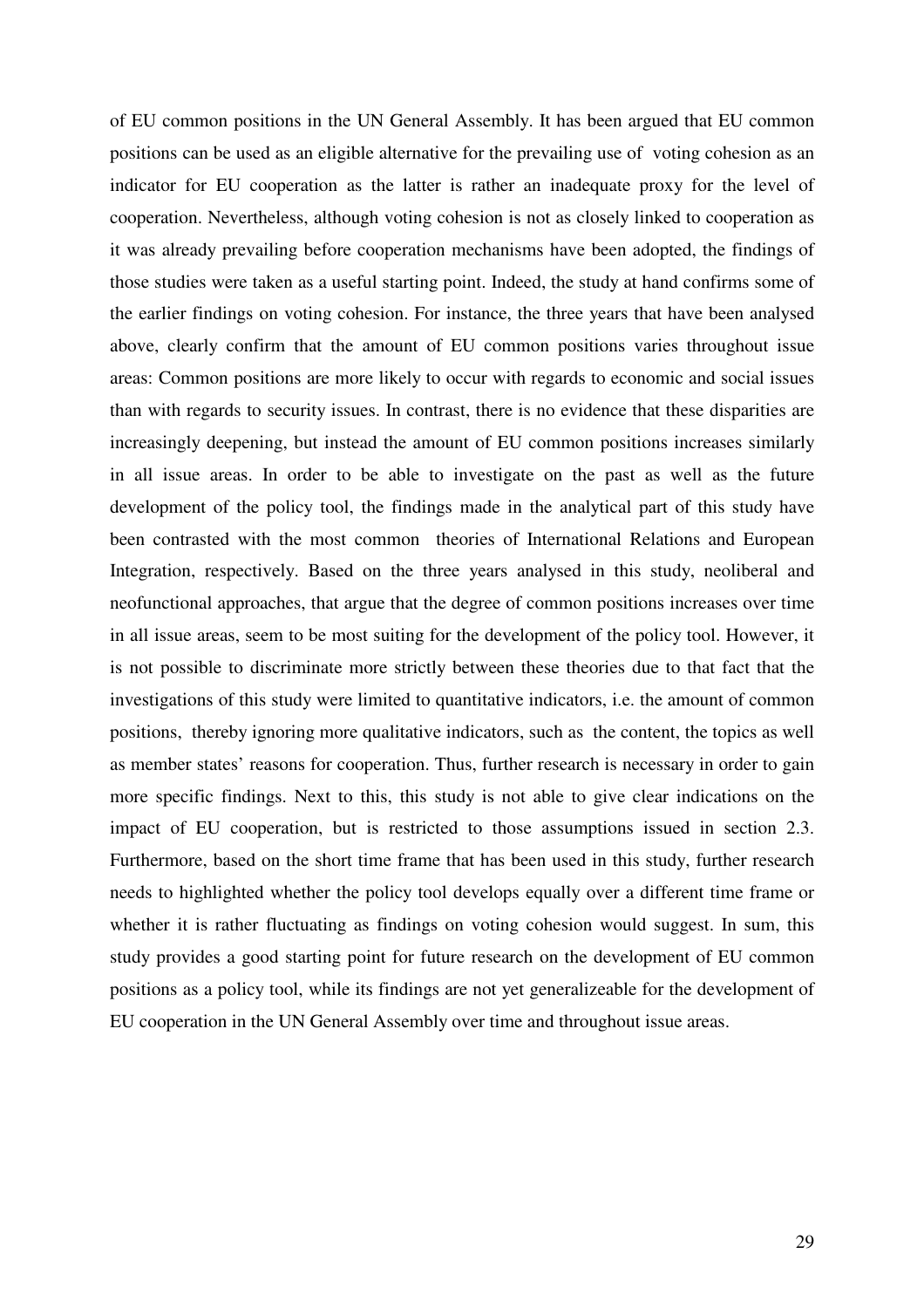# **7. Appendix**

# *7.1. List of Topics as outlined in section 4.2.*

**Economics:** technology, macroeconomics, international trade and development, the financial system and development, dept and development, energy, globalisation, corruption, specific action and needs of landlocked countries, economic empowerment. Hence, primarily topics discussed in the second Committee of the UN General Assembly.

**Social issues:** social development, women and children, (Palestinian) refugees, fundamental freedoms, racism, self-determination, human rights, public information, governance, education, humanitarian and disaster relief. Hence, primarily topics discussed in the third Committee and partly fourth Committee of the UN General Assembly.

**Security**: middle east issues, disarmament, international security, mine action, peacekeeping and atomic radiation. Hence, primarily topics discussed in the first Committee of the UN General Assembly

Topics discussed only in the Plenary were only included when they clearly belong to one of the topics highlighted above. Topics discussed in the fourth, fifth and sixth Committee were complete ignored during this study as well as topics that do not clearly belong to the above mentioned issue areas, namely crime and drugs, outer space, any administrative, budgetary and legal issue, decolonialization and environmental issues.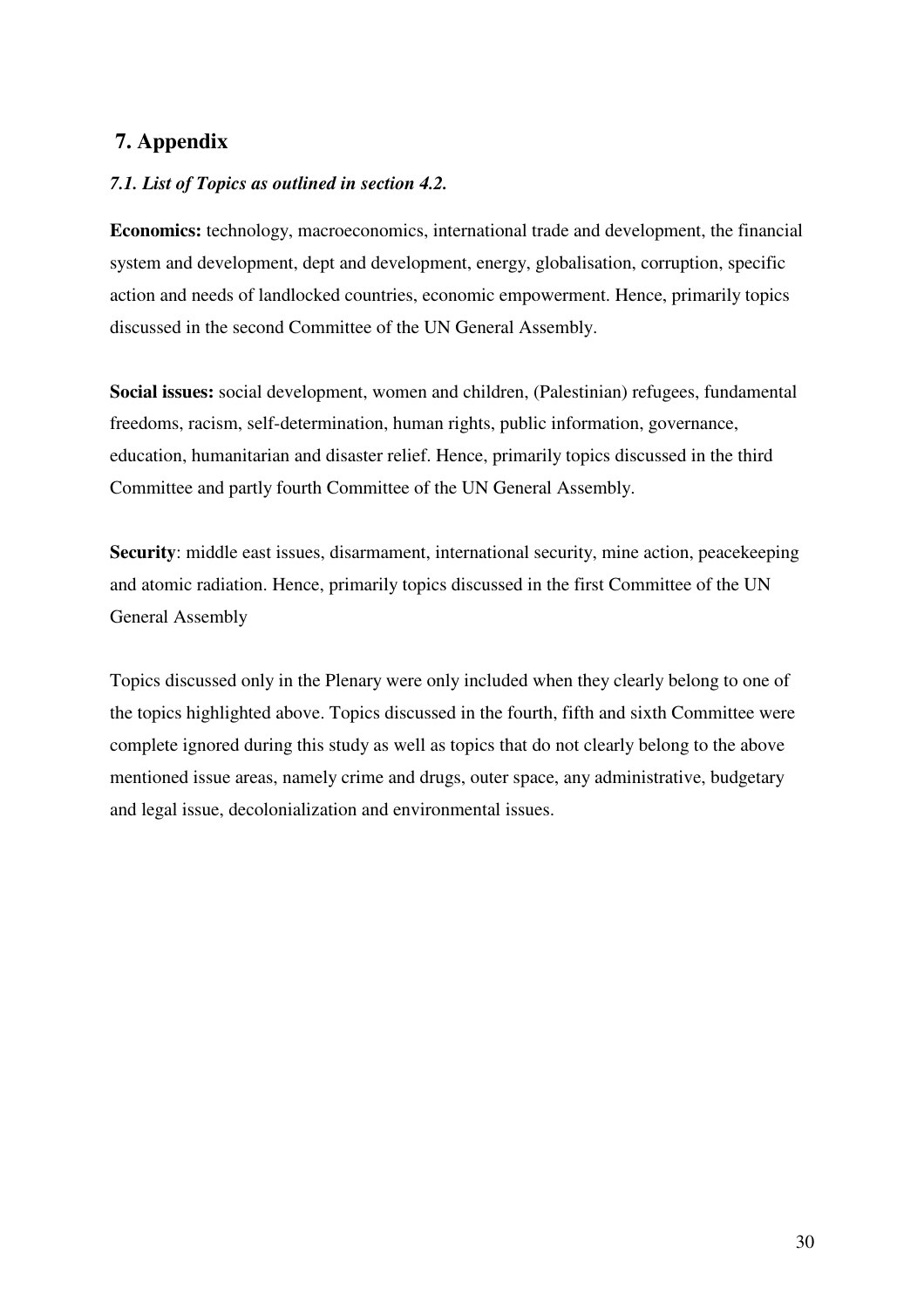# *7.2. Tables*

# *7.2.1.Tables regarding section 5.1.1.*

#### Policy field in that the Resolution belongs Economics | Social Issues **Security** Issues Total no CP Count | 35 | 85 | 79 | 199 % within Policy field in that the Resolution belongs 49,3% 37,1% 63,2% 46,8% Count 144 46 226 **Overall** CP % within Policy field in that the Resolution belongs 50,7% 62,9% 36,8% 53,2% Total Count 71 229 125 425 % within Policy field in that the Resolution belongs 100,0% 100,0% 100,0% 100,0%

#### Table A Distribution of Common Positions per Issue Area

### Table B Common Positions in the Field of Economics over time

|           |           |                                                                              | session of the UN GA in that<br>Resolution was adopted |        |        |        |
|-----------|-----------|------------------------------------------------------------------------------|--------------------------------------------------------|--------|--------|--------|
|           |           |                                                                              | 50                                                     | 54     | 56     | Total  |
| Economics | no CP     | Count                                                                        | 12                                                     | 12     | 11     | 35     |
|           |           | % within session of the<br>UN GA in that<br><b>Resolution was</b><br>adopted | 57,1%                                                  | 52,2%  | 40,7%  | 49,3%  |
|           | <b>CP</b> | Count                                                                        | 9                                                      | 11     | 16     | 36     |
|           |           | % within session of the<br>UN GA in that<br><b>Resolution was</b><br>adopted | 42,9%                                                  | 47,8%  | 59,3%  | 50,7%  |
| Total     |           | Count                                                                        | 21                                                     | 23     | 27     | 71     |
|           |           | % within session of the<br>UN GA in that<br><b>Resolution was</b><br>adopted | 100,0%                                                 | 100,0% | 100,0% | 100,0% |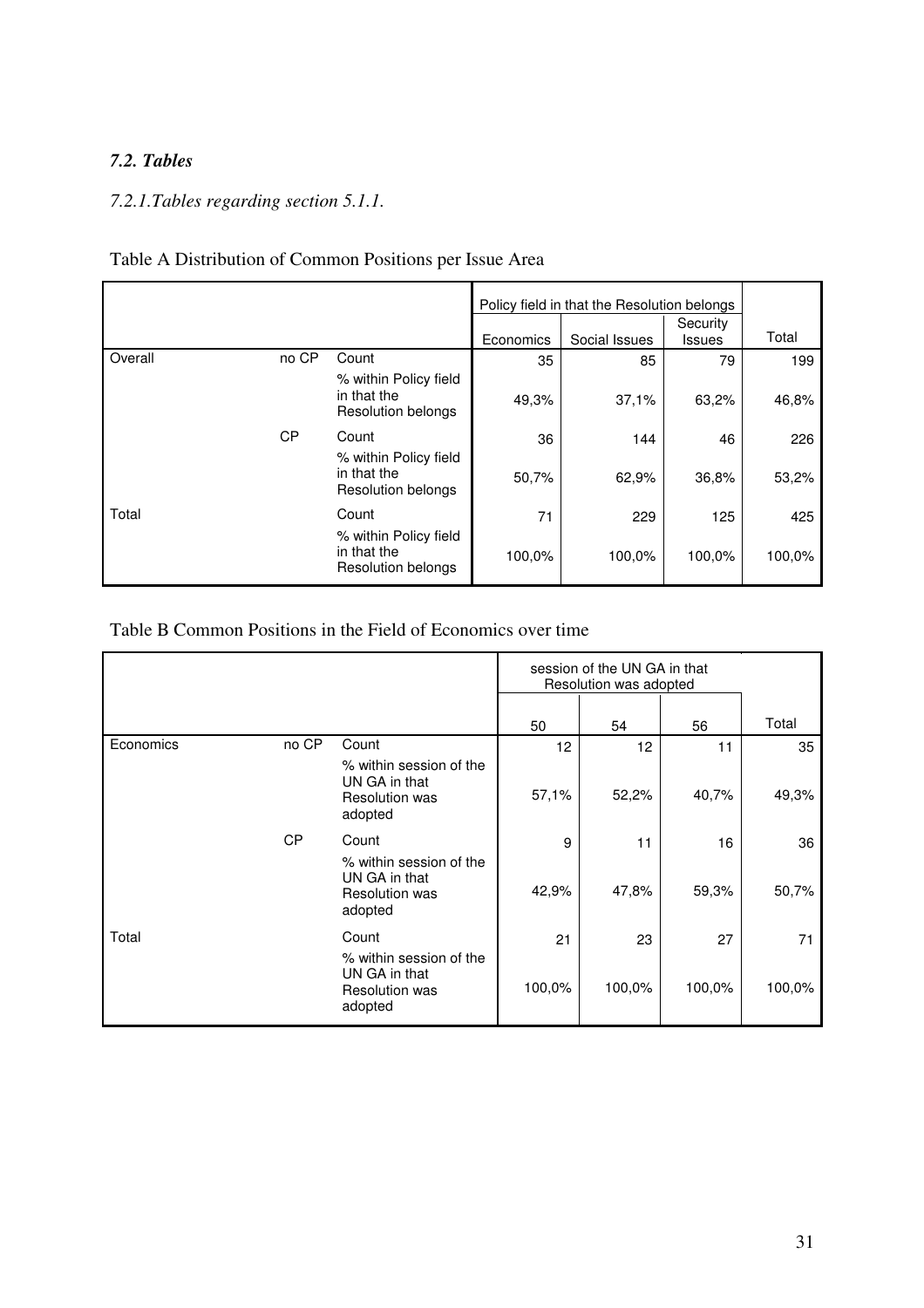|        | session of the UN GA in that Resolution<br>was adopted |                                                                          |       |        |        |        |
|--------|--------------------------------------------------------|--------------------------------------------------------------------------|-------|--------|--------|--------|
|        |                                                        |                                                                          | 50    | 54     | 56     | Total  |
| Social | no<br>CP                                               | Count<br>% within session of the UN GA in that<br>Resolution was adopted | 30    | 32     | 23     | 85     |
|        |                                                        |                                                                          | 44,8% | 36,8%  | 30,7%  | 37,1%  |
|        | <b>CP</b>                                              | Count<br>% within session of the UN GA in that<br>Resolution was adopted | 37    | 55     | 52     | 144    |
|        |                                                        |                                                                          | 55,2% | 63,2%  | 69,3%  | 62,9%  |
| Total  |                                                        | Count<br>% within session of the UN GA in that                           | 67    | 87     | 75     | 229    |
|        |                                                        | Resolution was adopted                                                   |       | 100,0% | 100,0% | 100,0% |

# Table C Common Positions in the Field of Social Issues over time

# Table D Common Positions in the Field of Security Issues over time

|          |           |                                                                 |        | session of the UN GA in that Resolution |        |        |
|----------|-----------|-----------------------------------------------------------------|--------|-----------------------------------------|--------|--------|
|          |           |                                                                 | 50     | 54                                      | 56     | Total  |
| Security | no        | Count<br>% within session of the UN GA in that                  | 31     | 24                                      | 24     | 79     |
|          | СP        | Resolution was adopted                                          | 68,9%  | 60,0%                                   | 60,0%  | 63,2%  |
|          | <b>CP</b> | Count                                                           | 14     | 16                                      | 16     | 46     |
|          |           | % within session of the UN GA in that<br>Resolution was adopted | 31,1%  | 40,0%                                   | 40.0%  | 36,8%  |
| Total    |           | Count<br>% within session of the UN GA in that                  | 45     | 40                                      | 40     | 125    |
|          |           | Resolution was adopted                                          | 100,0% | 100,0%                                  | 100,0% | 100,0% |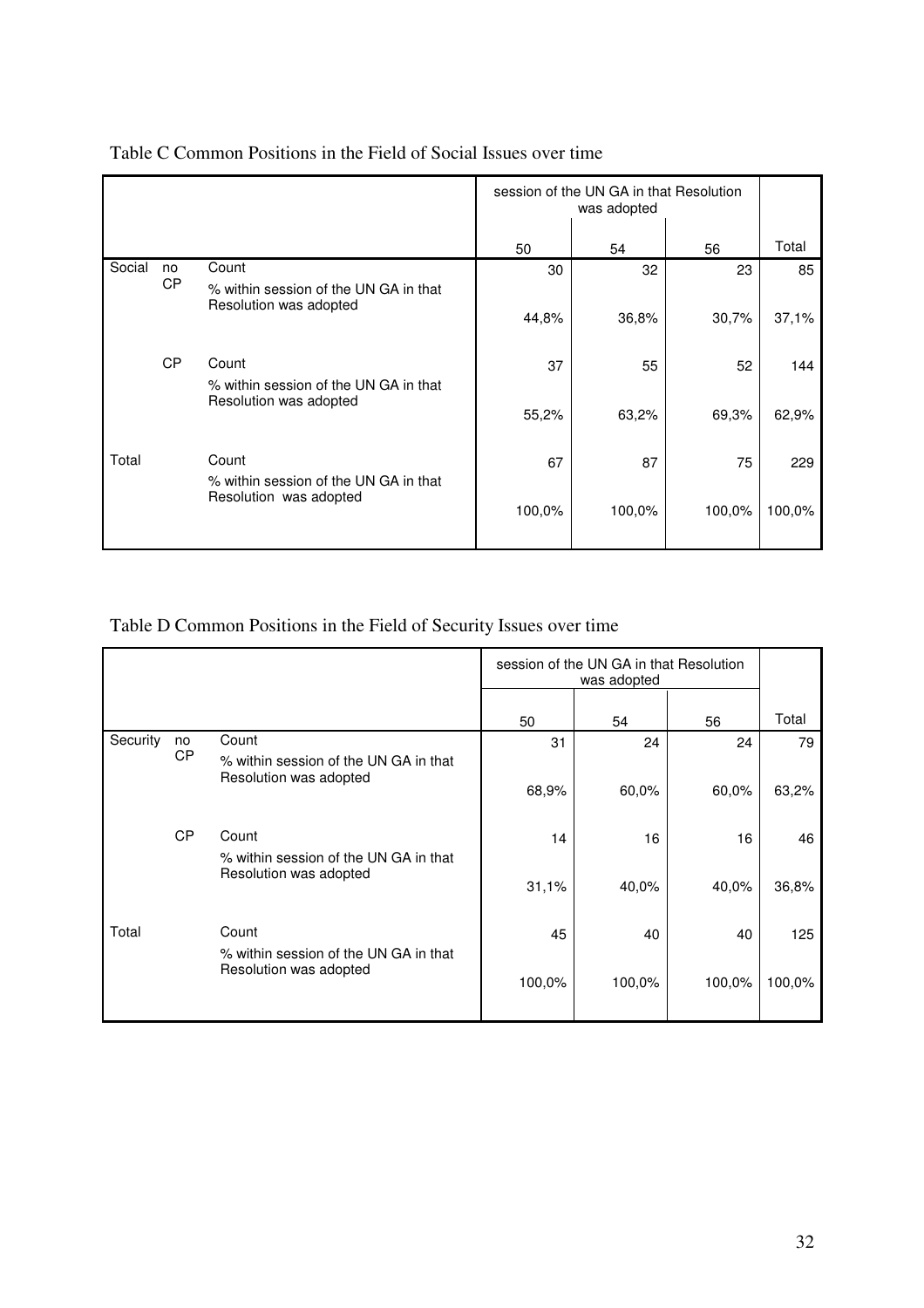# *7.2.2. Tables regarding section 5.1.2.1*

|                | Policy field in that the Resolution belongs |                                                                   |           |               |                           |        |  |
|----------------|---------------------------------------------|-------------------------------------------------------------------|-----------|---------------|---------------------------|--------|--|
|                |                                             |                                                                   | Economics | Social Issues | Security<br><b>Issues</b> | Total  |  |
| Is there an EU | no                                          | Count                                                             | 35        | 108           | 82                        | 225    |  |
| statement?     |                                             | % within Policy field<br>in that the<br><b>Resolution belongs</b> | 49,3%     | 47,2%         | 65,6%                     | 52,9%  |  |
|                | yes                                         | Count                                                             | 36        | 121           | 43                        | 200    |  |
|                |                                             | % within Policy field<br>in that the<br>Resolution belongs        | 50,7%     | 52,8%         | 34,4%                     | 47,1%  |  |
| Total          |                                             | Count                                                             | 71        | 229           | 125                       | 425    |  |
|                |                                             | % within Policy field<br>in that the<br>Resolution belongs        | 100,0%    | 100,0%        | 100,0%                    | 100,0% |  |

# Table E Number of EU statements per issue area over the years

Table F Number of EU statements over the years with regards to economic issues

| Policy field in that      |                                                                         |     |                                                                              | session of the UN GA in that<br>Resolution was adopted |                 |        |        |
|---------------------------|-------------------------------------------------------------------------|-----|------------------------------------------------------------------------------|--------------------------------------------------------|-----------------|--------|--------|
| the Resolution<br>belongs |                                                                         |     |                                                                              | 50                                                     | 54              | 56     | Total  |
| Economics                 | Is there an EU                                                          | no  | Count                                                                        | 12                                                     | 12 <sup>2</sup> | 11     | 35     |
|                           | statement with<br>regards to the<br>general topic of the<br>Resolution? |     | % within session of<br>the UN GA in that<br><b>Resolution was</b><br>adopted | 57,1%                                                  | 52,2%           | 40,7%  | 49,3%  |
|                           |                                                                         | yes | Count                                                                        | 9                                                      | 11              | 16     | 36     |
|                           |                                                                         |     | % within session of<br>the UN GA in that<br><b>Resolution was</b><br>adopted | 42,9%                                                  | 47,8%           | 59,3%  | 50,7%  |
|                           | Total                                                                   |     | Count                                                                        | 21                                                     | 23              | 27     | 71     |
|                           |                                                                         |     | % within session of<br>the UN GA in that<br><b>Resolution was</b><br>adopted | 100,0%                                                 | 100,0%          | 100,0% | 100,0% |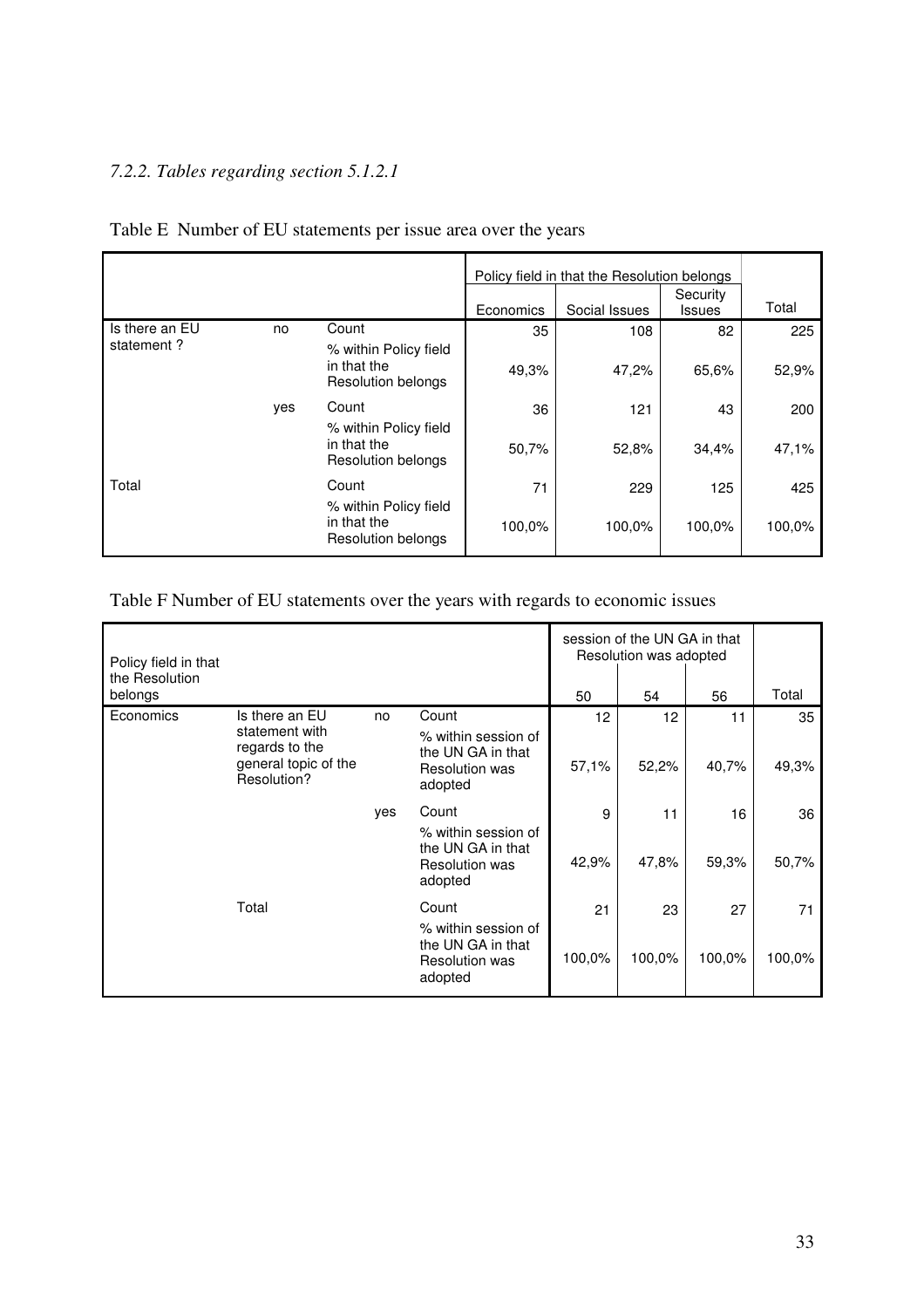| Policy field in that      |                |     |                                                                              |        | session of the UN GA in that<br>Resolution was adopted |        |        |
|---------------------------|----------------|-----|------------------------------------------------------------------------------|--------|--------------------------------------------------------|--------|--------|
| the Resolution<br>belongs |                |     |                                                                              | 50     | 54                                                     | 56     | Total  |
| Social Issues             | Is there an EU | no  | Count                                                                        | 40     | 38                                                     | 30     | 108    |
|                           | statement?     |     | % within session of<br>the UN GA in that<br><b>Resolution was</b><br>adopted | 59,7%  | 43,7%                                                  | 40,0%  | 47,2%  |
|                           |                | yes | Count                                                                        | 27     | 49                                                     | 45     | 121    |
|                           |                |     | % within session of<br>the UN GA in that<br><b>Resolution was</b><br>adopted | 40,3%  | 56,3%                                                  | 60,0%  | 52,8%  |
|                           | Total          |     | Count                                                                        | 67     | 87                                                     | 75     | 229    |
|                           |                |     | % within session of<br>the UN GA in that<br>was adopted                      | 100,0% | 100,0%                                                 | 100,0% | 100,0% |

Table G Number of EU statements over the years with regards to social issues

Table H Number of EU statements over the years with regards to security issues

| Policy field in that<br>the Resolution |                |     |                                                                              |        | session of the UN GA in that<br>Resolution was adopted |        |        |
|----------------------------------------|----------------|-----|------------------------------------------------------------------------------|--------|--------------------------------------------------------|--------|--------|
| belongs                                |                |     |                                                                              | 50     | 54                                                     | 56     | Total  |
| Security Issues                        | Is there an EU | no  | Count                                                                        | 34     | 24                                                     | 24     | 82     |
|                                        | statement?     |     | % within session of<br>the UN GA in that<br><b>Resolution was</b><br>adopted | 75,6%  | 60,0%                                                  | 60,0%  | 65,6%  |
|                                        |                | yes | Count                                                                        | 11     | 16                                                     | 16     | 43     |
|                                        |                |     | % within session of<br>the UN GA in that<br><b>Resolution was</b><br>adopted | 24,4%  | 40,0%                                                  | 40,0%  | 34,4%  |
|                                        | Total          |     | Count                                                                        | 45     | 40                                                     | 40     | 125    |
|                                        |                |     | % within session of<br>the UN GA in that<br><b>Resolution was</b><br>adopted | 100,0% | 100,0%                                                 | 100,0% | 100,0% |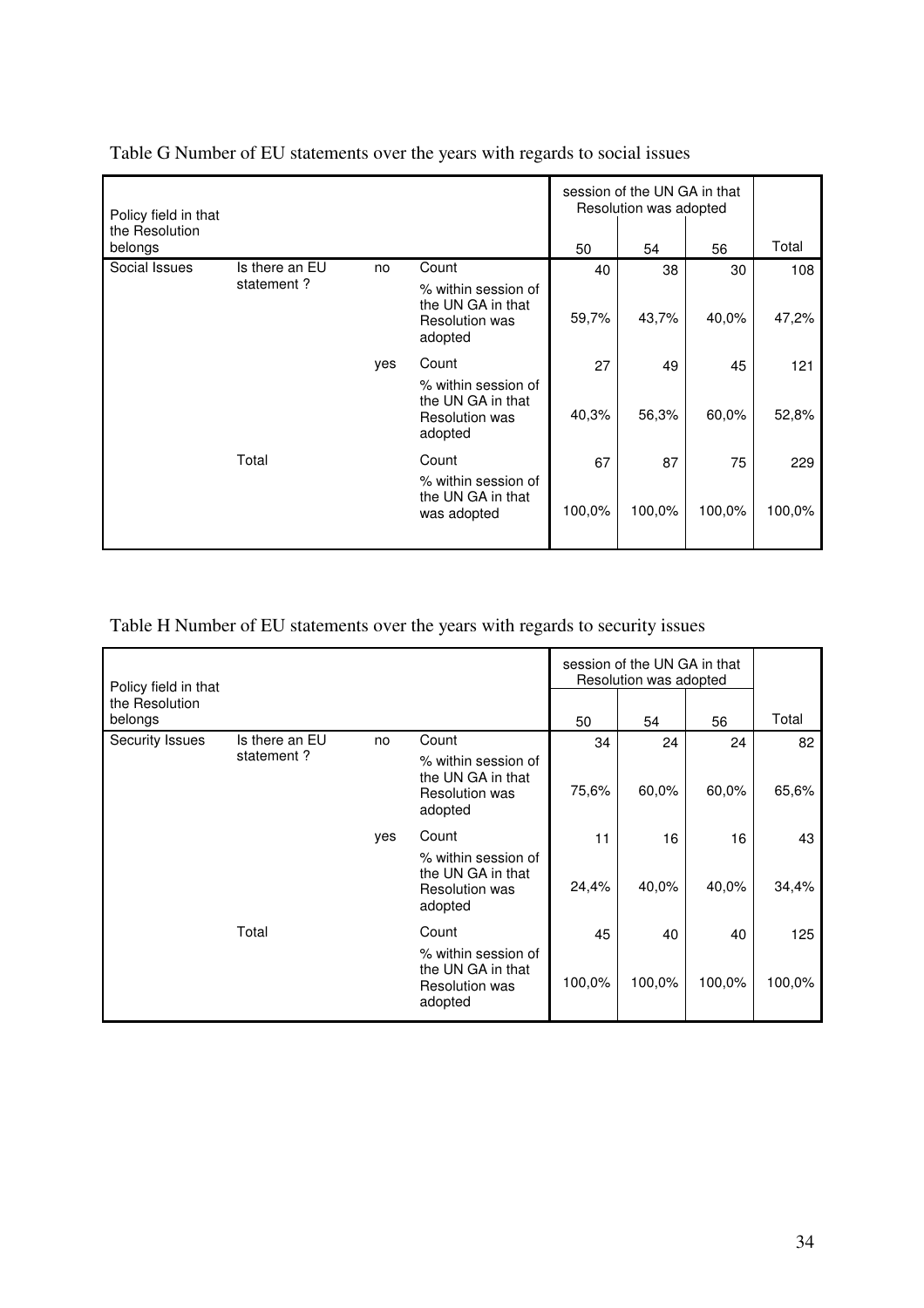# *7.2.3. Tables regarding section 5.1.2.2.*

|              |     |                                                            | Policy field in that the Resolution belongs |               |                           |        |
|--------------|-----|------------------------------------------------------------|---------------------------------------------|---------------|---------------------------|--------|
|              |     |                                                            | Economics                                   | Social Issues | Security<br><b>Issues</b> | Total  |
| Overall CFSP | no  | Count                                                      | 71                                          | 150           | 104                       | 325    |
|              |     | % within Policy field in<br>that the Resolution<br>belongs | 100,0%                                      | 65,5%         | 83,2%                     | 76,5%  |
|              | yes | Count                                                      | $\Omega$                                    | 79            | 21                        | 100    |
|              |     | % within Policy field in<br>that the Resolution<br>belongs | ,0%                                         | 34,5%         | 16,8%                     | 23,5%  |
| Total        |     | Count                                                      | 71                                          | 229           | 125                       | 425    |
|              |     | % within Policy field in<br>that the Resolution<br>belongs | 100,0%                                      | 100,0%        | 100,0%                    | 100,0% |

# Table I Number of overall CFSP statements over the years per issue area

# Table J number of general CFSP statements over the years with regards to social issues

| Policy field<br>in that the<br>Resolution |                                                                         |                    |                                                                              |        | session of the UN GA in<br>that Resolution was<br>adopted |        |        |
|-------------------------------------------|-------------------------------------------------------------------------|--------------------|------------------------------------------------------------------------------|--------|-----------------------------------------------------------|--------|--------|
| belongs                                   |                                                                         |                    |                                                                              | 50     | 54                                                        | 56     | Total  |
| Social                                    | Is there a CFSP                                                         | no                 | Count                                                                        | 44     | 56                                                        | 50     | 150    |
| <b>Issues</b>                             | statement with<br>regards to the<br>general topic of the<br>Resolution? | common<br>position | % within session of the<br>UN GA in that<br><b>Resolution was</b><br>adopted | 65,7%  | 64,4%                                                     | 66,7%  | 65,5%  |
|                                           |                                                                         | yes                | Count                                                                        | 23     | 31                                                        | 25     | 79     |
|                                           |                                                                         |                    | % within session of the<br>UN GA in that<br><b>Resolution was</b><br>adopted | 34,3%  | 35,6%                                                     | 33,3%  | 34,5%  |
|                                           | Total                                                                   |                    | Count                                                                        | 67     | 87                                                        | 75     | 229    |
|                                           |                                                                         |                    | % within session of the<br>UN GA in that<br><b>Resolution was</b><br>adopted | 100,0% | 100,0%                                                    | 100,0% | 100,0% |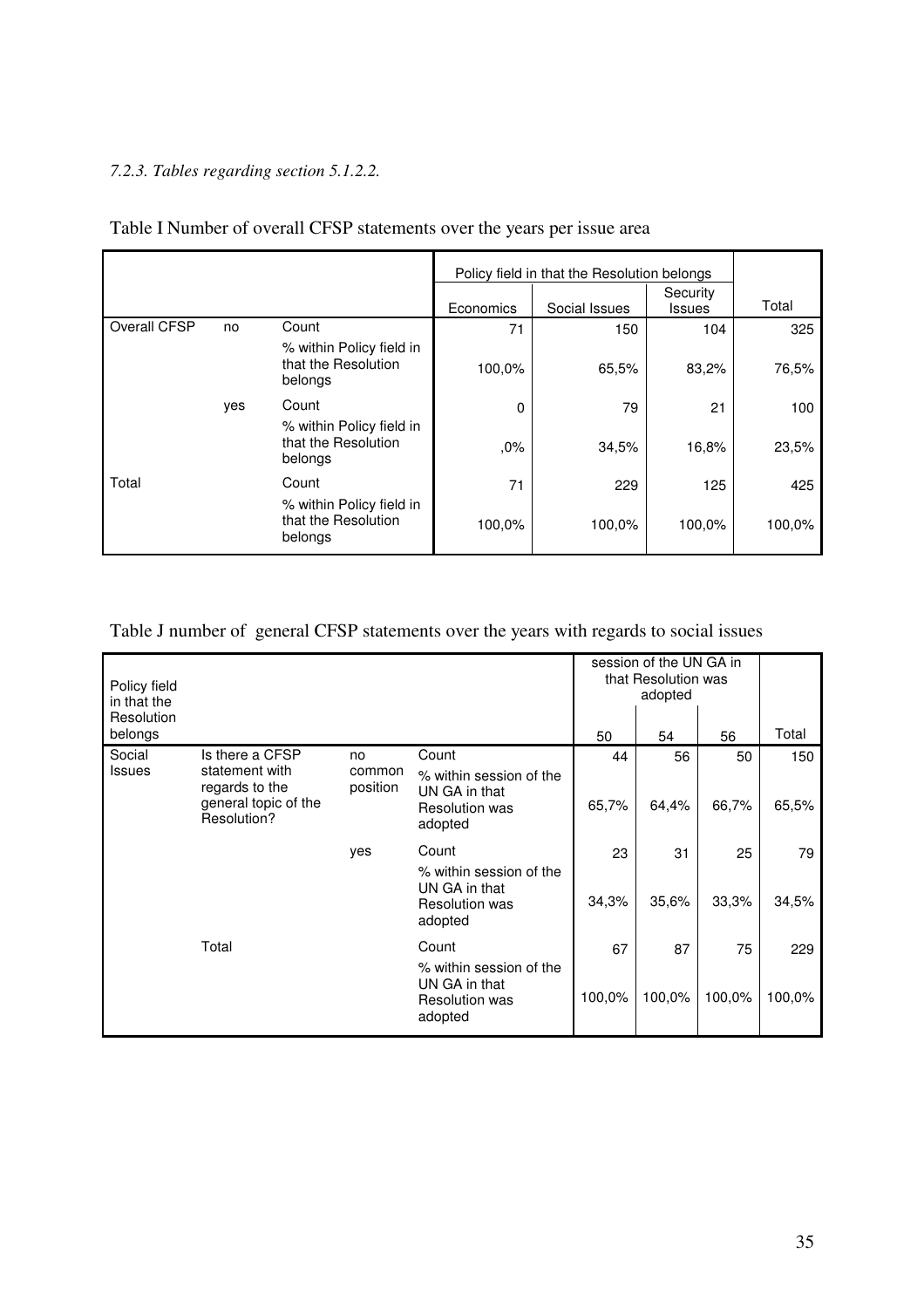| Policy field in<br>that the |                                                       |                                                   |                                                                       | session of the UN GA in<br>that Resolution was<br>adopted |        |        |        |
|-----------------------------|-------------------------------------------------------|---------------------------------------------------|-----------------------------------------------------------------------|-----------------------------------------------------------|--------|--------|--------|
| Resolution<br>belongs       |                                                       |                                                   |                                                                       | 50                                                        | 54     | 56     | Total  |
| <b>Security Issues</b>      | Is there a CFSP<br>statement with                     | no common<br>position                             | Count                                                                 | 35                                                        | 34     | 35     | 104    |
|                             | regards to the<br>general topic of<br>the Resolution? | of the UN GA in<br>that Resolution<br>was adopted | % within session                                                      | 77,8%                                                     | 85,0%  | 87,5%  | 83,2%  |
|                             |                                                       | yes                                               | Count                                                                 | 10                                                        | 6      | 5      | 21     |
|                             |                                                       |                                                   | % within session<br>of the UN GA in<br>that Resolution<br>was adopted | 22,2%                                                     | 15,0%  | 12,5%  | 16,8%  |
|                             | Total                                                 |                                                   | Count                                                                 | 45                                                        | 40     | 40     | 125    |
|                             |                                                       |                                                   | % within session<br>of the UN GA in<br>that Resolution<br>was adopted | 100,0%                                                    | 100,0% | 100,0% | 100,0% |

Table K Number of general CFSP statements over the years with regards to security issues

# Table L Distribution of exact CFSP statements over the years per issue area

|                                                                       |           |                                                               | Policy field in that the Resolution |                         |                           |        |
|-----------------------------------------------------------------------|-----------|---------------------------------------------------------------|-------------------------------------|-------------------------|---------------------------|--------|
|                                                                       |           |                                                               | Economics                           | Social<br><b>Issues</b> | Security<br><b>Issues</b> | Total  |
| Is there a CFSP                                                       | no common | Count                                                         | 71                                  | 184                     | 111                       | 366    |
| statement with<br>regards to the exact<br>topic of the<br>Resolution? | position  | % within Policy<br>field in that the<br>Resolution<br>belongs | 100,0%                              | 80,3%                   | 88,8%                     | 86,1%  |
|                                                                       | yes       | Count                                                         | $\Omega$                            | 45                      | 14                        | 59     |
|                                                                       |           | % within Policy<br>field in that the<br>Resolution<br>belongs | ,0%                                 | 19,7%                   | 11,2%                     | 13,9%  |
| Total                                                                 |           | Count                                                         | 71                                  | 229                     | 125                       | 425    |
|                                                                       |           | % within Policy<br>field in that the<br>Resolution<br>belongs | 100,0%                              | 100,0%                  | 100,0%                    | 100,0% |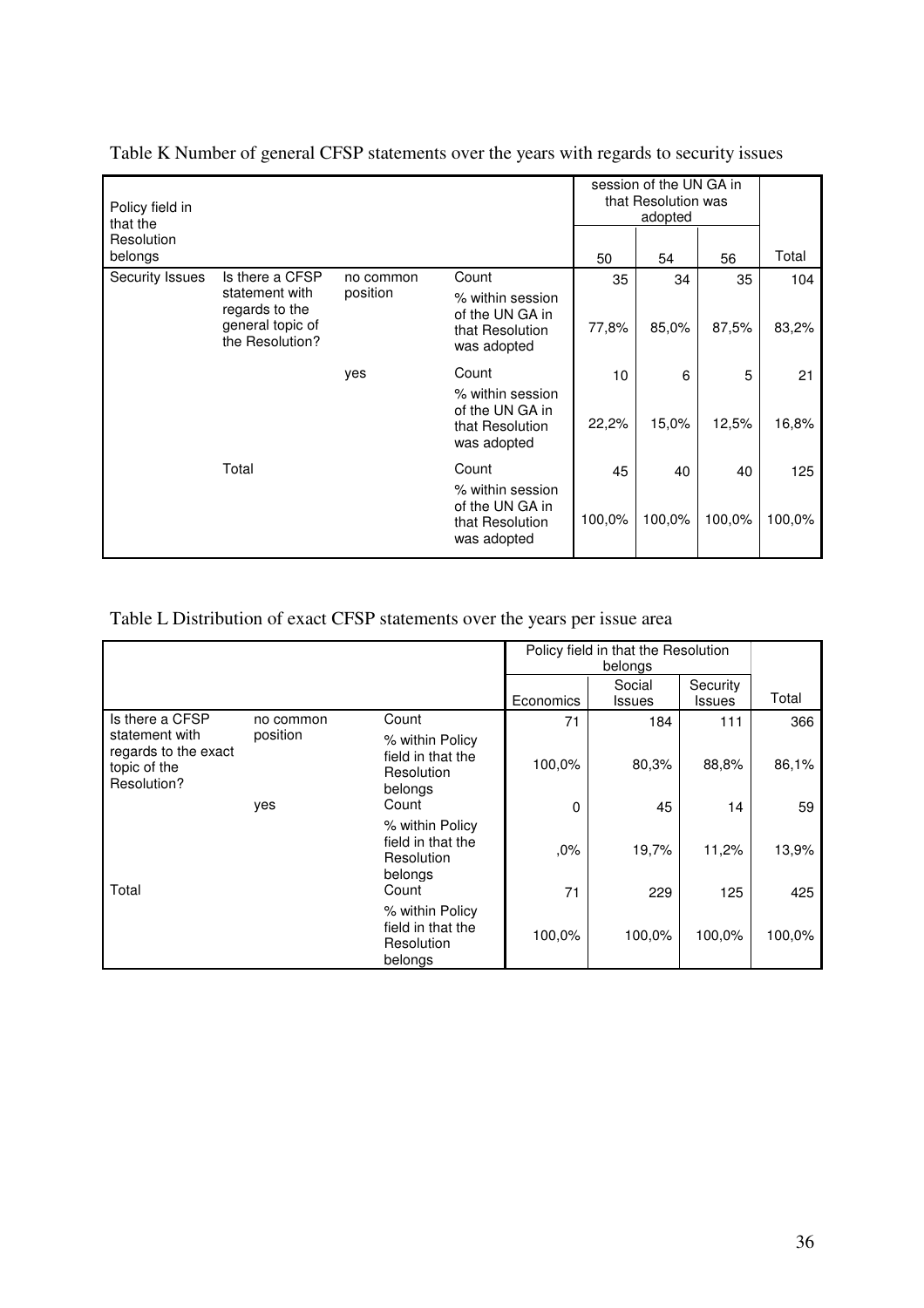| Policy field in<br>that the                                                              |                       |                                                                       |        |        |         |                                                |
|------------------------------------------------------------------------------------------|-----------------------|-----------------------------------------------------------------------|--------|--------|---------|------------------------------------------------|
|                                                                                          |                       |                                                                       | 50     | 54     | 56      | Total                                          |
| Is there a CFSP<br>statement with<br>regards to the<br>exact topic of the<br>Resolution? | no common<br>position | Count                                                                 | 52     | 71     | 61      | 184                                            |
|                                                                                          |                       | % within session<br>of the UN GA in<br>that Resolution<br>was adopted | 77,6%  | 81,6%  | 81,3%   | 80,3%                                          |
|                                                                                          | yes                   | Count                                                                 | 15     | 16     | 14      | 45                                             |
|                                                                                          |                       | % within session<br>of the UN GA in<br>that Resolution<br>was adopted | 22,4%  | 18,4%  | 18,7%   | 19,7%                                          |
| Total                                                                                    |                       | Count                                                                 | 67     | 87     | 75      | 229                                            |
|                                                                                          |                       | % within session<br>of the UN GA in<br>that Resolution<br>was adopted | 100,0% | 100,0% | 100,0%  | 100,0%                                         |
|                                                                                          |                       |                                                                       |        |        | adopted | session of the UN GA in<br>that Resolution was |

Table M Number of exact CFSP statements with regards to social issues

Table N Number of exact CFSP statements with regards to security issues

| Policy field in<br>that the<br>Resolution |                                                     |                       |                                                                       |        | session of the UN GA in<br>that Resolution was<br>adopted |        |        |
|-------------------------------------------|-----------------------------------------------------|-----------------------|-----------------------------------------------------------------------|--------|-----------------------------------------------------------|--------|--------|
| belongs                                   |                                                     |                       |                                                                       | 50     | 54                                                        | 56     | Total  |
| Security Issues                           | Is there a CFSP<br>statement with                   | no common<br>position | Count<br>% within session                                             | 38     | 34                                                        | 39     | 111    |
|                                           | regards to the<br>exact topic of the<br>Resolution? |                       | of the UN GA in<br>that Resolution<br>was adopted                     | 84,4%  | 85,0%                                                     | 97,5%  | 88,8%  |
|                                           |                                                     | yes                   | Count                                                                 | 7      | 6                                                         |        | 14     |
|                                           |                                                     |                       | % within session<br>of the UN GA in<br>that Resolution<br>was adopted | 15,6%  | 15,0%                                                     | 2,5%   | 11,2%  |
|                                           | Total                                               |                       | Count                                                                 | 45     | 40                                                        | 40     | 125    |
|                                           |                                                     |                       | % within session<br>of the UN GA in<br>that Resolution<br>was adopted | 100,0% | 100,0%                                                    | 100,0% | 100,0% |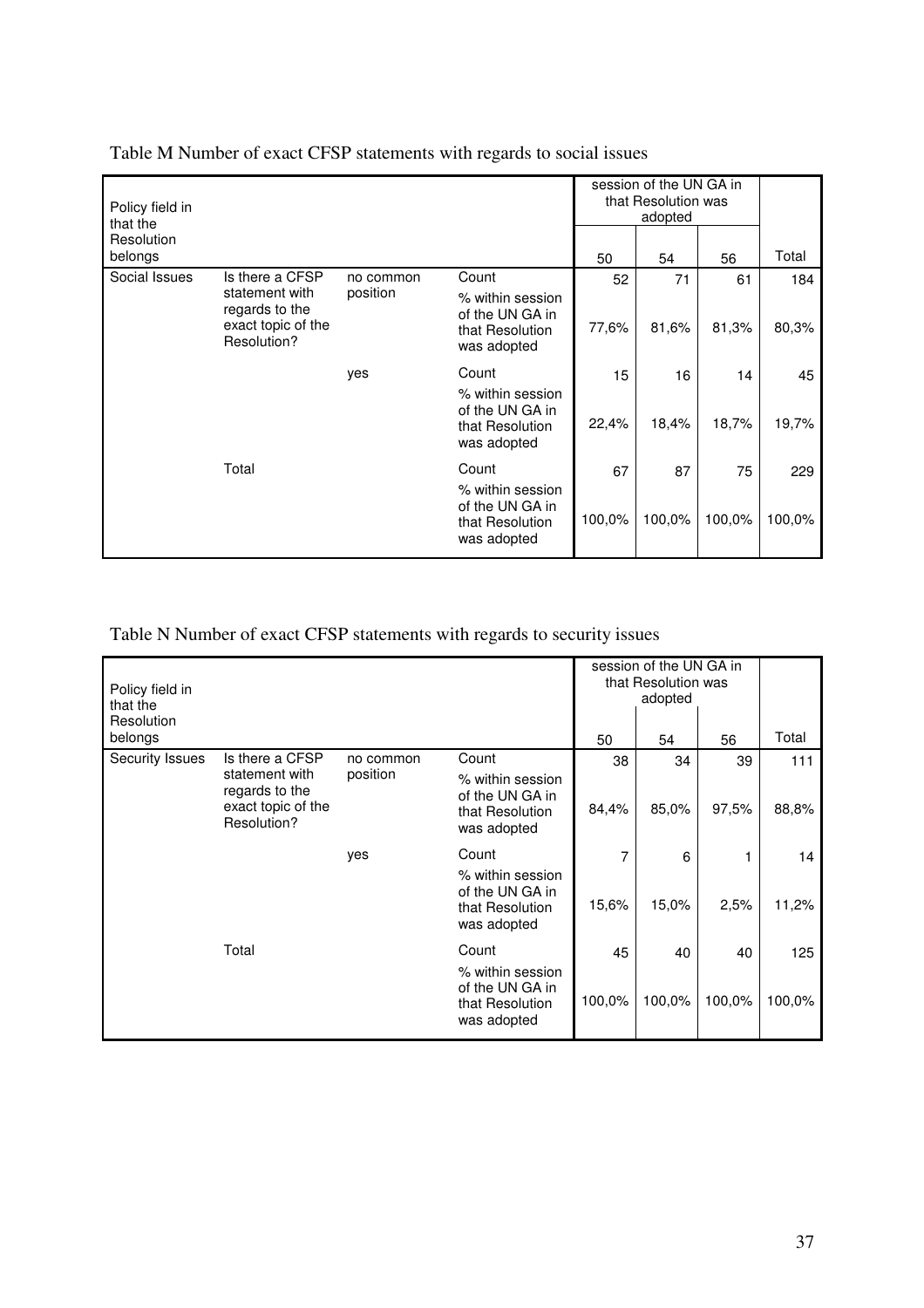|                                                                      |          |                                                   | session of the UN GA in that<br>Resolution was adopted |        |        |        |
|----------------------------------------------------------------------|----------|---------------------------------------------------|--------------------------------------------------------|--------|--------|--------|
|                                                                      |          |                                                   | 50                                                     | 54     | 56     | Total  |
| Is the topic of relevant<br>nature or concerns one<br>specific case? | specific | Count<br>% within session of the<br>UN GA in that | 57                                                     | 51     | 39     | 147    |
|                                                                      |          | Resolution was adopted                            | 50,9%                                                  | 40,2%  | 33,9%  | 41,5%  |
|                                                                      | general  | Count<br>% within session of the<br>UN GA in that | 55                                                     | 76     | 76     | 207    |
|                                                                      |          | Resolution was adopted                            | 49,1%                                                  | 59,8%  | 66,1%  | 58,5%  |
| Total                                                                |          | Count<br>% within session of the                  | 112                                                    | 127    | 115    | 354    |
|                                                                      |          | UN GA in that<br>Resolution was adopted           | 100,0%                                                 | 100,0% | 100,0% | 100,0% |

# Table O CFSP statements and the nature of a Resolutions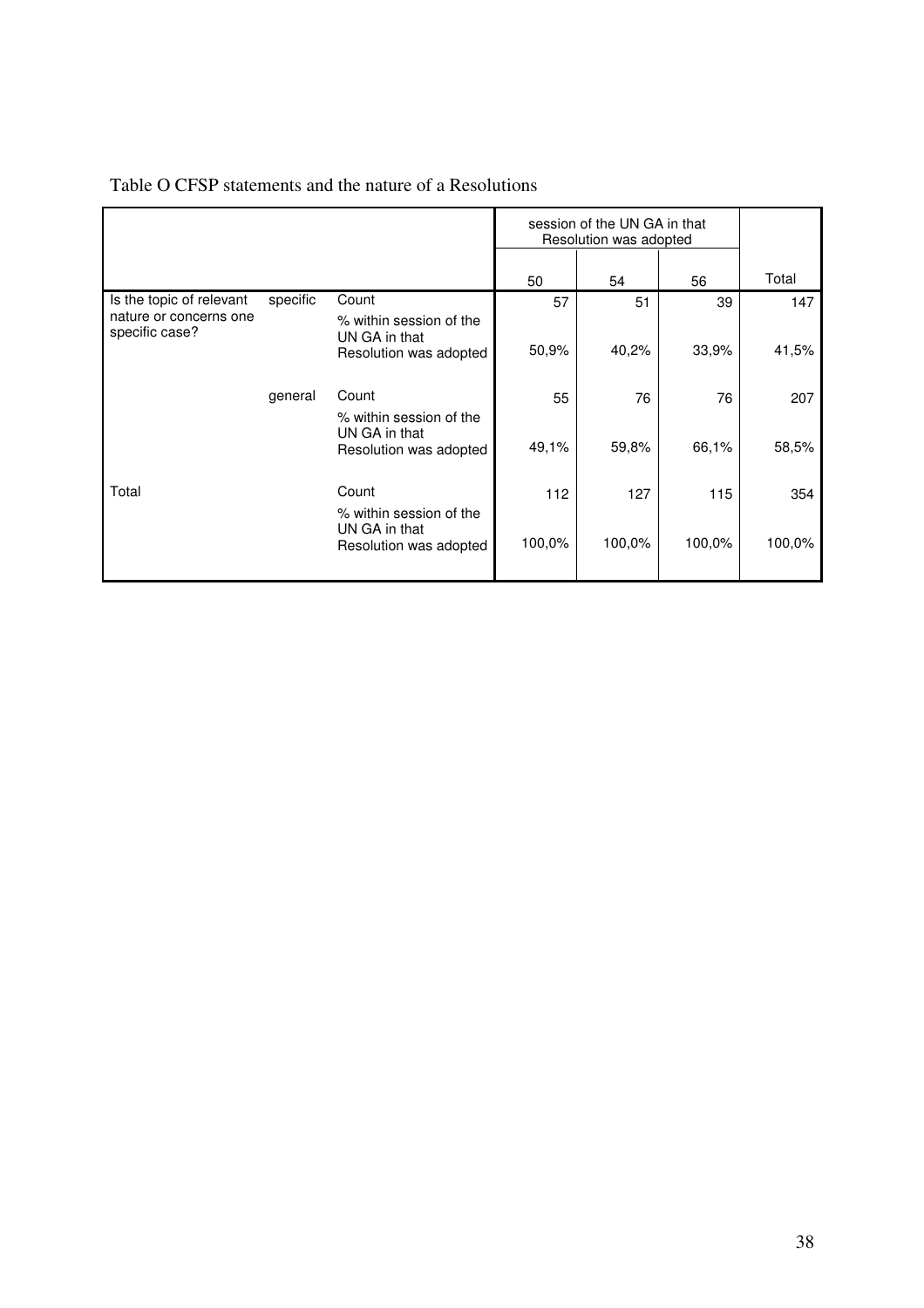# *7.3. List of References*

Axelrod, R., & Keohane, R. (1985). Achieving Cooperation under Anarchy: Strategies and Institutions. *World Politics, 38*(1), 226-254.

Collard-Wexler, S. (2006). Integration Under Anarchy: Neorealism and the European Union, European Journal of International Relations, Vol. 12 (3), pp. 397-432.

Council of the EU (2009). CFSP statements. Retrieved on December, 2009 on http://www.consilium.europa.eu/App/NewsRoom/loadBook.aspx?target=2002&infotarget=& max=75&bid=73&lang=EN&id=257

Eeckhout, P. (2004). External Relations of the European Union. Oxford University Press, New York.

EU-UN (2009). About the EU at the UN. Retrieved on December,  $6<sup>th</sup>$ , 2009 at http://www.europa-eu-un.org/articles/articleslist\_s30\_en.htm

Farrell, M. (2006). EU Representation within the UN. In K. V. Laatikainen & K. E. Smith (Eds.), *The European Union at the United Nations: Intersecting Multilateralism* (pp. 27-47). Basingstoke: Palgrave.

Frieden, J. A. (2004). One Europe, One Vote? *European Union Politics, 5*(2), 261- 276.

Gross, E. (2009). The Europeanization of national foreign policy. Palgrace Macmillan, England.

Haas, E.B. (1958). The Uniting of Europe: Political, Social and Economic Forces 1950-1957. Stanford University Press.

Haas, E.B. (1970). The study of regional integration: Reflections on the joy and anguish of pretheorizing. International organizations, vol. 24 (4), pp. 607-644

Hoffmeister, F. & Kuijper, P.J. (2007). The status of the European Union at the United Nations. In: Wouters et al.: The United nations and the European Union: An ever stronger Patnership. Cambridge University Press.

Holmes, M., Rees, N., & Whelan, B. (1992). Irish Foreign Policy and the Third World: Voting in the UN General Assembly in the 1980s. *Trocaire Development Review*, 67-84.

Hurwitz, L. (1976). The EEC and Decolonisation: The Voting Behaviour of the United Nations General Assembly. *Political Studies, 24*, 435-447.

Jupille, Joseph (1999). 'The European Union and International Outcomes', International Organization, Vol. 53, No. 2, pp. 409-425.

Keohane, R.O. and Nye, J.S. (2001). Power and Interdependence, 3<sup>rd</sup> edition. Harvard University Press, Cambridge (UK)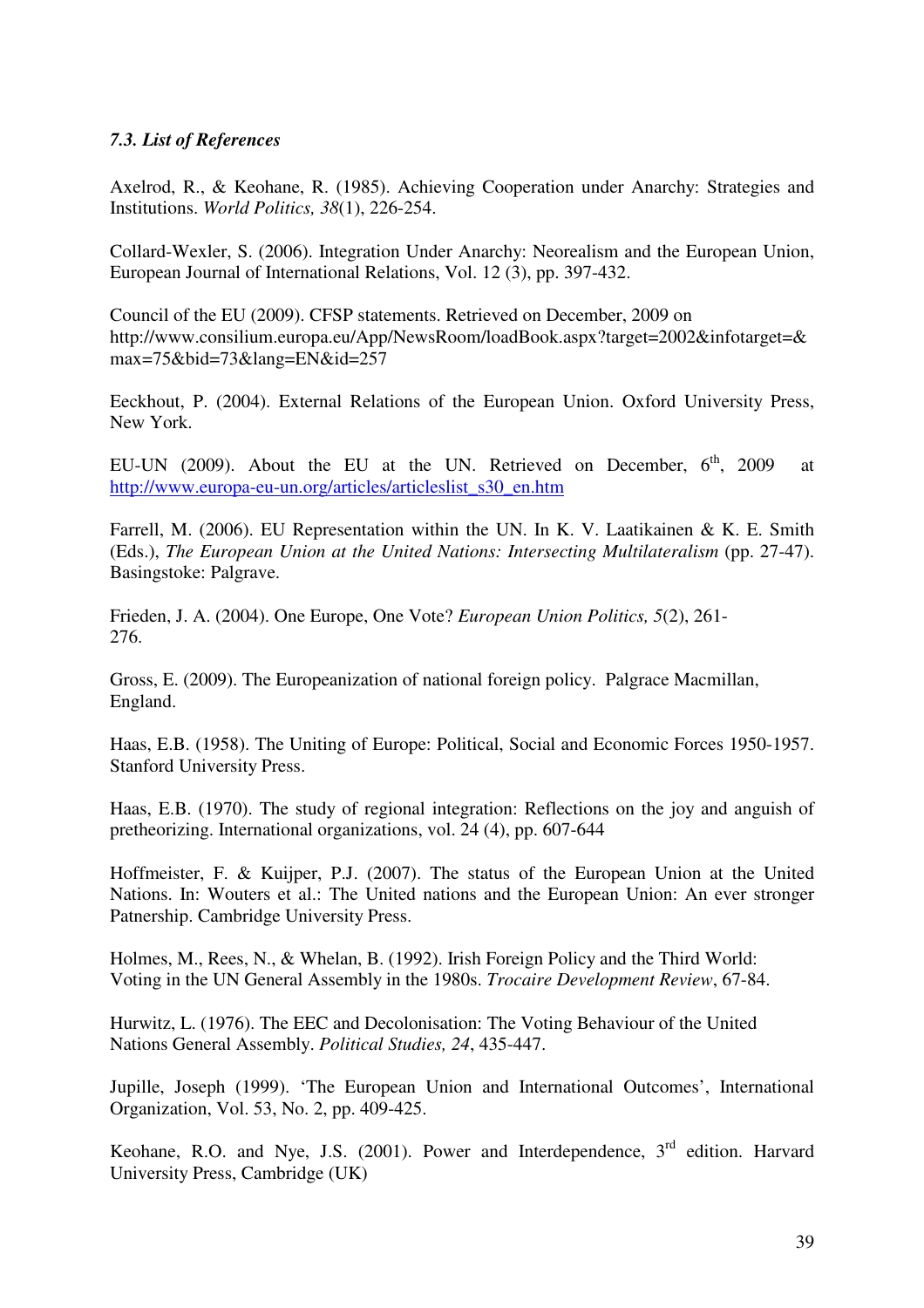Kissack, R. (2007). European Union Member State Coordination in the United Nations System: Towards a Methodology for Analysis. *European Foreign Policy Unit Working Paper*.

Laatikainen, K. V., and Smith, K. E. (Eds.). (2006). *The European Union at the United Nations: Intersecting Multilateralisms*. Basingstokes: Palgrave: Macmillan.

Luif, P. (2003). EU Cohesion in the UN General Assembly. *Chaillot Occasional Papers, 49*.

Luif, P. & Radeva, M. (2007). EU Co-ordination in International Organizations: The case of the United Nations General Assembly and the Organization for Security and Cooperation in Europe. In: Casarini, N. & Musu, C. (2007). European Foreign Policy in an evolving International System.

Moravcsik, A. (1993). Preferences and Power in the European Community: A Liberal Intergovernmentalist Approach. *Journal of Common Market Studies, 31*(4), 473-524.

Nugent, N. (2006). The Government and Politics of the European union. 6<sup>th</sup> edition, Palgrave.

Paasivirta, E., & Porter, D. (2006). EU Coordination at the UN General Assembly and ECOSOC: A View from Brussels, a View from New York. In J. Wouters, F. Hoffmeister & T. Ruys (Eds.), *The United Nations and the European Union: An Ever Stronger Partnership*  (pp. 35-49). The Hague: TMC Asser Press.

Posen, B. (2005). ESDP and the structure of world politics, International Spectator, Vol. 39, no. 1, pp. 5-17.

Ripsman, N. M. (2004). False Dichotomy: When Low Politics is High Politics. Paper presented at the annual meeting of the International Studies Association. Retrieved on January, 14<sup>th</sup>, 2010 on http://www.allacademic.com/meta/p73388\_index.html

Schimmelfennig, F. (2004). Liberal Intergovernmnetalism. In T. Diez & A. Wiener (Eds.), *European Integration Theory*. Oxford: Oxford University Press.

Smith, M.E. (2004). Europe's foreign and security policy: the institutionalisation of cooperation. Cambridge University Press.

Smith, K. E. (2006). Speaking with one voice: EU Co-ordination on human rights issues at the UN. Journal of Common Market Studies, pp. 113-137.

United Nations (2009a). Functions and powers of the General Assembly. Retrieved from http://www.un.org/ga/about/background.shtml on December, 6, 2009.

United Nations (2009b). Main Committees. Retrieved from http://www.un.org/ga/mainCommittees.shtml on December, 6, 2009.

United Nations (2009c). Resolutions adopted by the UN General Assembly  $50^{th}$ ,  $54^{th}$  and  $60^{th}$ session. Retrieved in December, 2009 on http://www.un.org/Depts/dhl/resguide/gares1.htm